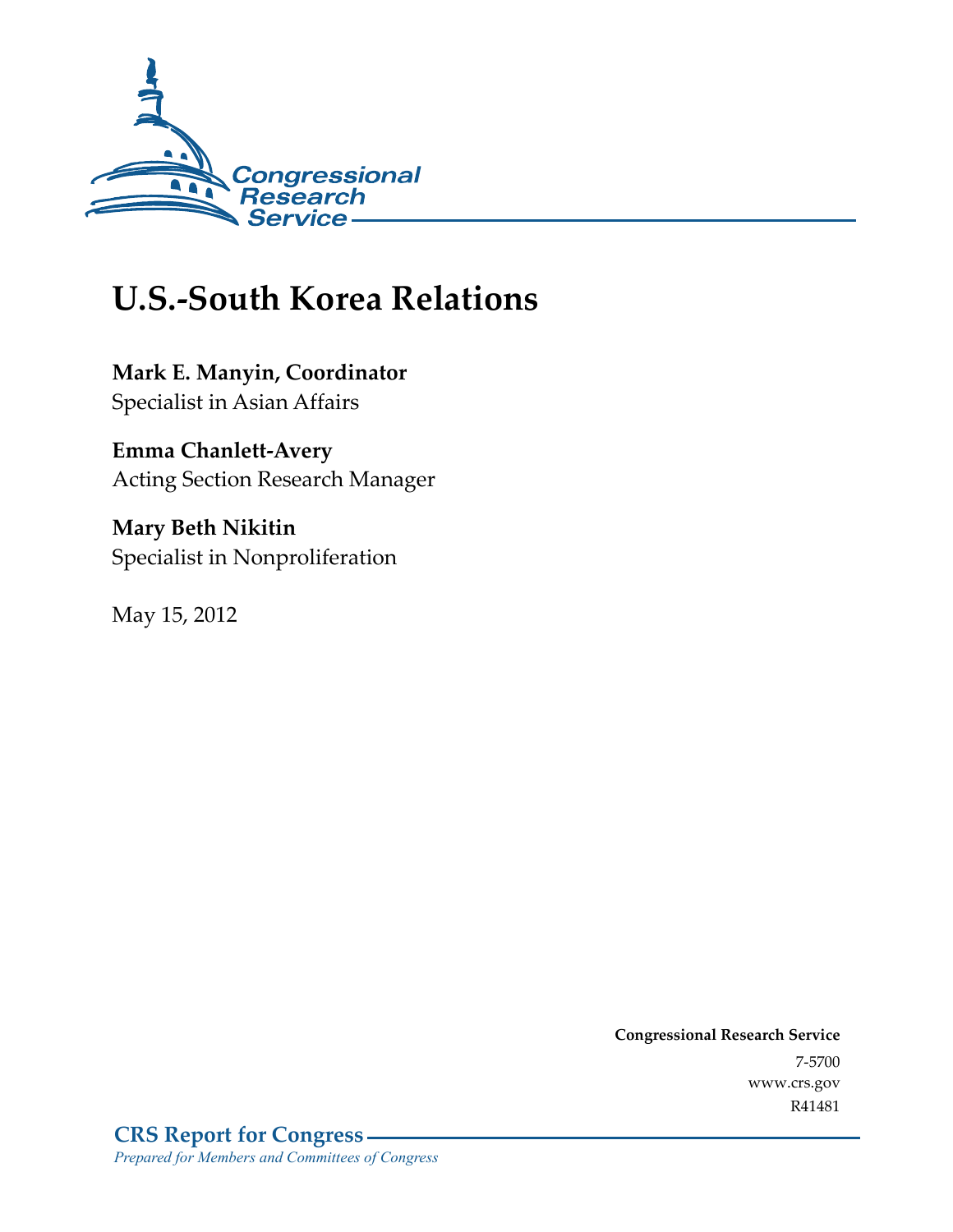# **Summary**

### **Overview**

Since late 2008, relations between the United States and South Korea (known officially as the Republic of Korea, or ROK) have been arguably at their best state in decades. By the middle of 2010, in the view of many in the Obama Administration, South Korea had emerged as the United States' closest ally in East Asia. Much of the current closeness between Seoul and Washington is due to President Lee. It remains to be seen whether this unprecedented closeness will extend beyond 2012. A month after U.S. elections in November, South Korea will elect a new president. By law, President Lee, whose popularity and clout have eroded over the past year, cannot serve another term.

### **The KORUS FTA**

Of all the issues on the bilateral agenda in recent years, Congress has had the most direct role to play in the Korea-U.S. Free Trade Agreement (KORUS FTA), the United States' second-largest FTA after the North American Free Trade Agreement (NAFTA). Approval by both countries' legislatures was necessary for the agreement to go into effect. The agreement was signed in 2007, but both the Bush and Obama Administrations delayed its submission to Congress, in part due to opposition to the deal. In early December 2010, the United States and South Korea announced they had agreed on modifications to the original agreement. South Korea accepted a range of U.S. demands designed to help the U.S. auto industry and received some concessions in return. In the United States, the supplementary deal changed the minds of many groups and Members of Congress who previously had opposed the FTA. On October 12, 2011, both chambers of Congress voted to approve legislation (H.R. 3080/P.L. 112-41) to implement the KORUS FTA. In November, after a contentious battle, the Korean National Assembly passed the agreement, which went into force in March 2012.

In 2011, two-way trade between the two countries totaled over \$95 billion, making South Korea the United States' seventh-largest trading partner. For some western states and U.S. sectors, the South Korean market is even more important. In 2011, the United States was South Korea's thirdlargest trading partner, second-largest export market, and the third-largest source of imports. It was among South Korea's largest suppliers of foreign direct investment (FDI).

### **Strategic Cooperation and the U.S.-ROK Alliance**

The day after Congress passed the KORUS FTA, South Korean President Lee Myung-bak addressed a joint session of Congress. Lee was in Washington for a state visit to the White House, the fifth since Barack Obama's inauguration. Various aspects of his trip symbolized the close relationship between the two leaders, as well as the close policy coordination the two governments have forged, particularly over how to handle North Korea. The Obama and Lee Administrations have adopted a medium-to-longer-term policy of "strategic patience" that involves four main elements: refusing to return to the Six-Party Talks without an assurance from North Korea that it would take "irreversible steps" to denuclearize; gradually attempting to alter China's strategic assessment of North Korea; using Pyongyang's provocations as opportunities to tighten sanctions against North Korean entities; and insisting that significant multilateral and U.S. talks with North Korea must be preceded by improvements in North-South Korean relations. Lee, in turn, has linked progress in many areas of North-South relations to progress in denuclearizing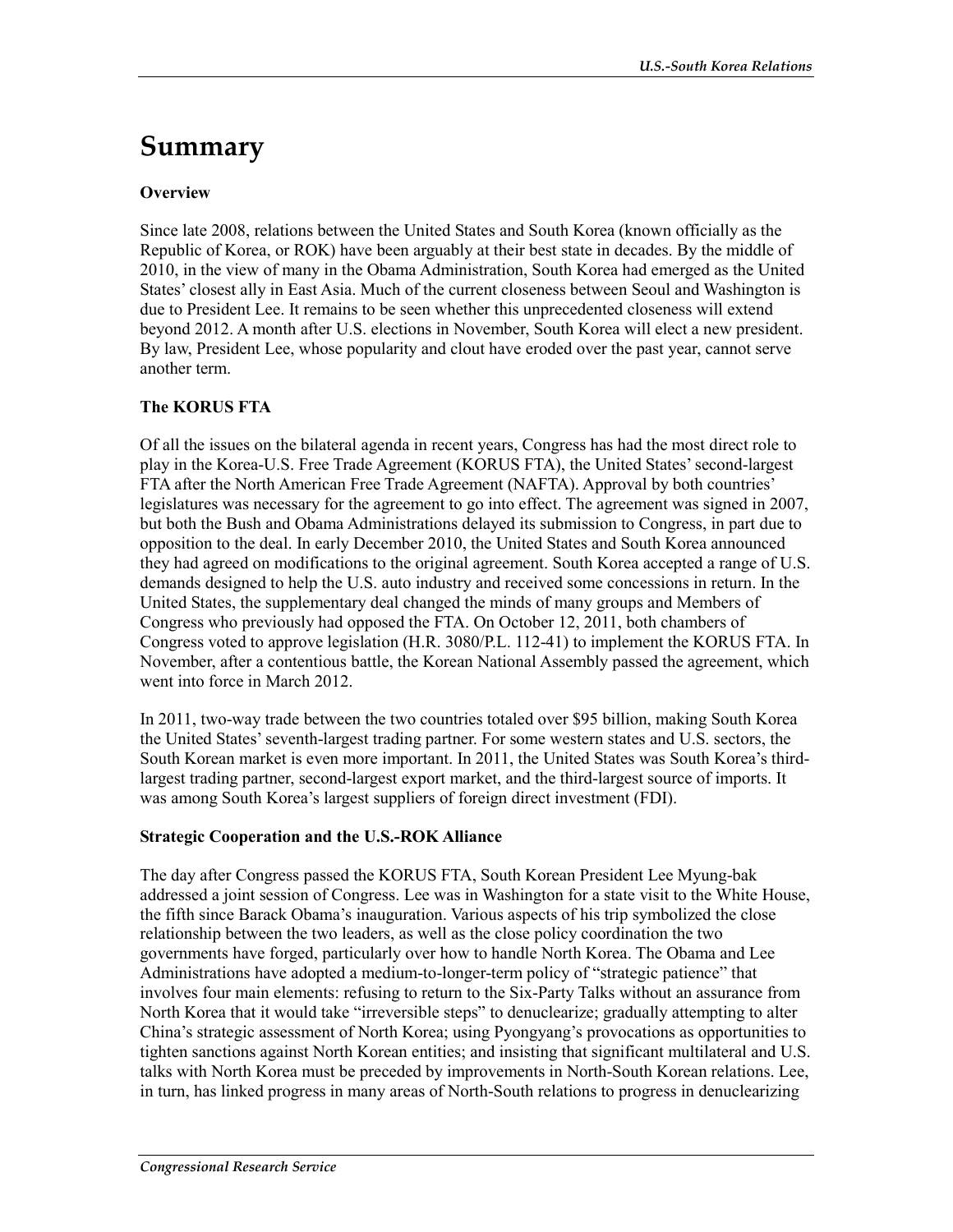North Korea. North Korea's April 2012 long-range rocket launch has further cemented bilateral collaboration between Washington and Seoul.

The United States maintains about 28,500 troops in the ROK. Since 2009, the two sides have accelerated steps to transform the U.S.-ROK alliance's primary purpose from one of defending against a North Korean attack to a regional and even global partnership. Washington and Seoul have announced a "Strategic Alliance 2015" plan to relocate U.S. troops on the Peninsula and boost ROK defense capabilities. Some Members of Congress have criticized the relocation plans, and Congress has cut funds for a related initiative to "normalization" the tours of U.S. troops in South Korea by lengthening their stays and allowing family members to accompany them.

This report will be updated periodically.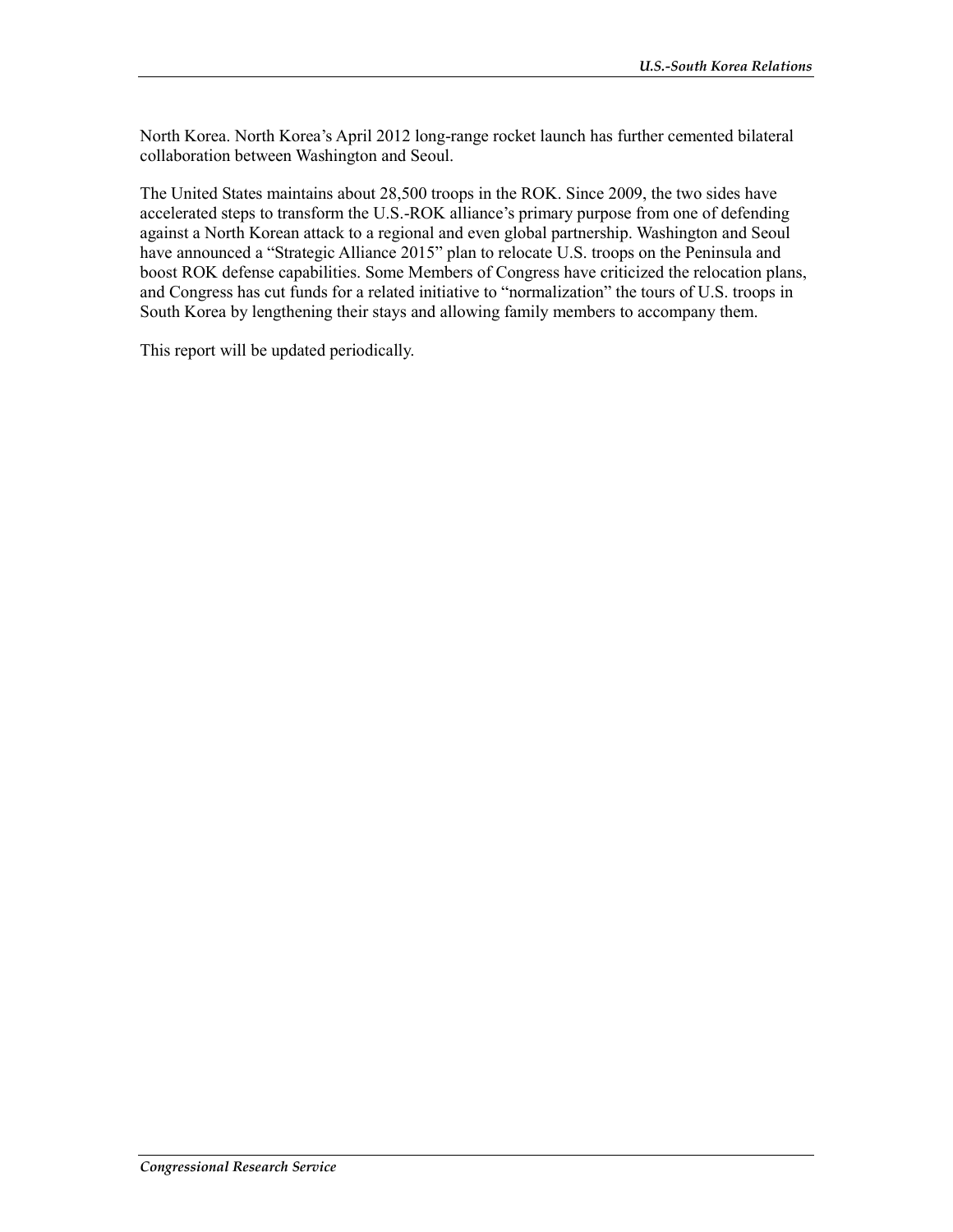# Contents

| New Revelations of North Korea's Uranium Enrichment Capabilities 12 |    |
|---------------------------------------------------------------------|----|
|                                                                     |    |
|                                                                     |    |
|                                                                     |    |
|                                                                     |    |
|                                                                     |    |
|                                                                     |    |
|                                                                     |    |
|                                                                     |    |
|                                                                     |    |
|                                                                     |    |
|                                                                     |    |
|                                                                     |    |
|                                                                     |    |
|                                                                     |    |
|                                                                     |    |
|                                                                     |    |
|                                                                     |    |
|                                                                     |    |
|                                                                     | 26 |
|                                                                     |    |
|                                                                     |    |
|                                                                     |    |
|                                                                     |    |
|                                                                     |    |
|                                                                     |    |
|                                                                     |    |
|                                                                     |    |
|                                                                     |    |
|                                                                     |    |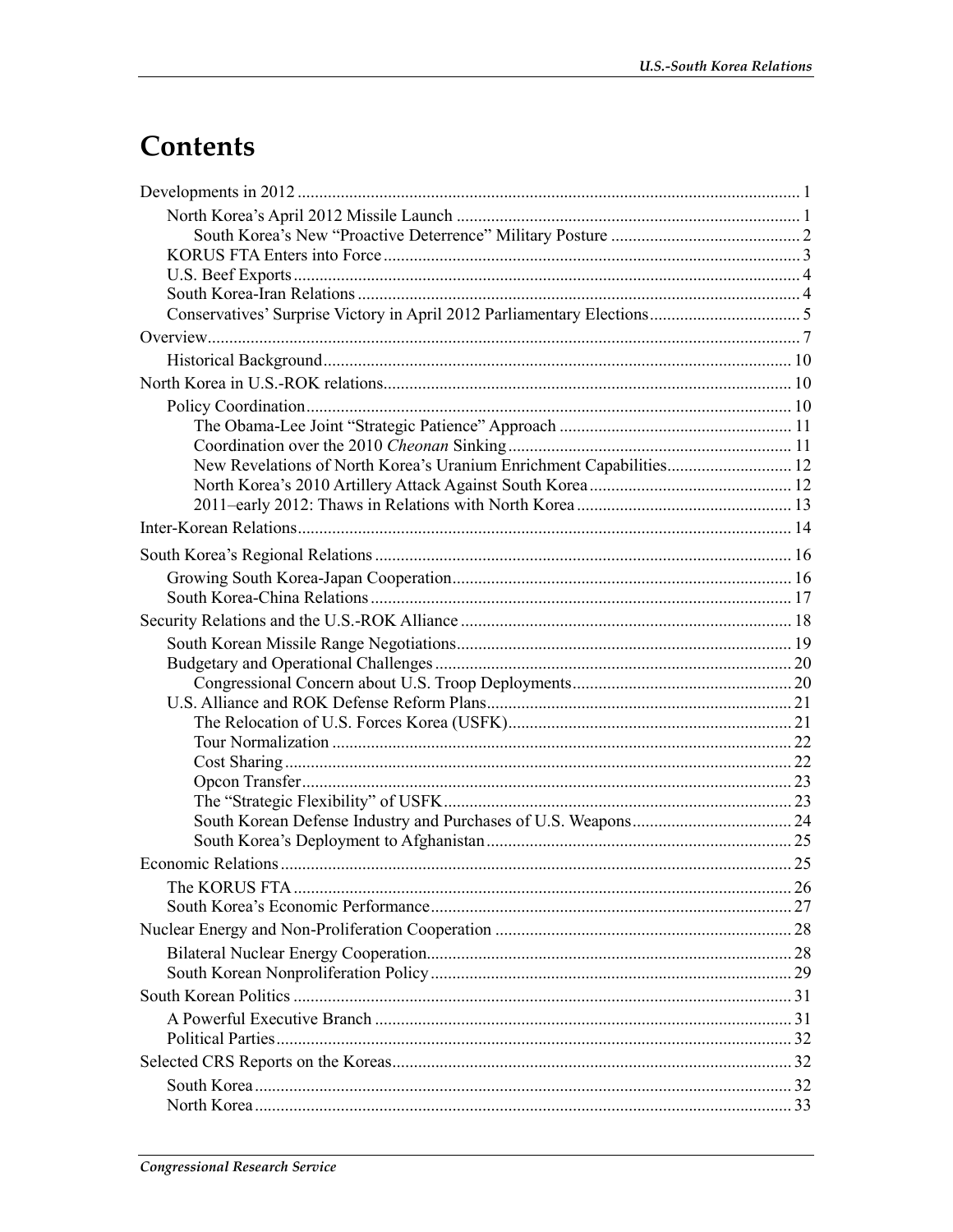## **Figures**

## **Tables**

|--|--|--|--|

### **Contacts**

|--|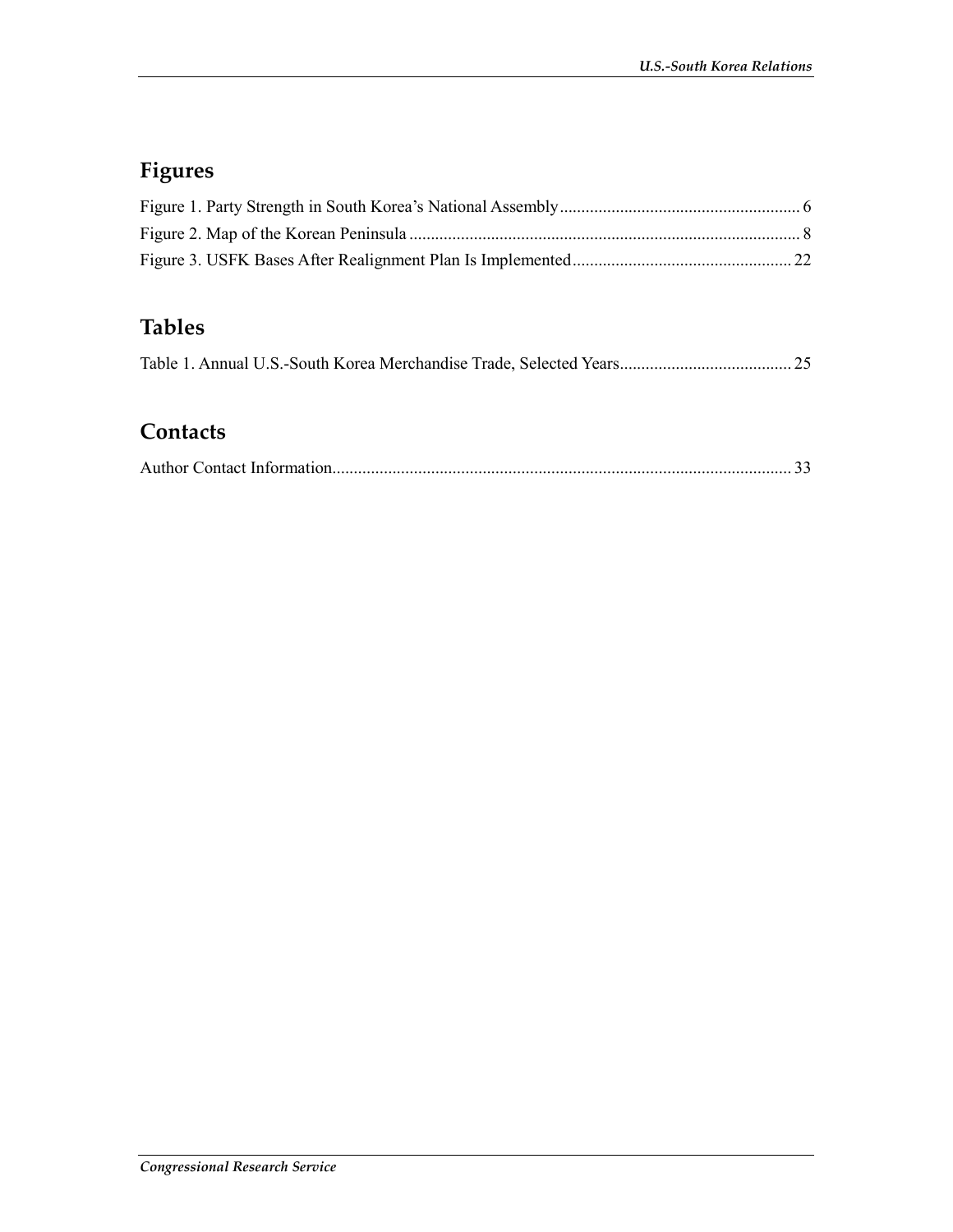# **Developments in 2012**

Overall, through the end of April 2012, U.S.-South Korea relations continue to be exceptionally strong, as evidenced by close coordination over North Korea policy, by the entry into force of a bilateral trade agreement in March, and by the relationship forged by Presidents Barack Obama and Lee Myung-bak. It remains to be seen whether this combination of shared interests, priorities, and personal chemistry will extend beyond 2012. A month after U.S. elections in November, South Korea will elect a new president. (By law, President Lee cannot serve another term.)

## **North Korea's April 2012 Missile Launch**

In late 2011 and early 2012, U.S.-North Korean diplomacy appeared on the verge of reviving after years of relative dormancy. Working closely with the Obama Administration, South Korea's Lee government had also offered North Korea signs of greater flexibility, but for the most part Pyongyang rejected these overtures. Had U.S.-North Korean engagement advanced further, it is possible that U.S.-South Korean cooperation would have been tested.

However, North Korea's April 13, 2012, North Korea launch of a long-range rocket appears to have halted for the near future U.S. moves toward renewed engagement with North Korea and has further cemented already close U.S.-South Korean collaboration. The launch defied two United Nations Security Council resolutions that ban North Korea from any launch using ballistic missile technology.<sup>1</sup> As acknowledged by North Korea's official news media, the rocket failed to reach orbit, exploding over the Yellow Sea about 90 seconds after take-off. The launch, which North Korea said was designed to send an "earth observation satellite" into orbit, was timed to coincide with the DPRK's massive celebrations of the  $100<sup>th</sup>$  anniversary of the birth of the country's founder, the late Kim Il-sung. Kim ruled North Korea from 1945 until his death in 1994 and founded a dynasty that continues today under his grandson, Kim Jong-un. The younger Kim became North Korea's supreme leader in December 2011 following the death of his father (Kim Il-sung's son), Kim Jong-il.

In response to the launch, the Obama Administration suspended its portion of the February 29, 2012, U.S.-DPRK agreements, in which the United States promised to provide food assistance and North Korea agreed to allow international nuclear inspectors back to its nuclear facilities at the Yongbyon site as well as to abide by a moratorium on nuclear activities and nuclear and missile tests. Following the U.S. withdrawal, North Korea then backed out of its side of the "Leap Day agreement." The Obama Administration also suspended another portion of its outreach to Pyongyang, the planned resumption of U.S.-DPRK missions to search for the remains of missing Korean War-era U.S. soldiers that may be located within North Korea's borders. The United States, South Korea, and Japan began an intense round of consultations with each other, as well as with China and Russia.

With South Korea's strong backing, the Obama Administration took the matter of the launch to the United Nations Security Council (UNSC). The Council—on which China and Russia serve, with the power to veto UNSC actions—authorized an April 16, 2012, UNSC Presidential

<sup>1</sup> <sup>1</sup> Among other items, UNSC Resolution 1874—adopted in 2009—bans "any launch using ballistic missile technology. UNSC Resolution 1718, adopted in 2006, "demands" that North Korea "not conduct any further nuclear test or launch of a ballistic missile."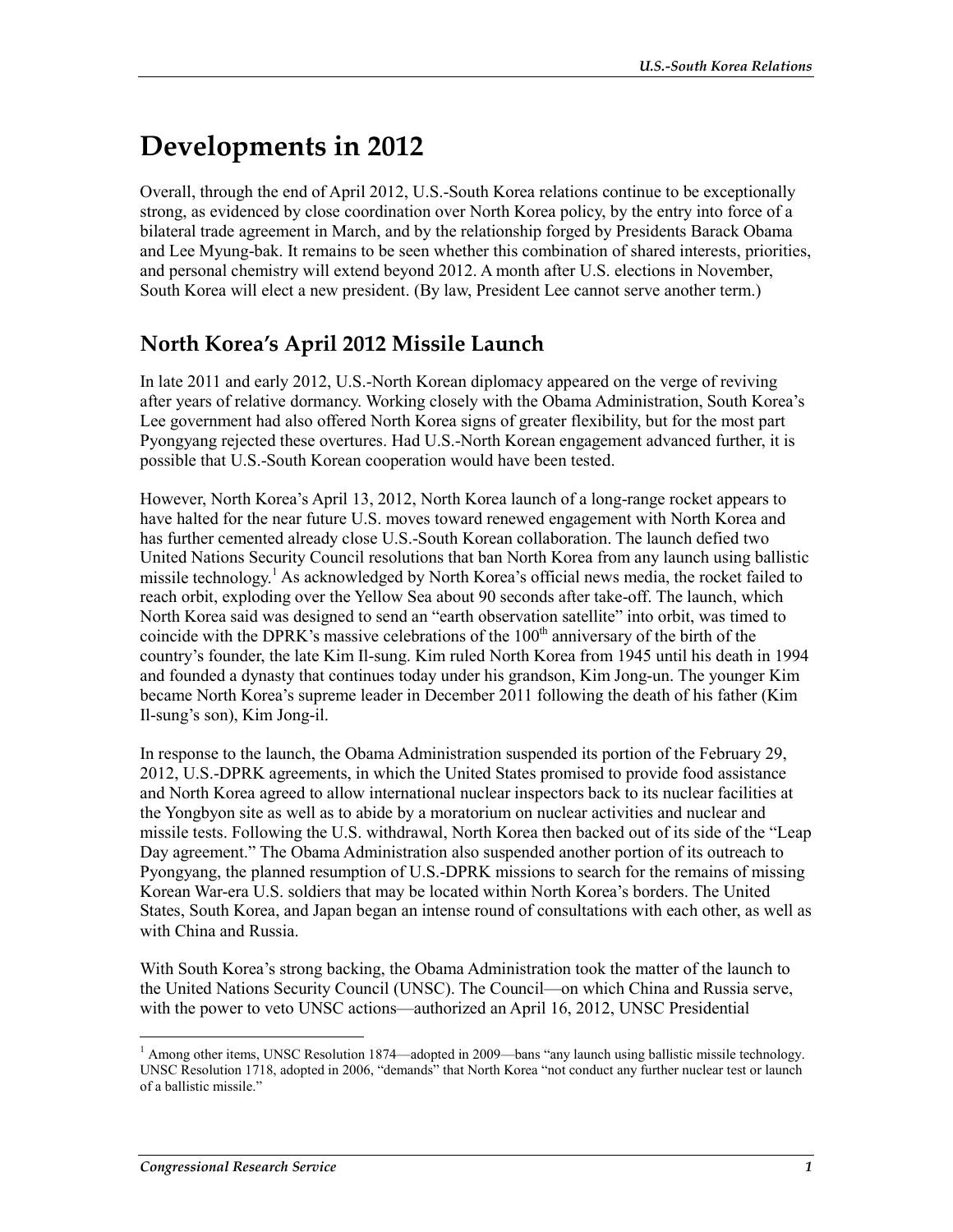Statement that "strongly condemns" the launch, which it regards as "a serious violation" of Security Council resolutions 1718 and 1874. In its statement, which the United States characterized as a "stronger response" than the UNSC's reaction to North Korea's 2009 rocket launch, the Council also directed the U.N.'s North Korea Sanctions Committee to tighten existing sanctions against North Korea by designating new North Korean enterprises that will be subject to an asset freeze and by identifying additional nuclear and ballistic missile technology that will be banned for transfer to and from North Korea.<sup>2</sup> Obama Administration officials' statements appear to indicate they will focus on implementing existing sanctions, rather than pushing for new sanctions at the UNSC or imposing new unilateral U.S. sanctions.3 The existing U.N. and U.S. sanctions regimes are already quite extensive. It is not clear China would support new U.N. sanctions against Pyongyang, and the Obama Administration is simultaneously attempting to secure Beijing's cooperation with U.S. policy objectives on Syria and Iran.<sup>4</sup>

It remains to be seen whether the launch will lead the U.S. and South Korea to reinvigorate their efforts to pressure North Korea. Many observers feel that the Obama Administration generally has treated North Korea as a lower priority than other foreign policy matters such as Iran's nuclear program. A key variable is likely to be whether U.S. and South Korean officials believe China is more willing to countenance tougher measures against Pyongyang. North Korea has responded to the joint U.S.-ROK stance by, among other steps, launching unusually specific threats against South Korea, including conservative South Korean media outlets. There is also widespread speculation that North Korea will conduct another test, its third, of a nuclear device.

The latest round of North Korean actions has led some in South Korea and the United States to call for South Korea developing its own nuclear weapons or for the United States to redeploy tactical nuclear weapons to South Korea. During the Cold War, U.S. forces in South Korea maintained nuclear weapons, but they were withdrawn in 1991. On May 10, 2012, the House Armed Services Committee voted 32-26 in favor of an amendment to H.R. 4310, the National Defense Authorization Act for Fiscal Year 2013, that encourages and would require the Department of Defense (DoD) to report on the redeployment of tactical nuclear weapons to the Western Pacific region. In response, a DoD official reportedly stated that U.S. policy remains in support of a non-nuclear Korean peninsula.<sup>5</sup>

### **South Korea's New "Proactive Deterrence" Military Posture**

A greater willingness among South Korean leaders to countenance the use of force against North Korea have made some analysts and planners more concerned about the possibility that a smallscale North Korean provocation could escalate. Following two North Korean conventional attacks in 2010—sinking a South Korean naval vessel and shelling the South Korean island of Yeonpyeong—South Korean President Lee stated that "war can be prevented and peace assured only when such provocations are met with a strong response. Fear of war is never helpful in

**<sup>2</sup>**<br><sup>2</sup> United States Mission to the United Nations, "Fact Sheet: UN Security Council Presidential Statement on North Korea Launch," press release, April 16, 2012, http://usun.state.gov/briefing/statements/187937.htm.

<sup>&</sup>lt;sup>3</sup> The White House Office of the Press Secretary, "Press Gaggle by Press Secretary Jay Carney and Deputy National Security Advisor for Strategic Communications Ben Rhodes Aboard Air Force One," April 13, 2012.

<sup>4</sup> For more on sanctions against North Korea, see CRS Report R40684, *North Korea's Second Nuclear Test: Implications of U.N. Security Council Resolution 1874*, coordinated by Mary Beth Nikitin and Mark E. Manyin, and CRS Report R41438, *North Korea: Legislative Basis for U.S. Economic Sanctions*, by Dianne E. Rennack.

 $<sup>5</sup>$  Chi-dong Lee, "No Plan to Deploy Tactical Nukes in S. Korea: Pentagon," Yonhap News, May 14, 2012.</sup>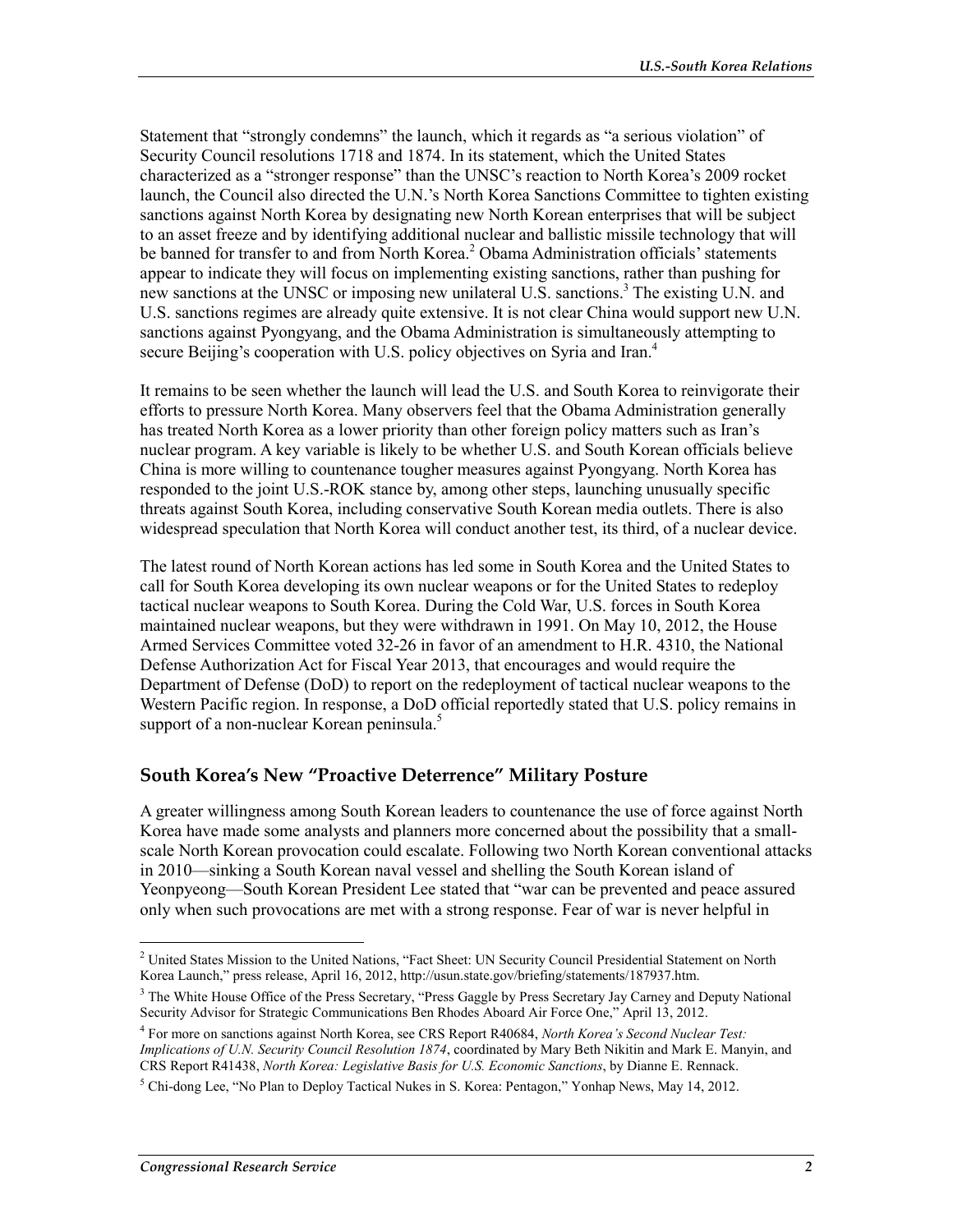preventing war ... the Armed Forces must respond relentlessly when they come under attack."6 This posture became known as "proactive deterrence." U.S. defense officials insist that the exceedingly close day-to-day coordination in the alliance ensures that U.S.-ROK communication would be strong in the event of a new contingency. In July 2011, General Walter Sharp, then-U.S. commander of the Combined Forces Command (CFC) in South Korea, confirmed to press outlets that the alliance had developed coordinated plans for countermeasures against any North Korean aggression.<sup>7</sup>

### **KORUS FTA Enters into Force8**

On March 15, 2012, the South Korea-U.S. free trade agreement (KORUS FTA) went into effect, closing a six-year long process and bringing the two countries into a new era of economic interdependence. The United States and South Korea first began negotiating the agreement in 2006, and signed it in 2007. It is the second-largest FTA by market size in which the United States participates (after the North American Free Trade Agreement, NAFTA). It is also South Korea's second-largest FTA (after the Korea-European Union FTA, which went into effect on July 1, 2011). Congress passed legislation (H.R. 3080/P.L. 112-41) to implement the agreement on October 12, 2011, the day before South Korean President Lee Myung-bak addressed a joint session of Congress and was hosted for a state dinner by President Obama.<sup>9</sup> President Lee's visit appears to have been an "action-forcing event" that triggered action on agreement, as the White House and congressional leaders became determined to schedule a vote before or during Lee's trip.

The South Korean National ratified the agreement on November 22, in a special session marked by controversy. Reportedly acting on intelligence that the opposition parties were planning to physically block the National Assembly from voting on the KORUS FTA, President Lee's ruling party called a rare snap vote on the agreement and several implementing bills. The National Assembly passed the KORUS FTA by a vote of 151-7, with 12 abstentions. (At the time, the Assembly had 299 members.) No members of the opposition parties participated in the voting. This controversy spilled over into 2012, as South Korean opposition party members attempted to delay the agreement's entry into force, arguing that the agreement's ratification process was flawed and that several of the agreement's provisions should be modified. As discussed below, the opposition attempted to make the KORUS FTA an issue in the April 11 National Assembly elections, a move that some analysts argue backfired and contributed to the ruling party's surprising victory.

<sup>&</sup>lt;sup>6</sup> The Blue House, Speech by President Lee Myung-bak, "The Building of an Advanced Nation Will Be Possible Only When We Sacrifice Ourselves for Others Rather Than Simply Pursuing Our Own Interest," December 27, 2010.

<sup>7</sup> "U.S., Seoul Secure Plans for Potential Counterattack," *Wall Street Journal*. July 7, 2011.

<sup>8</sup> For more on the provisions of and debate surrounding the KORUS FTA, see CRS Report RL34330, *The U.S.-South Korea Free Trade Agreement (KORUS FTA): Provisions and Implications*, coordinated by William H. Cooper.

<sup>&</sup>lt;sup>9</sup> The House vote was 278-151 in favor of the legislation. The Senate vote was 83-15.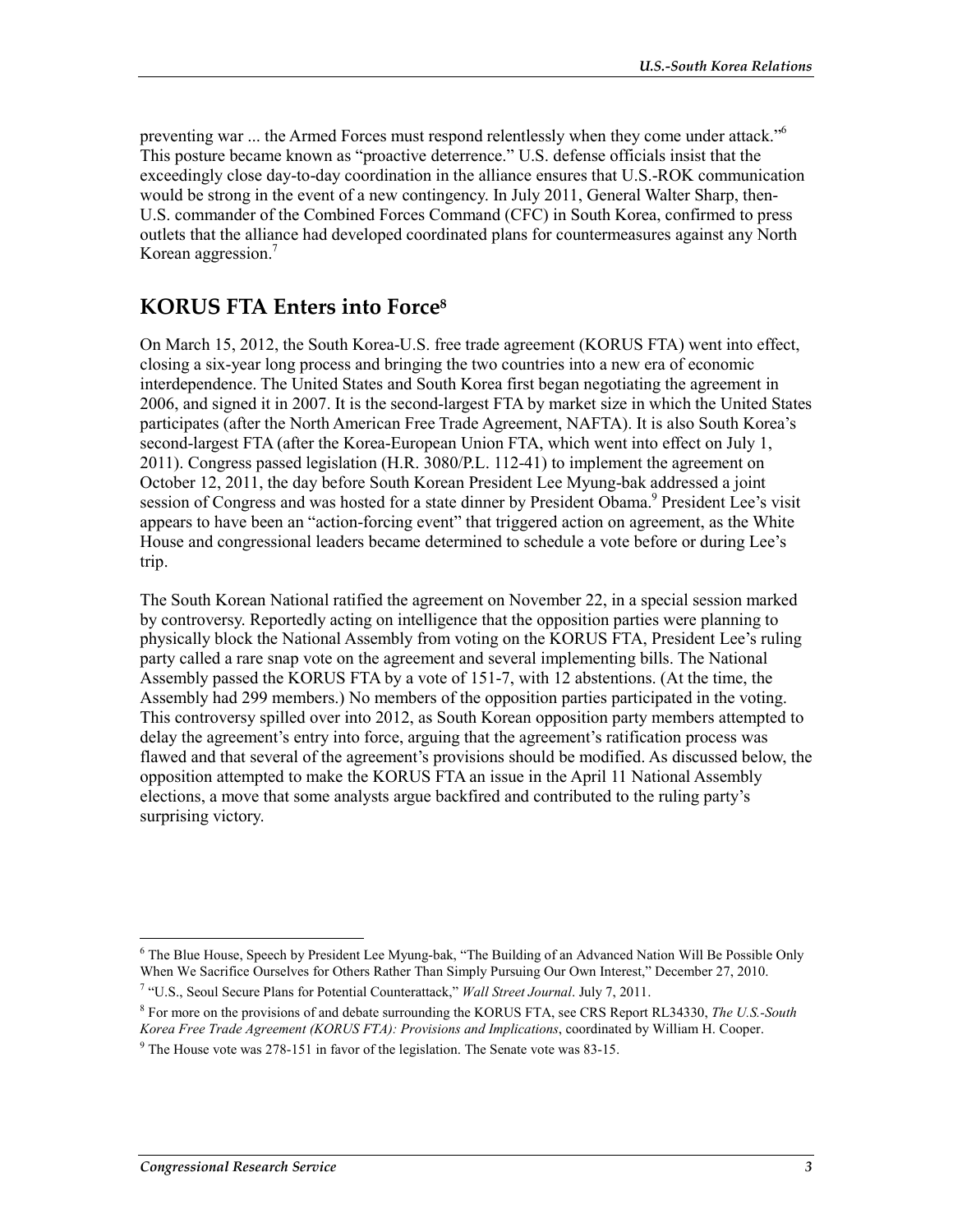## **U.S. Beef Exports10**

A longstanding bilateral trade controversy resurfaced in late April, when U.S. Department of Agriculture (USDA) inspectors discovered the fourth U.S. case of Bovine Spongiform Encephalopathy (BSE), also known as "mad cow" disease, in a cow that was sampled for the disease at a rendering facility in central California. USDA says that the cow "at no time presented a risk to the food supply, or to human health," because it was not intended for slaughter for human consumption.<sup>11</sup> Since 2003, when the first case of BSE infection was discovered in the United States, South Korea first prohibited, and subsequently limited imports of U.S. beef.

Shortly after President Lee took office in 2008, he reached an agreement with the Bush Administration to allow beef from cattle processed by removing BSE risk materials to be imported into South Kore—part of a strategy intended to pave the way for U.S. approval of the KORUS FTA. This triggered massive anti-government protests in Korea that threatened to paralyze his government. In response, the U.S. and South Korean governments confirmed a "voluntary private sector" arrangement allowing Korean firms to import U.S. beef produced from cattle under 30 months of age. Since mid 2008 under this arrangement, South Korean imports of U.S. beef noticeably increased, and reached \$686 million in 2011 (compared to \$815 million in 2003 prior to discovery of the first BSE-infected cow). In response to the most recent BSE case, the South Korean government said that it would dramatically increase its quarantine inspections of U.S. beef shipments (from 3% to 50%). Its decision not to halt imports has come under strong criticism at home. The National Assembly's Food, Agriculture, Forestry, and Fisheries Committee, for instance, adopted a resolution in late April calling on the government to halt all imports of U.S. beef.

## **South Korea-Iran Relations12**

Over the past decade, growing concerns over Iran's nuclear program have led to increased U.S. scrutiny of South Korea's longstanding trade with and investments in Iran. South Korea is the fifth-biggest customer for Iranian oil.<sup>13</sup> Over the past decade, a number of South Korean conglomerates (called *chaebol*) have received significant contracts to build or service large infrastructure projects in Iran, including in Iran's energy sector. Additionally, Iran has been a significant regional hub for thousands of smaller South Korean manufacturers, which ship intermediate goods to Iran that are then assembled into larger units and/or re-exported to other Middle Eastern countries.

In late 2011, Congress passed and President Obama signed P.L. 112-81, the National Defense Authorization Act for Fiscal Year 2012, which places strict limitations on the U.S. operations of foreign banks that conduct transactions with Iran's Central Bank. Foreign banks can be granted an exemption from sanctions if the President certifies that the parent country of the bank has significantly reduced its purchases of oil from Iran. Shortly after the law went into effect, the

<sup>1</sup> 10 For more, see CRS Report RL34528, *U.S.-South Korea Beef Dispute: Issues and Status*, by Remy Jurenas and Mark E. Manyin.

<sup>&</sup>lt;sup>11</sup> USDA Press Release, "Update from APHIS Regarding a Detection of Bovine Spongiform Encephalopathy (BSE) in the United States," May 2, 2012.

<sup>12</sup> For more information, see CRS Report RS20871, *Iran Sanctions*, by Kenneth Katzman.

<sup>13</sup> Iran data from Economist Intelligence Unit, *Iran Country Report*, April 2012.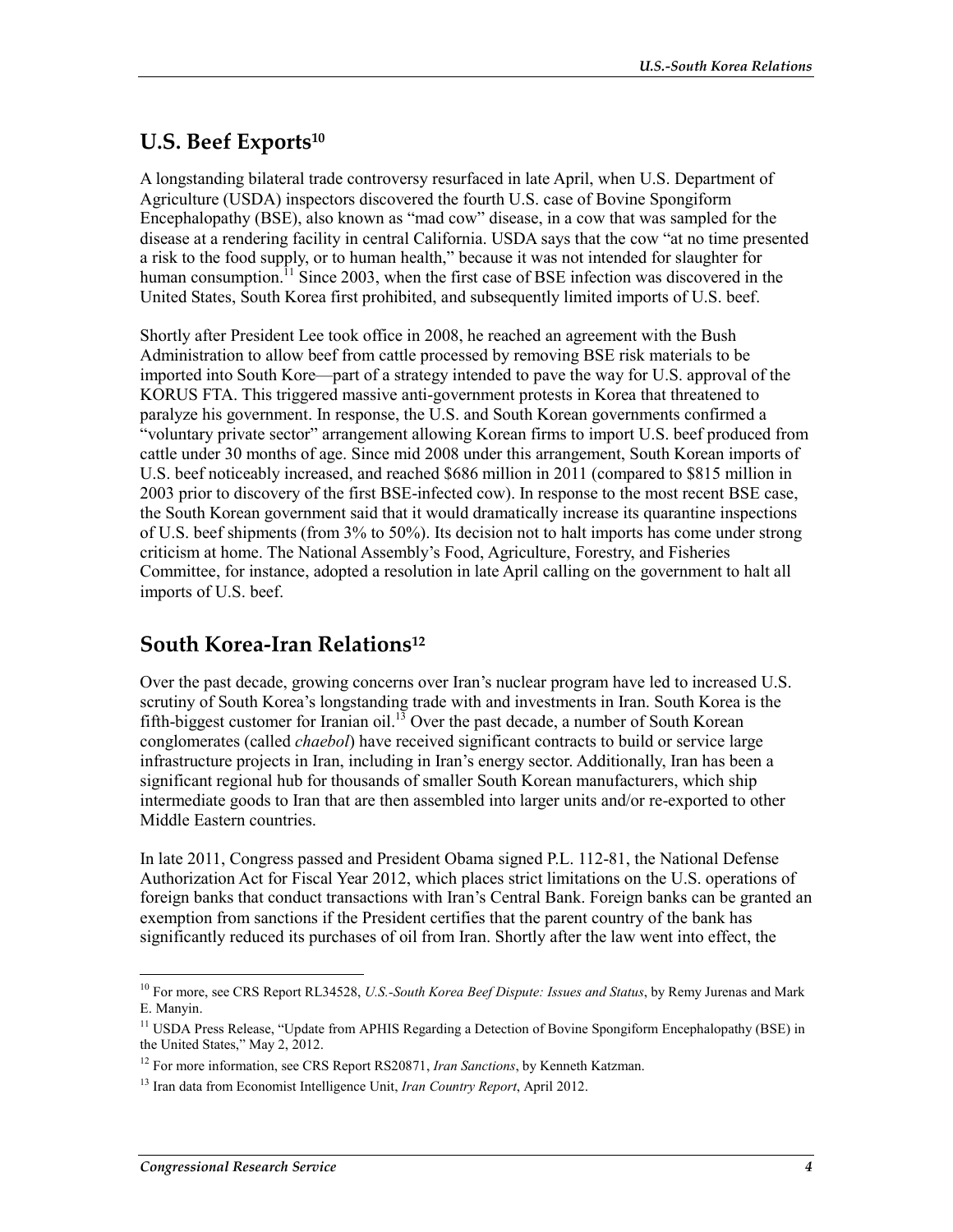Obama Administration and Lee governments began negotiating whether South Korea would be granted an exemption.

In March 2012, the Administration did not include South Korea in the first group, of 11 countries, that were granted exemptions for significantly reducing purchases of Iranian oil. This may have been because in 2011 the volume of South Korean imports of Iranian oil rose by over 20%, to their highest level in at least a decade and a half, and South Korean oil refiners reportedly signed agreements to import even larger amounts in 2012. South Korean and U.S. officials reportedly are continuing to discuss ways to reduce imports so that Seoul could be granted an exemption.<sup>14</sup> The case of Japan, which was granted an exemption, may be instructive. Despite its increased need for oil imports with the shutdown of virtually all of its nuclear power industry, Japan crude oil imports from Iran fell by over 10% in 2011, and are at about half the level they were in 2003.<sup>15</sup>

The last time South Korea-Iran economic ties were a major issue in U.S.-South Korea relations occurred in 2010. In September of that year, after weeks of negotiations with the United States, South Korea announced a package of wide-ranging sanctions against Iran and Iranian entities that, among other steps, put nearly all financial transactions with Iran under government scrutiny and severed future South Korean involvement in projects in Iran's energy sector. Seoul's actions went beyond the requirements of United Nations Security Council (UNSC) Resolution 1929 that was passed in June 2010.

## **Conservatives' Surprise Victory in April 2012 Parliamentary Elections**

2012 represents the first time in 20 years that Korean presidential and legislative (the unicameral National Assembly) elections will be held in the same year. In December, the country will elect a new president. (By law, South Korean presidents serve for one, five-year term.) In April, voters went to the polls for the quadrennial election of a new National Assembly, which consists of 300 seats. The outcome of these elections will have important implications for U.S.-South Korea coordination over North Korea policy and over the implementation of the KORUS FTA.

In the April 2012 National Assembly elections, the ruling Saenuri Party, officially translated as the National Frontier Party (NFP), shocked nearly all observers by winning an outright majority of 152 seats. (See **Figure 1**.) Although this was a fall from the nearly 170 seats the party held in the summer of 2011, it was a surprising reversal. For much of 2011, virtually all the political winds appeared to be blowing in favor of the opposition, left-of-center parties, and many predicted they would achieve a sweeping victory over ruling NFP, which formerly was known as the Grand National Party.16 Thus, even though the opposition Democratic United Party (DUP) increased its seat tally by nearly 50%, to 127, the April vote was considered a humiliating defeat, and the party's leadership resigned soon thereafter.

<sup>14</sup> Data analyzed by CRS from Global Trade Atlas, accessed May 14, 2012. See also Economist Intelligence Unit, *Iran Country Report*, April 2012.

<sup>15</sup> Economist Intelligence Unit, *Iran Country Report*, March 2012.

<sup>&</sup>lt;sup>16</sup> Among the many signs of this trend: the "progressive" parties soundly defeated the ruling party in April 2011 legislative by-elections, a left-of-center activist (Park Won-Soon) won a vote for the Seoul mayoralty in October; the approval ratings for President Lee and his party plummeted, due in part to a series of scandals; and in late 2011 and early 2012 Korea's major progressive parties either merged or decided to cooperate during the April National Assembly elections.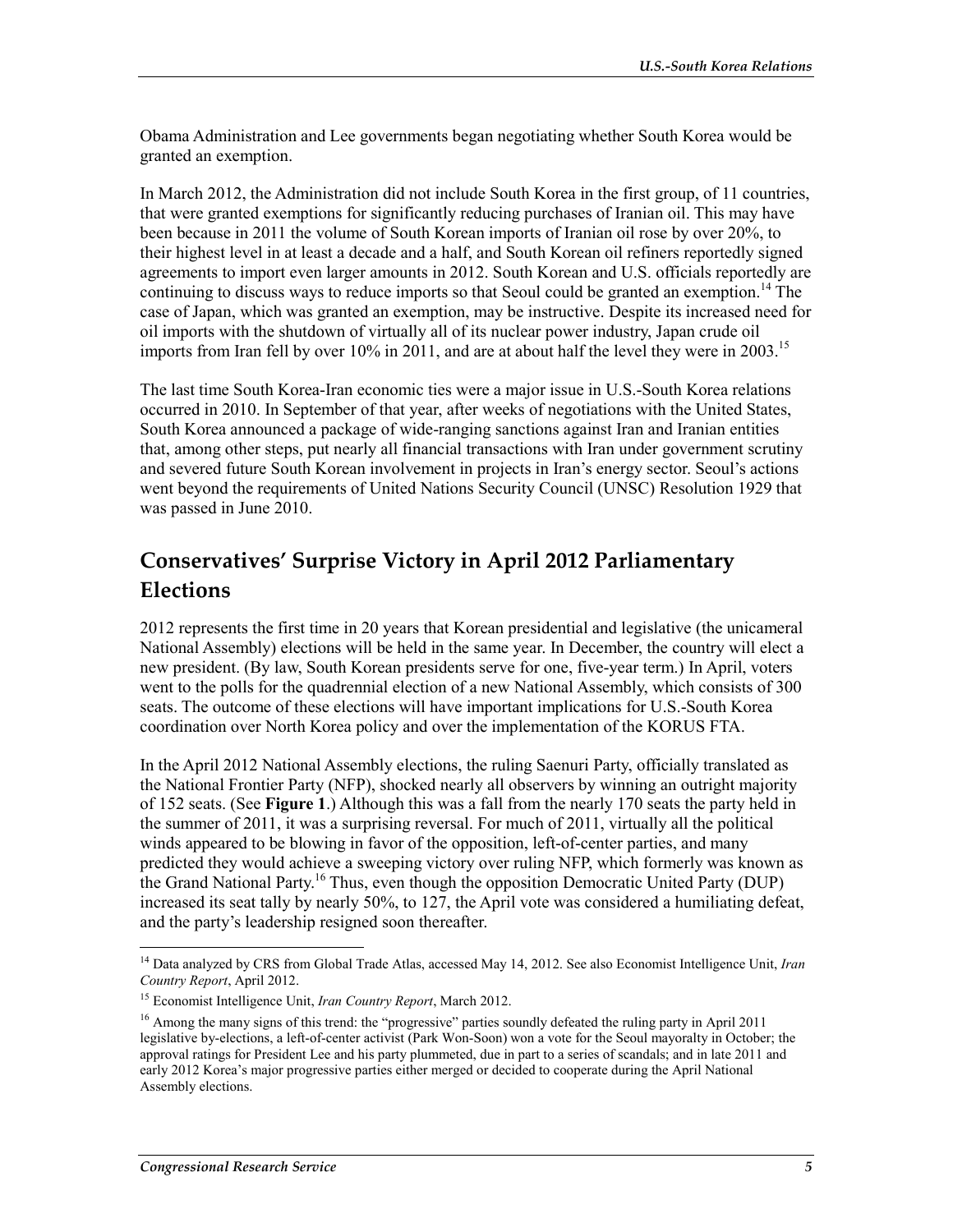

**Figure 1. Party Strength in South Korea's National Assembly** 

**Source:** Last nationwide elections held in April 2012. Next elections to be held in April 2016.

Although the National Assembly's powers pale in comparison to those of Korea's executive branch, the election results have important implications for the United States. First, the DUP had campaigned against the existing KORUS FTA, at one point promising to force the government to withdraw South Korea from the agreement if the United States did not agree to a series of changes.17 The DUP also has been critical of the relatively hard-line policy the Lee and Obama governments have taken toward North Korea, and during the campaign DUP leaders called for a more aggressive policy of engagement with Pyongyang. Although the Assembly does not make policy, the need for Assembly approval over the budget, as well as its ability to use committee hearings to call attention to various issues, can influence the course of South Korean debate.

Virtually all observers agree that the big winner from the April elections was Park Geun-hye, the chairwoman of the NFP and daughter of former military dictator Park Chung-hee, who ruled South Korea from 1961-1979. Ms. Park assumed the leadership of the ruling party in December 2011, when it was widely depicted as in a state of disarray. Under her leadership, the ruling party rebranded the party by changing its name, purging many "old guard" politicians as candidates (many of whom were in Lee Myung-bak's faction), moving the party to the center by co-opting many of the DUP's positions on social welfare issues, and distancing itself from the unpopular Lee.

Park's performance solidified her position as the front-runner, at least for the moment, in the race for the presidency in December. Two other prominent names who are often mentioned as possible candidates include Moon Jae-in, a former chief of staff for President Roh Moo-hyun (2003-2008)

<sup>&</sup>lt;sup>17</sup> The party's stance on the KORUS FTA appears to have hurt the DUP among voters, not only because the agreement appears to be generally popular, but also because a number of senior DUP leaders, including its party president, had *promoted* the KORUS FTA when they worked for President Lee's predecessor, Roh Moo-hyun (2003-2008). The DUP also was damaged by scandals and by criticism for not dropping a prominent party candidate who made allegedly sexist comments.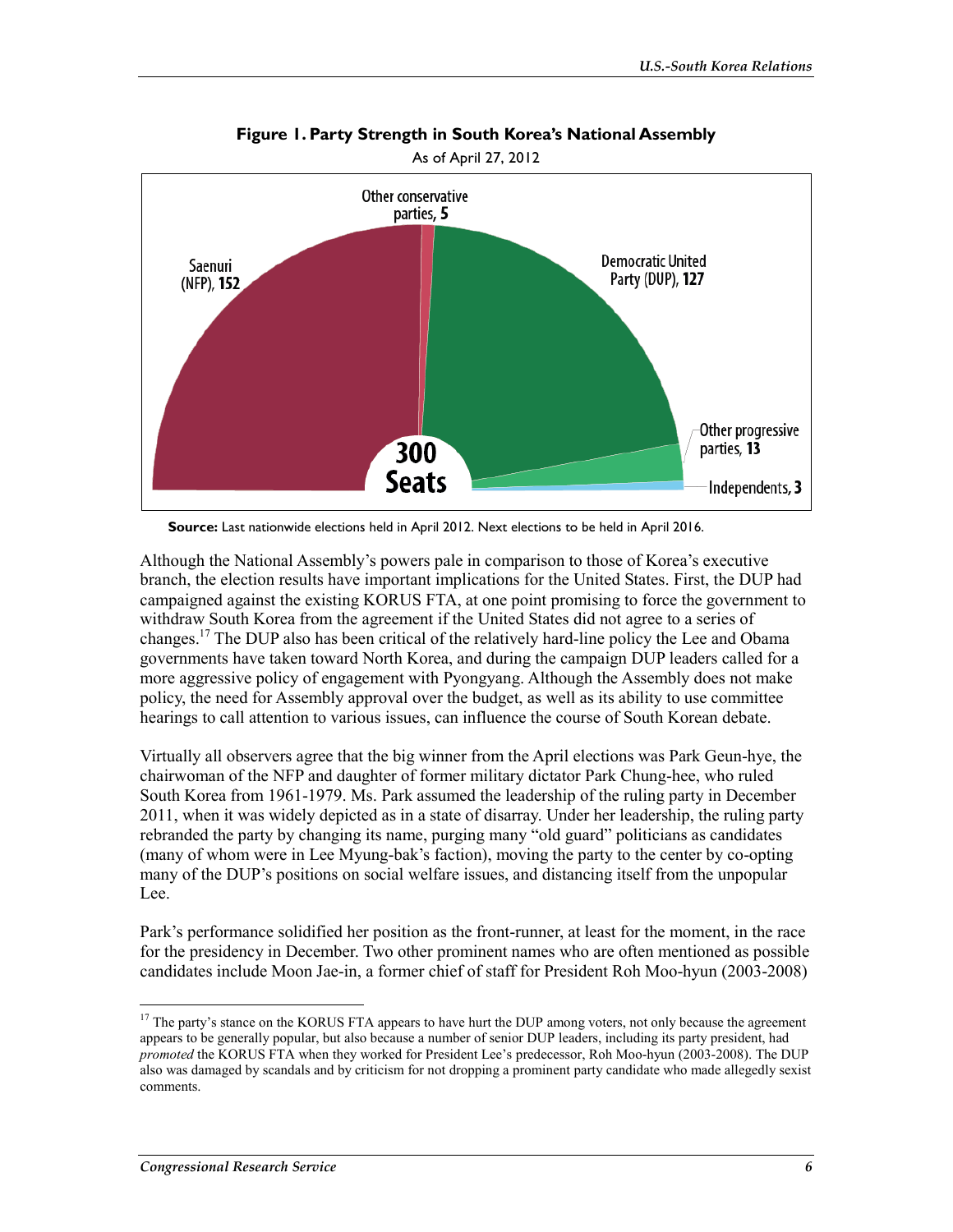who won an Assembly seat as a DUP candidate in April, and Ahn Chol-Su, a popular software entrepreneur who has dabbled in politics in 2011. Both Park and Moon will have to survive their respective parties' nomination processes. Should the left-leaning Ahn decide to run for the presidency, he will have to decide whether to run as an independent or seek to enter the ranks of one of the existing opposition parties.

# **Overview**

While the U.S.-South Korea relationship is highly complex and multifaceted, five factors arguably drive the scope and state of U.S.-South Korea relations:

- the challenges posed by North Korea, particularly its weapons of mass destruction programs and perceptions in Washington and Seoul of whether the Kim regime poses a threat, through its belligerence and/or the risk of its collapse;
- the growing desire of South Korean leaders to use the country's middle power status to play a larger regional and, more recently, global role;
- increasingly, China's rising influence in Northeast Asia, which has become an integral consideration in many aspects of U.S.-South Korea strategic and (to a lesser extent) economic policymaking;
- South Korea's transformation into one of the world's leading economies—with a very strong export-oriented industrial base—which has led to an expansion of trade disputes and helped drive the two countries' decision to sign a free trade agreement; and
- South Korea's continued democratization, which has raised the importance of public opinion in Seoul's foreign policy.

Additionally, while people-to-people ties generally do not directly affect matters of "high" politics in bilateral relations, the presence of over 1.2 million Korean Americans and the hundreds of thousands of trips taken annually between the two countries has helped cement the two countries together.<sup>18</sup>

<sup>1</sup> <sup>18</sup> For an estimate of the number of ethnic Koreans in the United States, see U.S. Census Bureau, "The Asian Population: 2000," Census Brief C2KBR/01-16, February 2002, Table 4.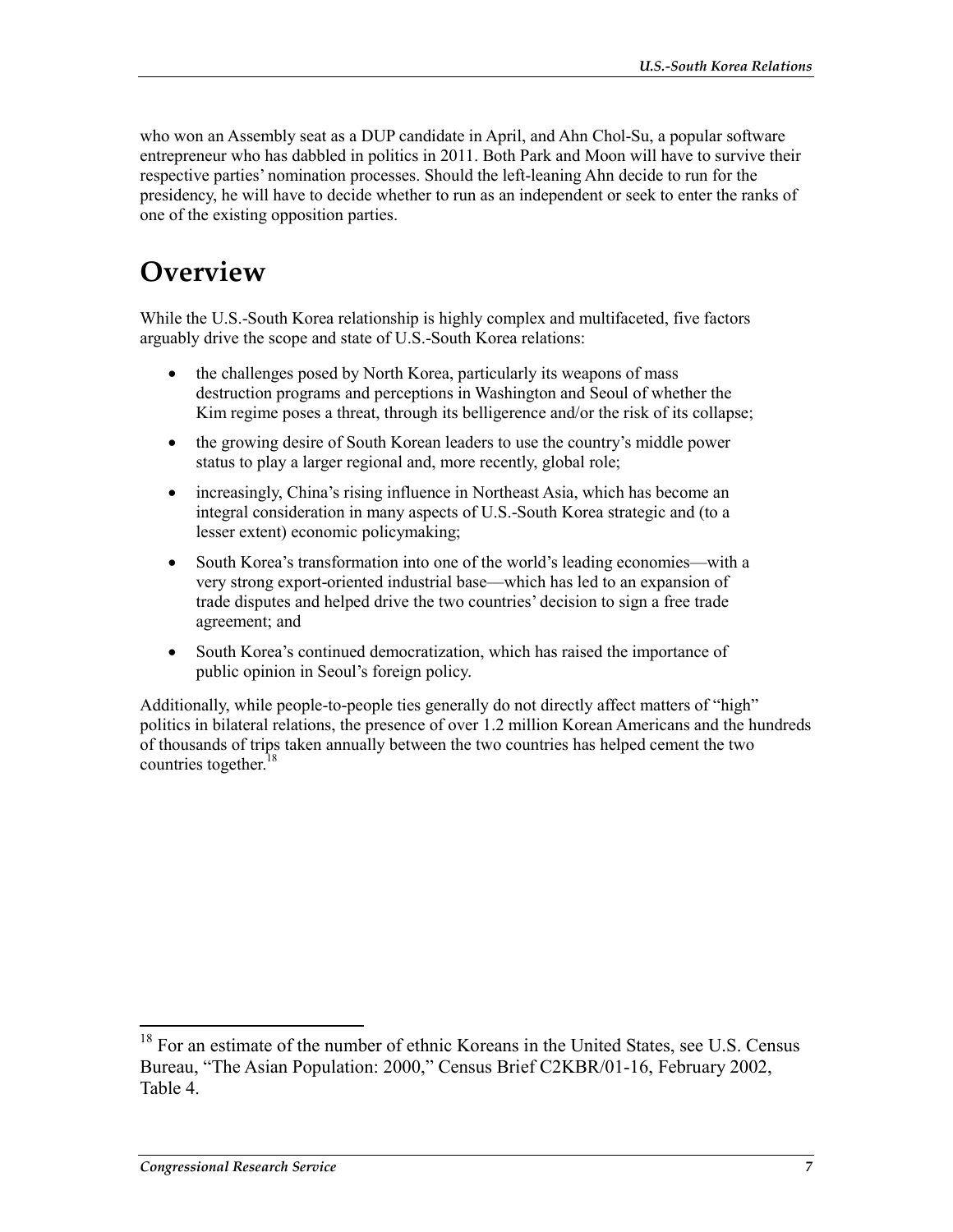

**Figure 2. Map of the Korean Peninsula** 

**Source:** Prepared by CRS based on ESRI Data and Maps 9.3.1; IHS World Data.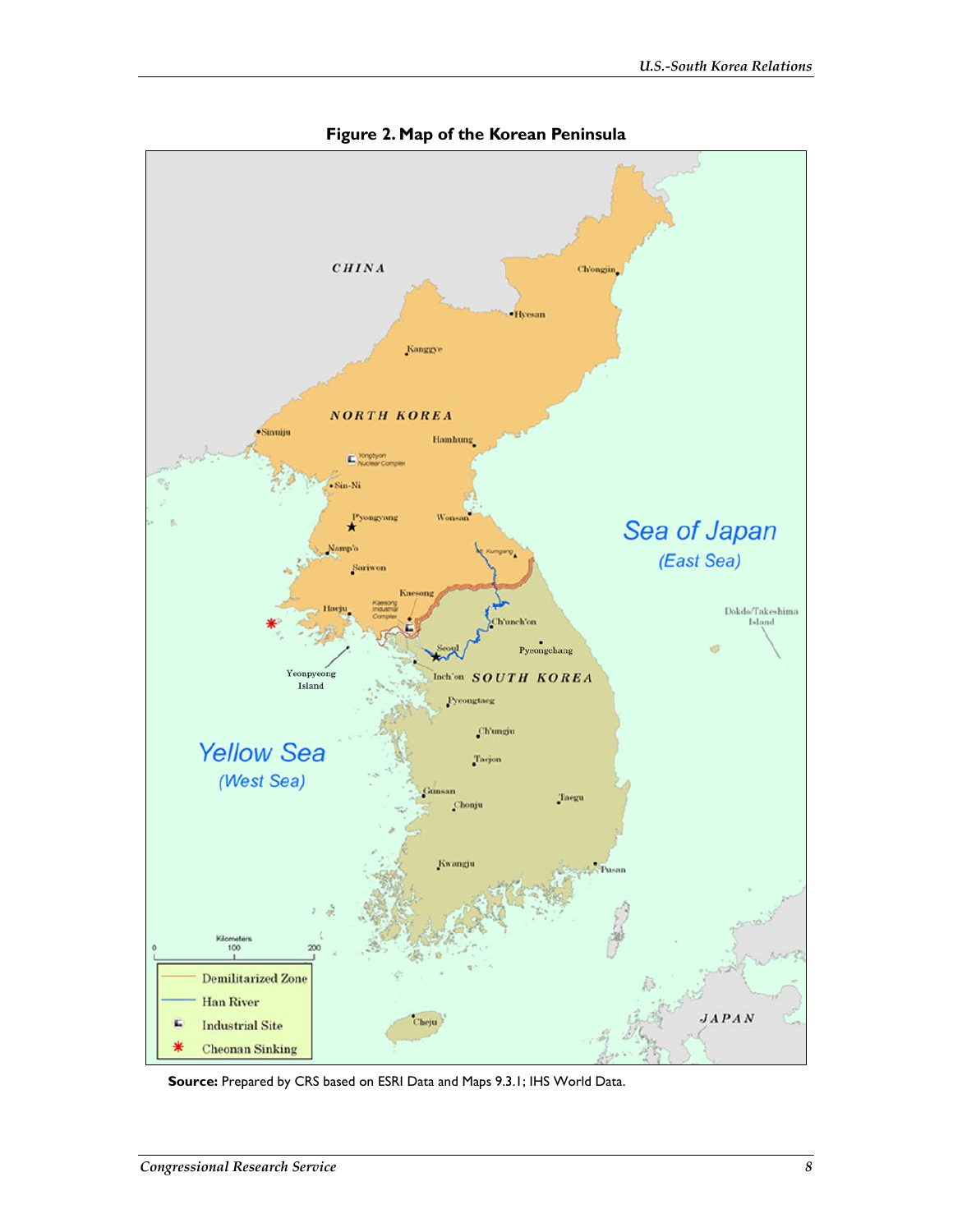Since late 2008, relations between the United States and South Korea have been arguably at their best state in nearly a decade, if not ever. Coordination over North Korea policy has been particularly close, with one high-level official in late 2009 describing the two countries as being "not just on the same page, but on the same paragraph."<sup>19</sup> At a summit in June 2009, the two parties signed a "Joint Vision" statement that foresees the transformation of the alliance's purpose from one of primarily defending against a North Korean attack to a regional and even global alliance, in which Washington and Seoul cooperate on a myriad of issues, including climate change, energy security, terrorism, economic development, and human rights promotion, as well as peacekeeping and the stabilization of post-conflict situations. Significantly, the joint vision expands the U.S.-ROK alliance beyond the Korean Peninsula into a regional and global partnership. Reflecting this evolution, in a June 2010 meeting with President Lee, President Obama referred to the alliance as "the lynchpin" for security in the Pacific region. This statement stirred some degree of anxiety in Tokyo; Japan has traditionally considered itself to be the most significant U.S. partner in the region.

The extraordinarily close U.S.-ROK partnership of recent years was both symbolized and further cemented in mid-October 2011, when President Obama hosted President Lee for a formal state visit, the fifth since Obama's inauguration. On October 13, Lee addressed a joint session of Congress. In addition to their formal dinner, Obama and Lee had a private dinner at a local Korean restaurant and made a joint visit to a General Motors plant in Michigan. Lee was also given a security briefing by the U.S. service chiefs at the Pentagon inside the "Tank," a conference room where the Joint Chiefs meet, the first time the United States has ever extended such treatment to a foreign leader. President Lee's visit appears to have been an "action-forcing event" that triggered action on the South Korea-U.S. Free Trade Agreement (KORUS FTA), as the White House and congressional leaders became determined to schedule a vote on the agreement before or during Lee's trip.

Much of the U.S.-South Korean closeness is due to the policies of President Lee, including his determination after assuming office in 2008 to improve Seoul's relations with Washington. However, it is unclear how much domestic support exists for some of President Lee's policies. On North Korea, for instance, the United States and South Korea often have different priorities, with many if not most South Koreans generally putting more emphasis on regional stability than on deterring nuclear proliferation, the top U.S. priority. Currently, these differences have been masked by North Korea's general belligerence since early 2009 and to a large extent negated by President Lee's consistent stance that progress on the nuclear issue is a prerequisite for improvements in many areas of North-South relations.

Moreover, while large majorities of South Koreans say they value the U.S.-ROK alliance, many South Koreans are resentful of U.S. influence and chafe when they feel their leaders offer too many concessions to the United States. This is particularly the case among Korea's left-of-center, or "progressive" groups, who bitterly oppose much of President Lee's policy agenda and his governing style.

Thus, it is unclear how sustainable the current bilateral intimacy is likely to be. South Korea's presidential election in December 2012 could erode some of the momentum established under Lee. Bilateral coordination will be particularly tested if South Korea's progressives retake the presidential office (called the Blue House).

<sup>&</sup>lt;sup>19</sup> December 2009 interview.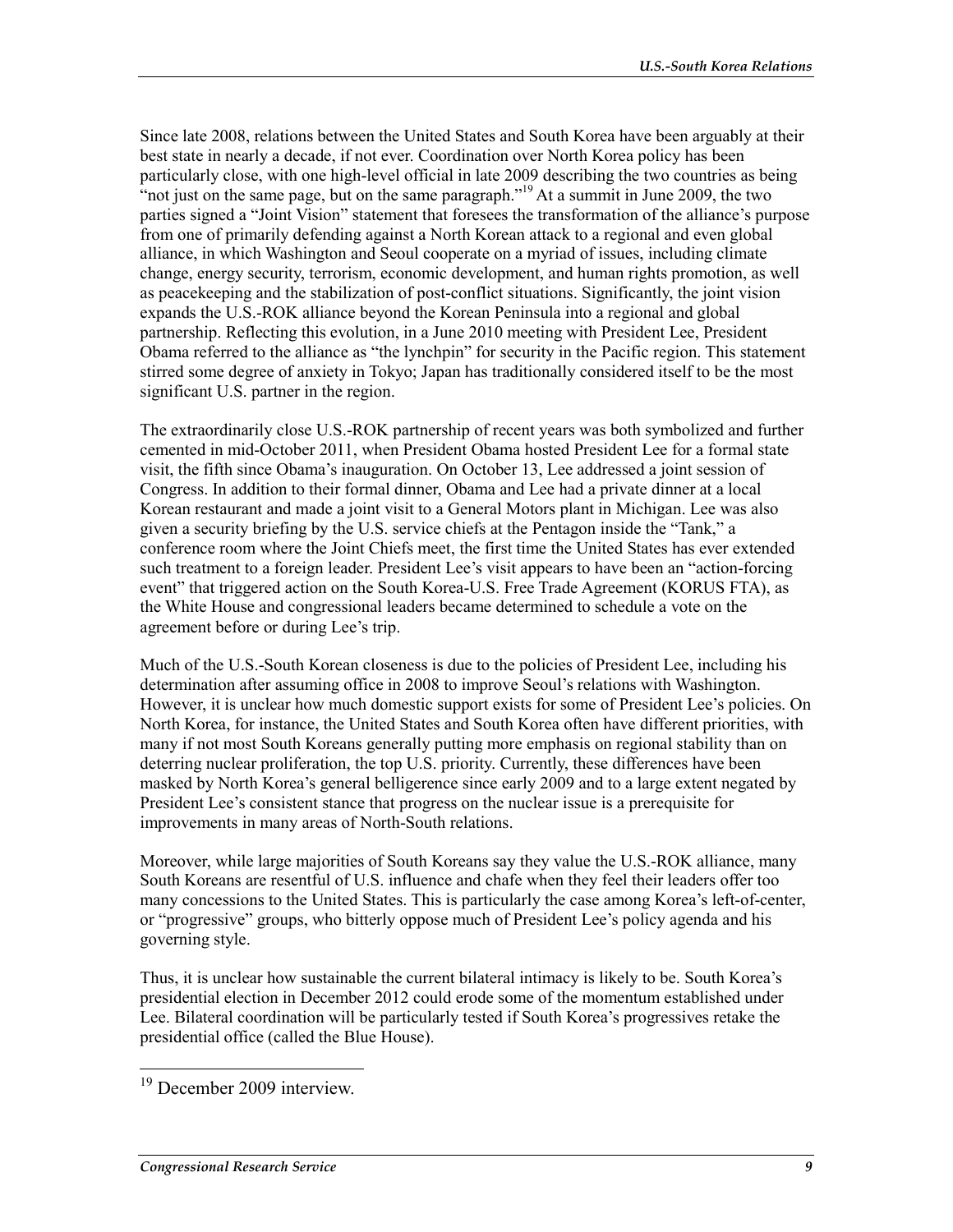## **Historical Background**

The United States and South Korea have been allies since the United States intervened on the Korean Peninsula in 1950 and fought to repel a North Korean takeover of South Korea. Over 33,000 U.S. troops were killed and over 100,000 were wounded during the three-year conflict. On October 1, 1953, a little more than two months after the parties to the conflict signed an armistice agreement, the United States and South Korea signed a Mutual Defense Treaty, which provides that if either party is attacked by a third country, the other party will act to meet the common danger. The United States maintains about 28,500 troops in the ROK to supplement the 650,000 strong South Korean armed forces. South Korea deployed troops to support the U.S.-led military campaign in Vietnam. South Korea subsequently has assisted U.S. deployments in other conflicts, most recently by deploying over 3,000 troops to play a non-combat role in Iraq and over 300 noncombat troops to Afghanistan.

Beginning in the 1960s, rapid economic growth propelled South Korea into the ranks of the world's largest industrialized countries. For over a decade, South Korea has been one of the United States' largest trading partners. Economic growth also has helped transform the ROK into a mid-level regional power that can influence U.S. policy in Northeast Asia, particularly the United States' approach toward North Korea.

# **North Korea in U.S.-ROK relations**

## **Policy Coordination**

Dealing with North Korea is the dominant strategic element of the U.S.-South Korean relationship. Since breakdown of the Six-Party Talks in late 2008 and North Korea's second nuclear test in May 2009, coordination over North Korea policy has been remarkably close. South Korea's growing economic, diplomatic, and military power has given Seoul a much more direct and prominent role in Washington's planning and thinking about how to deal with Pyongyang. One indicator of South Korea's centrality to diplomacy over North Korea is that no successful round of the Six-Party nuclear talks has taken place when inter-Korean relations have been poor.

For much of the 2000s, policy coordination between the United States and South Korea was difficult, sometimes extremely so, because the countries' policies toward Pyongyang were often out-of-synch, and at times and in many ways contradictory. Presidents Kim Dae-jung (1998- 2003) and Roh Moo-hyun (2003-2008) pursued a "sunshine policy" of largely unconditional engagement with North Korea that clashed with the harder policy line pursued by the Bush Administration until late 2006. President Roh, who was elected in part because of his embrace of massive anti-American protests that ensued after a U.S. military vehicle killed two Korean schoolgirls in 2002, also alarmed U.S. policymakers by speaking of a desire that South Korea should play a "balancing" role among China, the United States, and Japan in Northeast Asia. Despite this, under Roh's tenure, South Korea deployed over 3,000 non-combat troops to Iraq the third-largest contingent in the international coalition—and the two sides initiated and signed the KORUS FTA. Although relations between the two capitals improved dramatically after President Lee Myung-bak's 2008 inauguration, his tougher stance toward North Korea was not always aligned with the late Bush Administration's push for a nuclear deal with North Korea.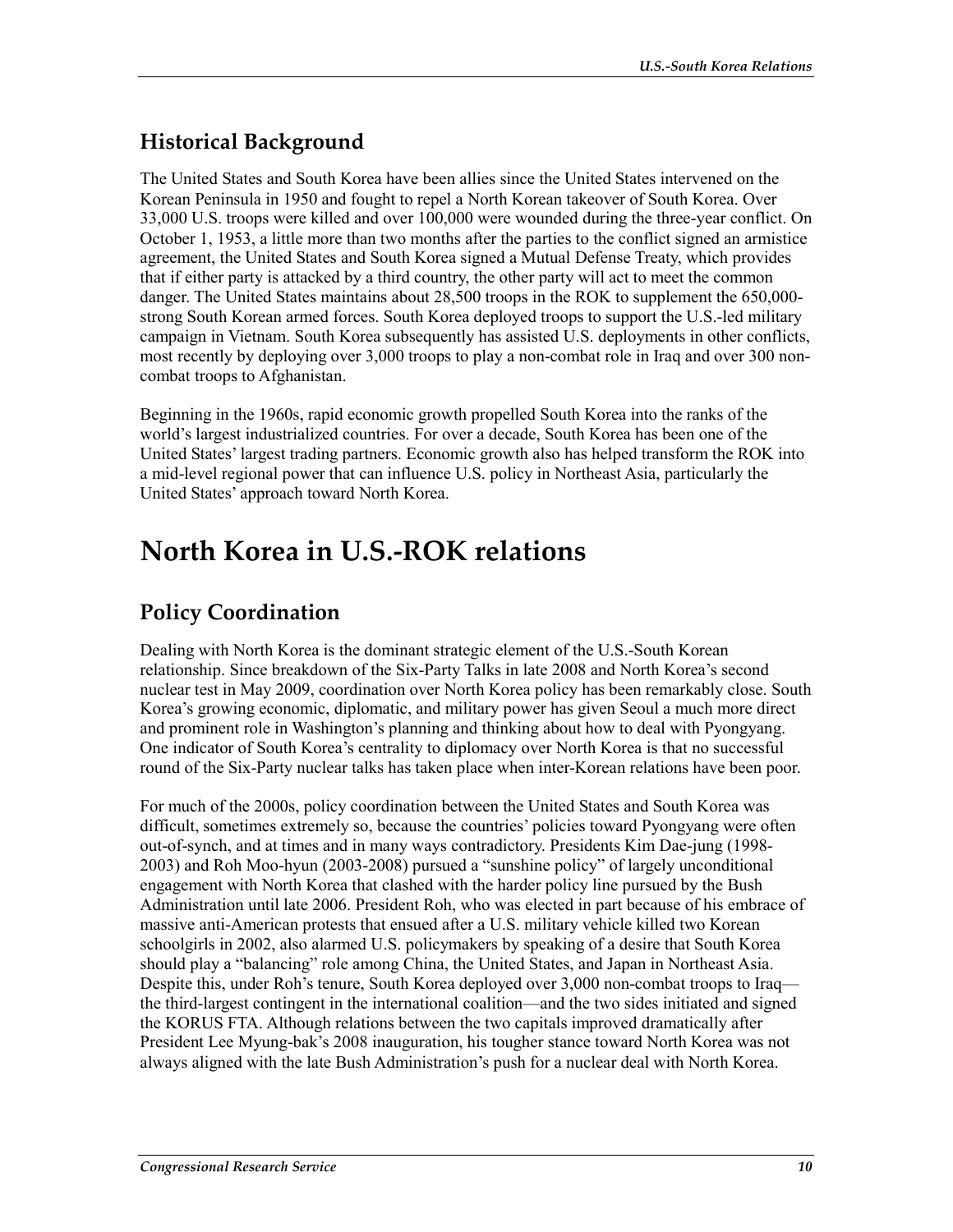### **The Obama-Lee Joint "Strategic Patience" Approach**

However, since the middle of 2009, U.S.-South Korean collaboration over North Korea has been extremely close. In effect, the Obama Administration and the Lee government have adopted a joint approach toward North Korea, often called "strategic patience." The approach has used both engagement and pressure, with an emphasis on the latter. In essence, strategic patience has four main components:

- keeping the door open to Six-Party Talks over North Korea's nuclear program but refusing to re-start them without a North Korean assurance that it would take "irreversible steps" to denuclearize;
- insisting that Six-Party Talks and/or U.S.-North Korean talks must be preceded by North-South Korean talks on denuclearization and improvements in North-South Korean relations;
- gradually attempting to alter China's strategic assessment of North Korea; and
- responding to Pyongyang's provocations by tightening sanctions against North Korean entities, conducting a series of military exercises, and expanding the two countries' cooperation with Japan.

Strategic patience could be described as a passive-aggressive approach that effectively is a policy of containing North Korea's proliferation activities, rather than rolling back its nuclear program. Indeed, underlying the approach is an expectation that North Korea will almost certainly not relinquish its nuclear capabilities. One drawback is that it has allowed Pyongyang to control the day-to-day situation. While Washington and Seoul wait to react to Pyongyang's moves, the criticism runs, North Korea has continued to develop its uranium enrichment program, solidified support from China, and embarked on a propaganda offensive designed to shape the eventual negotiating agenda to its benefit.

### **Coordination over the 2010** *Cheonan* **Sinking**

The two Administrations' closeness was both confirmed and cemented by their coordinated reaction to the March 2010 sinking of a South Korean naval vessel, the *Cheonan*. Forty-six South Korean sailors died in the incident. A multinational investigation team led by South Korea determined that the ship was sunk by a North Korean submarine.<sup>20</sup> In the wake of the sinking, U.S.-South Korean cooperation was underscored by a series of military exercises in the waters surrounding the peninsula, as well as symbolic gestures such as the joint visit of Secretary of State Clinton and Secretary of Defense Gates to the Demilitarized Zone (DMZ). During the visit, a new set of unilateral U.S. sanctions targeting North Korea were announced.<sup>21</sup>

<sup>1</sup> 20 The cause of the *Cheonan's* sinking has become highly controversial in South Korea. While most conservatives believe that North Korea was responsible for explosion, many who lean to the left have criticized the investigation team as biased or argue that its methodology was flawed. Alternative theories for the sinking have been swirling on the Korean blogosphere. Additionally, polls indicate many if not most Koreans believe the Lee government attempted to exploit the incident during local elections held across the nation in early June. Though Lee's conservative Grand National Party suffered notable losses, polls indicate that local issues, rather than North Korea policy, were more significant factors determining voting behavior.

<sup>21</sup> For more information, see CRS Report R41438, *North Korea: Legislative Basis for U.S. Economic Sanctions*, by Dianne E. Rennack.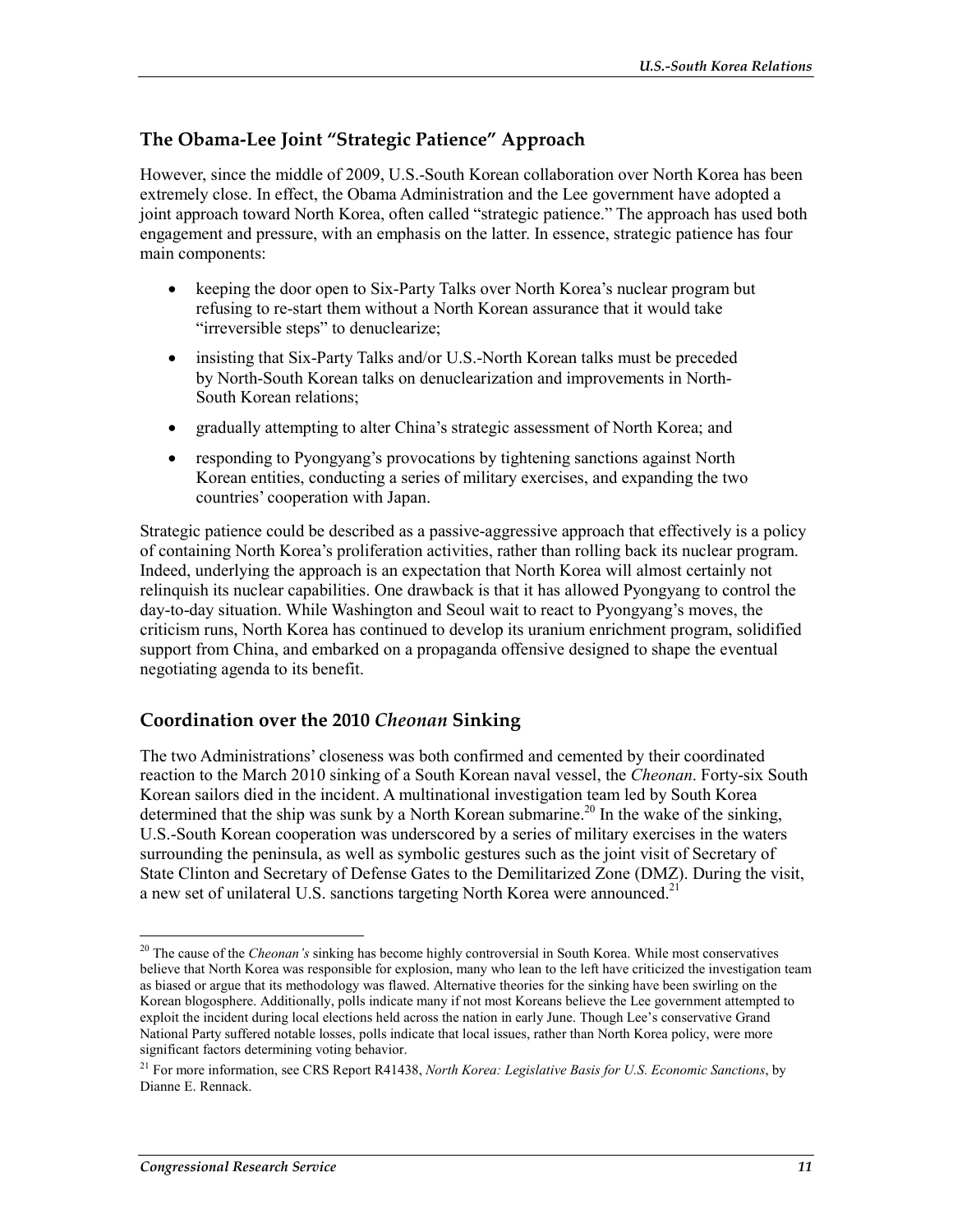### New Revelations of North Korea's Uranium Enrichment Capabilities<sup>22</sup>

In November 2010, the relative quietude in North Korea's relations with South Korea and the United States that had predominated in the months after the *Cheonan* sinking was shattered by two events. First, North Korea showed Dr. Siegfried Hecker, the former head of the U.S. Los Alamos National Laboratory, a new "ultra-modern" uranium enrichment facility with 2,000 centrifuges that the North Koreans said is producing low enriched uranium destined for fuel for a new light-water nuclear reactor that is under construction. The revelation confirmed longstanding fears that North Korea has been developing an alternative, uranium-based nuclear program to complement or replace its existing plutonium-based facilities. Although Dr. Hecker has said that the centrifuge plant and the new reactor appear to be designed primarily for civilian nuclear power, the uranium facilities could also be used to produce fissile material suitable for nuclear weapons.<sup>23</sup>

### **North Korea's 2010 Artillery Attack Against South Korea**

Second, on November 23, only days after the uranium revelations, North Korean artillery units fired over 150 shells onto and around Yeonpyeong Island, across the North-South disputed western sea boundary.<sup>24</sup> North Korea claimed that the South Korean military had fired first, during routine U.S.-ROK exercises in the area. According to one report, about half the North Korean shells hit the island. The barrage killed four South Koreans (two marines and two civilians), wounded dozens, and destroyed or damaged scores of homes and other buildings.<sup>25</sup> It was North Korea's first direct artillery attack on ROK territory since the 1950-1953 Korean War. South Korea responded by shooting 80 shells at North Korea. An official North Korean media outlet later said that the South Korean civilian deaths were "regrettable."<sup>26</sup>

The attacks prompted a number of responses:

• South Korea and the United States held large-scale naval exercises in the Yellow Sea area with the USS *George Washington* aircraft carrier strike group. In the months immediately after the *Cheonan* sinking, the U.S. and South Korea had refrained from staging exercises in the Yellow Sea area, after China had warned of its sensitivity to military activities there.

<sup>1</sup>  $^{22}$  For more on North Korea's suspected nuclear capabilities and the diplomacy surrounding them, see CRS Report RL34256, *North Korea's Nuclear Weapons: Technical Issues*, by Mary Beth Nikitin, and CRS Report R41259, *North Korea: U.S. Relations, Nuclear Diplomacy, and Internal Situation*, by Emma Chanlett-Avery.

<sup>&</sup>lt;sup>23</sup> Siegfried S. Hecker, "A Return Trip to North Korea's Yongbyon Nuclear Complex," Center for International Security and Cooperation, Stanford University, November 20, 2010.

<sup>&</sup>lt;sup>24</sup> This "Northern Limit Line" (NLL) was drawn in 1953 by the United Nations Command in South Korea because the Korean War armistice signed earlier that year did not establish a maritime boundary between the two Koreas. North Korea first protested the NLL's legitimacy in 1953, and since that time has periodically issued rhetorical challenges against the line. North Korea ships, including some naval vessels, also have occasionally crossed the line, sparking inter-Korean naval clashes in 1999, 2002, and 2009.

<sup>&</sup>lt;sup>25</sup> Stratfor.com, "Satellite Imagery: Tactical Details of the Korean Artillery Exchange," November 30, 2010.

<sup>&</sup>lt;sup>26</sup> "DPRK KPA Supreme Command's Communique on Artillery Gunfire Along Inter-Korean Border," Pyongyang Korean Central Broadcasting Station in Korean, November 23, 2010, translated by Open Source Center KPP20101123106004; "DPRK Commentary Says 23 Nov Clash Due to US, Civilian Casualties 'Very Regrettable'," Korean Central News Agency, November 27, 2010.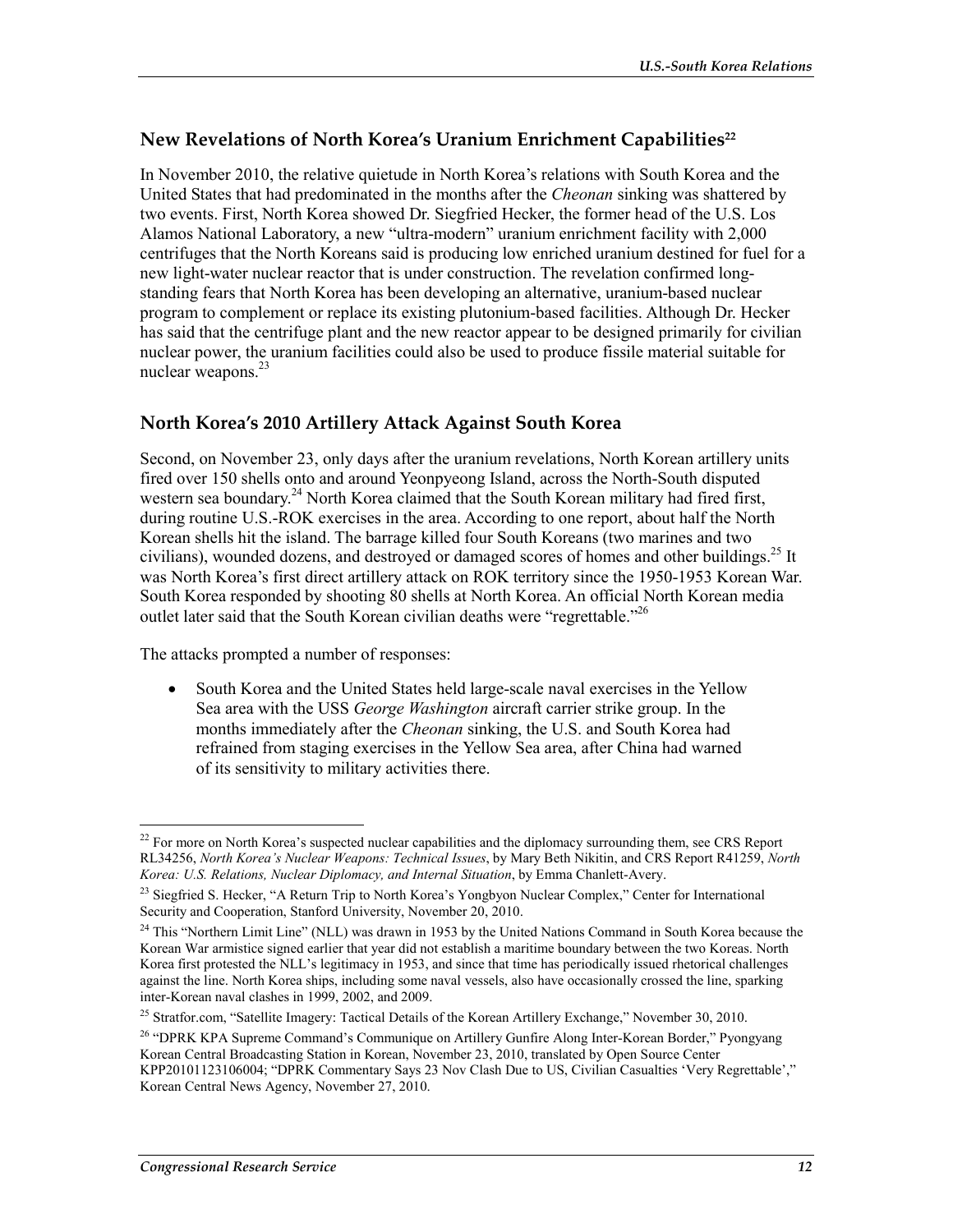- In a nationally televised speech, Lee announced that South Korea would no longer hold back on retaliating for North Korean provocations. President Lee and the South Korean military have come under strong domestic criticism for what was widely perceived as faulty military preparation and a delayed counterattack, prompting the defense minister to resign. His successor stated that if attacked in the future, South Korea would consider using its air force to strike back in North Korean territory.27
- China, after consulting widely among the other negotiating parties, proposed a meeting of participants in the Six-Party Talks to stabilize the situation. South Korea, the United States, and Japan rejected such a move, saying that it would only reward North Korea's attack and was premature without signs that North Korea would change its behavior.
- Instead, the three countries stepped up trilateral cooperation and called on China to do more to pressure North Korea. Secretary of State Clinton met in Washington, DC, with the South Korean and Japanese foreign ministers, where the three condemned North Korea's attack, affirmed their solidarity in dealing with North Korea, and discussed cooperation on a range of regional and global issues. Relatedly, for the first time, South Korea sent military observers to a U.S. and Japanese joint military exercise.<sup>28</sup>

#### **2011–early 2012: Thaws in Relations with North Korea**

In late 2011 and early 2012, the Obama and Lee governments re-activated efforts to engage with Pyongyang. The moves appeared to be at least partially motivated by a desire to reduce North Korea's incentives to behave provocatively, particularly on the part of the Obama Administration. As described below, North Korea responded—as it often does—more readily to Washington's overtures than to Seoul's. Had U.S.-North Korean engagement advanced further, it is possible that U.S.-South Korean cooperation would have been tested.

One indication of this was the debate the two countries waged in 2011 over whether to provide large-scale food aid to North Korea, which early in the year appealed for international aid. <sup>29</sup> The Obama Administration actively considered the North Korean request and in May dispatched an assessment team to North Korea to evaluate conditions there. South Korean officials in the first half of 2011 indicated that their government would prefer that neither country provide large-scale assistance to North Korea unless Pyongyang changes its behavior. On June 15, 2011, the House passed by voice vote an amendment proposed by Congressman Edward Royce to H.R. 2112, the FY2012 Agriculture Appropriations Act, that would prohibit the Administration from using the primary U.S. food aid program to send food assistance to North Korea. The Senate version of the

<sup>&</sup>lt;sup>27</sup> "Full Text' of ROK President Lee's 29 November 'Address to the Nation,"" *Yonhap*, November 29, 2010. Lee said that for decades, South Korea had "tolerated provocations by the North time and again.… South Korea nonetheless endured these continual provocations because we entertained a slight hope that the North would change course someday.... At long last, we came to a realization that ... that prolonged endurance and tolerance will spawn nothing but more serious provocations. If the North commits any additional provocations against the South, we will make sure that it pays a dear price without fail."

<sup>&</sup>lt;sup>28</sup> See, for instance, State Department Press Release, "Trilateral Statement Japan, Republic of Korea, and the United States," December 6, 2010.

<sup>29</sup> For more on the food aid debate, see CRS Report R40095, *Foreign Assistance to North Korea*, by Mark E. Manyin and Mary Beth Nikitin.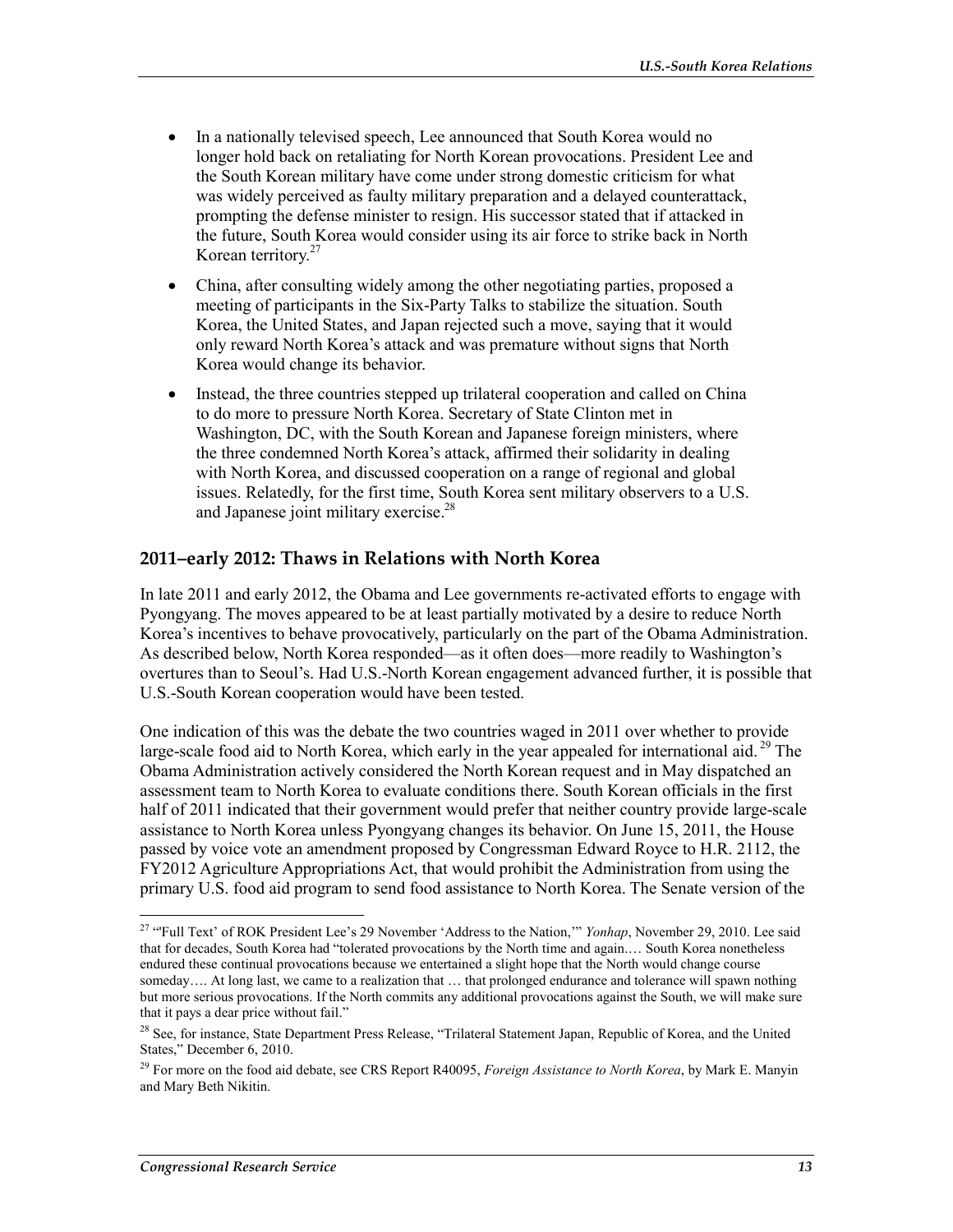bill, passed on November 1, contained no such measure. Participants in the House-Senate conference committee decided to strip the Royce amendment's tougher restrictions, replacing it with language (Section 741) that food assistance may only be provided if "adequate monitoring and controls" exist. President Obama signed H.R. 2112 (P.L. 112-55) into law on November 18, 2011.

In the latter half of 2011, the Lee government began to show an increased willingness to soften its stance toward North Korea somewhat, by offering some concrete signs of flexibility in areas that generally did not compromise the core of its harder-line policy toward Pyongyang. Seoul took steps such as relaxing some of its previous restrictions on its citizens' ability to travel to North Korea, reviving plans to build emergency facilities at the Kaesong inter-Korean industrial complex inside North Korea, and offering to help Pyongyang recover from devastating flooding over the summer. North Korea rejected the aid and generally did not respond to the small measures taken by the Lee government.

In contrast, Pyongyang responded more eagerly when the U.S. reinvigorated its bilateral diplomacy with North Korea in 2011. The result was a February 29, 2012, agreement, in which the United States promised to provide 240,000 metric tonnes (MT) of food assistance and North Korea agreed to allow international nuclear inspectors back to its Yongbyon nuclear facilities as well as to abide by a moratorium on nuclear activities and nuclear and missile tests. At the time, some analysts believed that this so-called "Leap Day Deal" could open the door to the eventual resumption of "Six Party Talks" diplomacy over North Korea's weapons of mass destruction programs. However, on March 16, such hopes were dashed when the North Korean Committee for Space Technology announced that a polar-orbiting earth observation satellite would be launched between April 12 and 16. U.S. officials say that during negotiations with North Korea in 2011, they had warned their North Korean counterparts that a satellite launch would "abrogate" the agreement.<sup>30</sup> North Korea's lead negotiator, Kim Kye-gwan, has written that during the talks he "made very clear that the moratorium on long range missile launch did not include our peaceful satellite launch."31 After North Korea went ahead with the launch on April 13, the Obama Administration suspended its portion of the Leap Day agreement. North Korea soon followed suit.

## **Inter-Korean Relations**

Relations between the two Koreas have deteriorated markedly since Lee's February 2008 inauguration. After 10 years of Seoul's "sunshine" policy of largely unconditioned reconciliation with North Korea, the Lee government entered office insisting on more reciprocity from and conditionality toward Pyongyang. Most importantly, the Lee government announced that it would review the initiation of new large-scale inter-Korean projects agreed to before Lee took office, and that implementation would be linked to progress in denuclearizing North Korea. In another reversal of his predecessors' policies, Lee's government has been openly critical of human rights conditions in North Korea. His administration also offered to continue humanitarian assistance—

<sup>1</sup> <sup>30</sup> State Department Spokesperson Victoria Nuland Press Statement, "North Korean Announcement of Missile Launch," March 16, 2012; "Daily Press Briefing," Washington, DC, March 16, 2012.

<sup>&</sup>lt;sup>31</sup> March 20, 2012, letter from Kim Kye-Gwan to U.S. Ambassador Glyn Davies, Special Representative for North Korea Policy, as reprinted in the April 9, 2012, edition of The Nelson Report.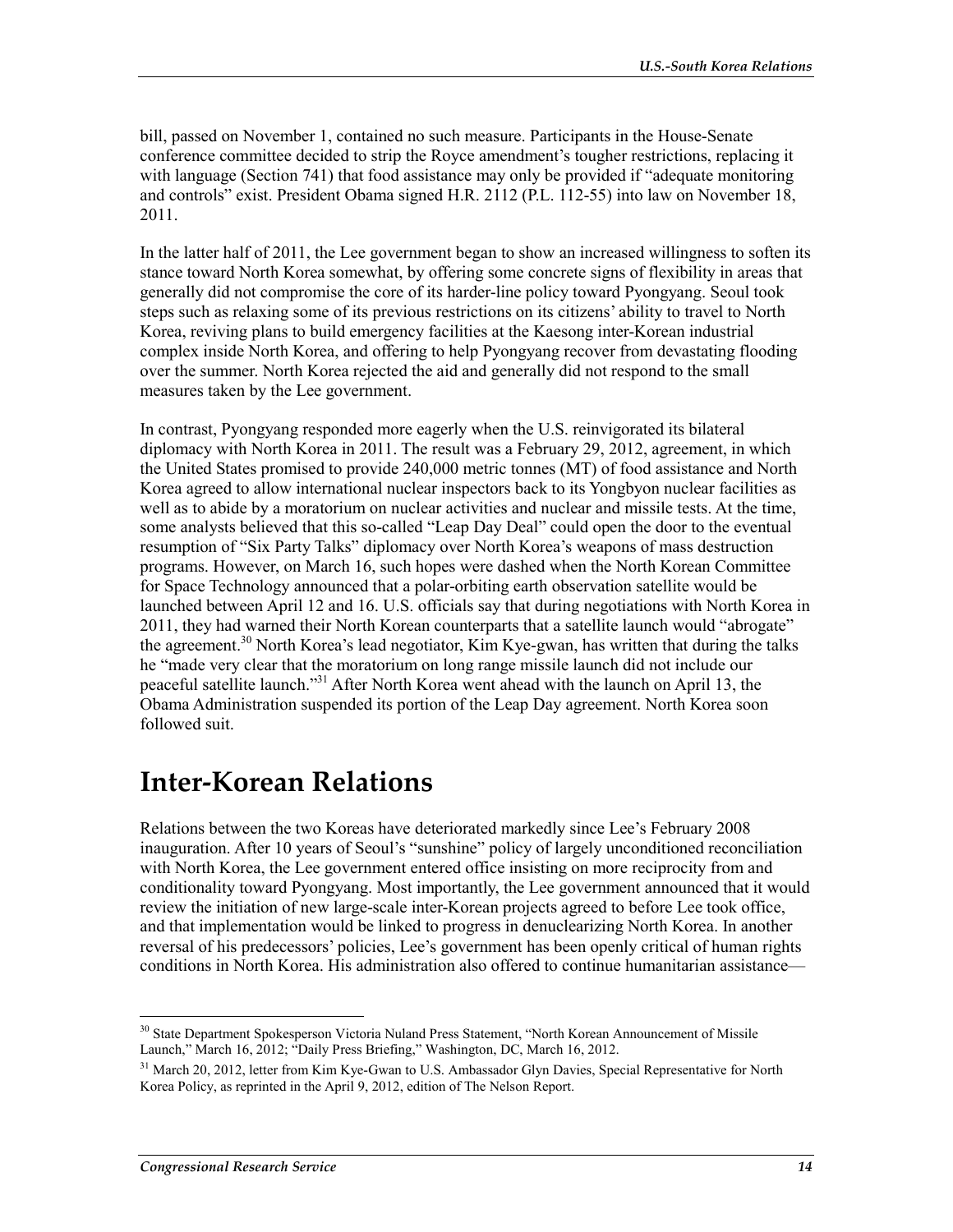provided North Korea first requests such aid—and indicated that existing inter-Korean projects would be continued.

North Korea reacted to Lee's overall approach by unleashing a wave of invective against Lee and adopting a more hostile stance toward official inter-Korean activities. Inter-Korean relations have steadily worsened since then, to the point that by September 2010, nearly all of the inter-Korean meetings, hotlines, tours, exchanges, and other programs that had been established during the "sunshine" period have been suspended or severely curtailed.<sup>32</sup> Whether it is a coincidence or a cause, since Lee's inauguration North Korea has behaved more provocatively, with each provocation leading South Korea to take a harder line, which in turn has led North Korea to respond. $33$ 

The most dramatic playing out of this dynamic occurred in the spring of 2010. In response to the sinking of the *Cheonan*, South Korea curtailed nearly all forms of North-South interaction, including all business transactions except for those associated with the inter-Korean industrial park in the North Korean city of Kaesong. Despite periodic restrictions, the Kaesong Complex continues to operate and has expanded slightly under Lee.<sup>34</sup>

In August 2010 Lee publicly floated the idea of creating a "reunification tax" that would help prepare South Korea for a future reuniting of the two Koreas. Previously, a loose consensus had prevailed in South Korea against openly discussing and planning for reunification in the short or medium term, because of fears of provoking Pyongyang and of the fiscal costs of absorbing the impoverished North. While few South Koreans advocate for actively trying to topple the Kim regime, the reunification tax proposal indicates how the *Cheonan* sinking has led many in the Lee government to view North Korea as more much more of an immediate danger than previously thought.

Polls of South Korean attitudes show widespread and increasing anger toward and concern about North Korea. Opinion toward North Korea hardened after the shelling of Yeonpyeong Island, with fewer Koreans expressing support for a return to the largely unconditional engagement with North Korea that occurred during the "sunshine policy" era. However, polls also show continued ambivalence toward Lee's approach and a desire among many, if not most, South Koreans for their government to show more flexibility toward Pyongyang.

In July 2009, South Korea began circulating to other governments and key private sector groups a proposal for a \$40 billion multilateral aid fund and development strategy that would help North Korea if Pyongyang denuclearized. According to the details provided by various media outlets, the proposal appears to be a continuation of Lee's "3,000 Policy" pledge during the 2007

 $32$  Some figures quantify the downturn in relations from 2007 to 2008: official bilateral dialogues were down from 55 in 2007 to 6 in 2008; South Korea's governmental humanitarian assistance declined from 3.5 million *won* (\$215 million) to 0.4 million *won* (\$25 million); and government-run reunions of family members fell from over 3,600 to zero. After years of double-digit growth, inter-Korean trade registered a mere 1.2% increase from 2007 to 2008. Figures are from Ministry of Unification, "Inter-Korean Relations in 2008," February 2009. North-South Korean trade was just over \$1.8 billion in 2008.

<sup>&</sup>lt;sup>33</sup> Four actions by North Korea have had a particularly dramatic impact on South Korea's policy toward the North: the refusal to allow an independent South Korean investigation into the July 2008 fatal shooting of a South Korean tourist by a North Korean soldier at the Mt. Kumgang resort in North Korea, a nuclear test in May 2009, periodically placing greater restrictions on the inter-Korean industrial complex at Kaesong, and the sinking of the *Cheonan*.

<sup>34</sup> For more, see CRS Report RL34093, *The Kaesong North-South Korean Industrial Complex*, by Mark E. Manyin and Dick K. Nanto.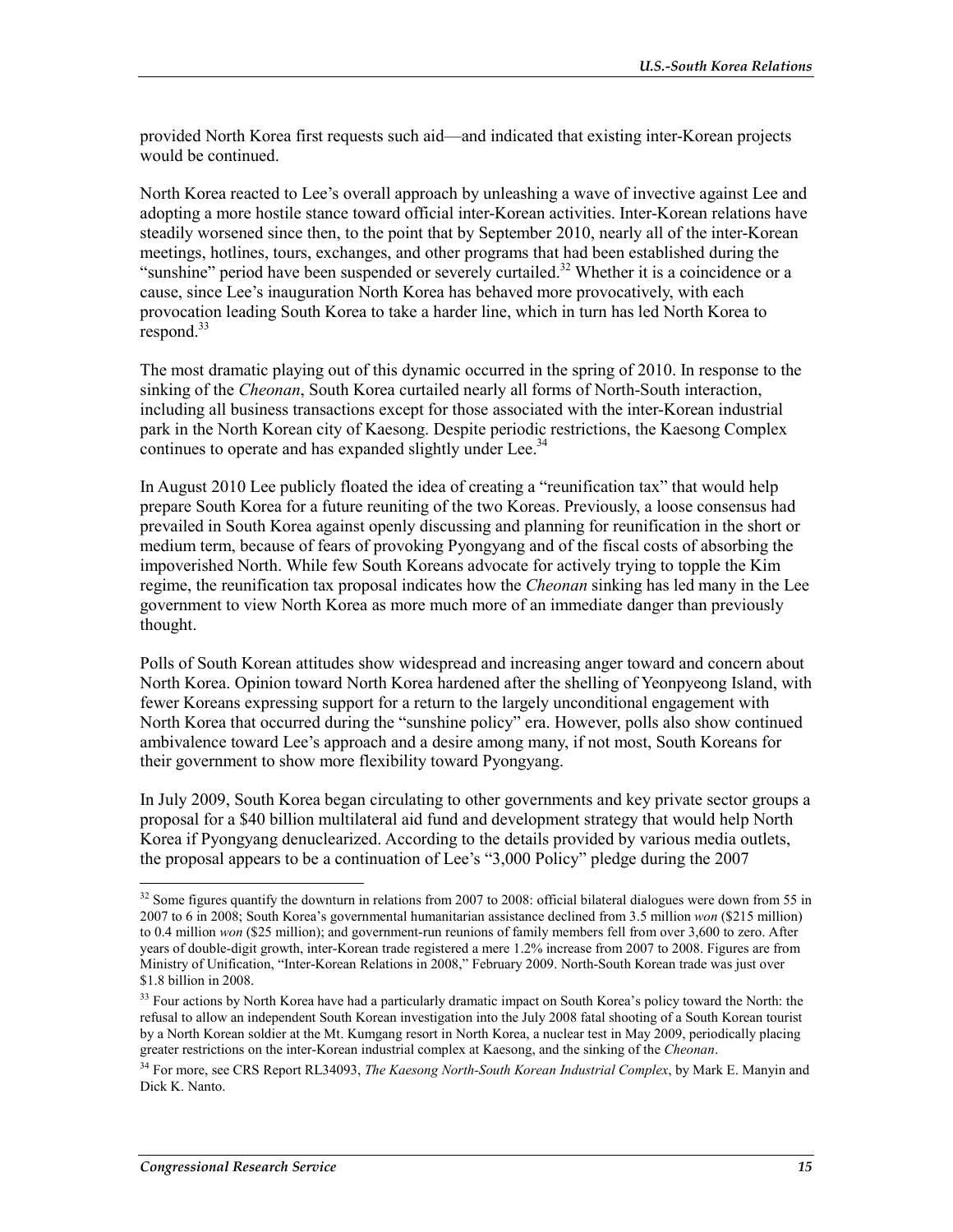presidential campaign to help raise North Korea's per capita income to \$3,000 over the next 10 years.<sup>35</sup> The proposal also appears to complement the "comprehensive" package the Obama Administration has indicated could be forthcoming if North Korea took positive steps on the nuclear front.

## **South Korea's Regional Relations**

Looking at their surrounding neighborhood, South Koreans sometimes refer to themselves as a "shrimp among whales." South Korea's relations with China and Japan, especially the latter, are fraught with ambivalence, combining interdependence and rivalry. Despite these difficulties, trilateral cooperation among the three capitals has increased over the past decade, particularly in the aftermath of the 2008 global financial crisis. Since 2008, leaders of the three countries have met annually in standalone summits, established a trilateral secretariat in Seoul, signed an investment agreement, and in May 2012 agreed to launch trilateral "C-J-K" FTA negotiations by the end of the year. $36$ 

### **Growing South Korea-Japan Cooperation**

A cooperative relationship between South Korea and Japan, both U.S. treaty allies, and among the three countries is in U.S. interests because it arguably enhances regional stability, helps coordination over North Korea policy, and boosts each country's ability to deal with the strategic challenges posed by China's rise. However, despite increased cooperation, closeness, and interdependence between the South Korean and Japanese governments, people, and businesses over the past decade, mistrust on historical and territorial issues continues to linger. South Korea and Japan have competing claims to the small Dokdo/Takeshima islands<sup>37</sup> in the Sea of Japan (called the East Sea by Koreans), and most South Koreans complain that Japan has not adequately acknowledged its history of aggression against Korea. For more than three generations beginning in the late  $19<sup>th</sup>$  century, Japan intervened directly in Korean affairs, culminating in the annexation of the Korean peninsula in 1910. Over the next 35 years, Imperial Japan all but attempted to wipe out Korean culture.<sup>38</sup> Among the victims were thousands of South Korean "comfort women" who during the 1930s and 1940s were recruited, many if not most by coercive measures, into providing sexual services for Japanese soldiers.

President Lee came into office seeking to improve official South Korea-Japan relations, which had deteriorated markedly during President Roh's term. Under Lee, and throughout a succession of Japanese leaders, Cabinet and head-of-state meetings, including reciprocal visits, have become more routine. Cemented for the first time in years by a common strategic outlook on North Korea, trilateral South Korea-U.S.-Japan coordination over North Korea policy has been particularly

<sup>35</sup> Christian Oliver, "Seoul Plans \$40bn Aid Fund for N Korea," *Financial Times*, July 20, 2009. North Korea's 2009 per capita income was \$1,900, according to the CIA *World Factbook*.

 $36$  From 1999 to 2007, trilateral summits were only held on the sidelines of the Association of Southeast Asian Nations' "Plus Three" summit (which included the 10 ASEAN countries plus China, Japan, and South Korea).

<sup>&</sup>lt;sup>37</sup> Since the end of World War II, South Korea has administered Dokdo/Takeshima.

 $38$  Many Koreans believe that the United States was complicit in this history, by reportedly informally agreeing in a 1905 meeting between U.S. Secretary of War William Taft and Japanese Prime Minister Taro Katsura that the United States would recognize Japan's sphere of influence over Korea in return for Japan doing the same for the United States in the Philippines.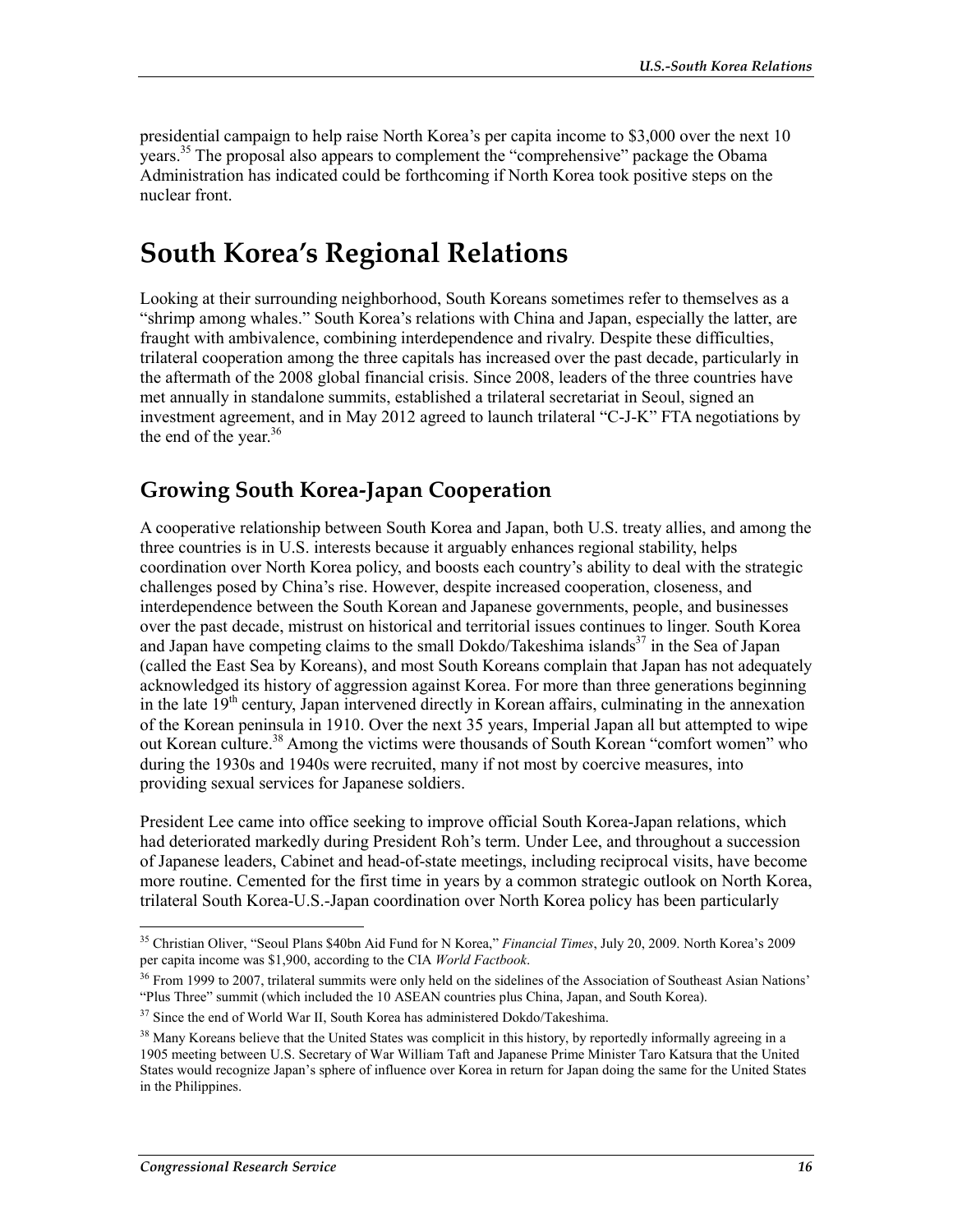close since the beginning of 2009. People-to-people ties have blossomed, with tens of thousands of Japanese and Koreans traveling to the other country every day. South Koreans, including some victims of Japan's colonial period, donated significant funds to Japan after the March 11 earthquake and tsunami off the coast of northeastern Japan. The South Korean and Japanese militaries also have stepped up their cooperation. Lee has given less public emphasis to flare-ups over history and the Dokdo/Takeshima territorial dispute. He also welcomed the most recent Japanese apology for its history of aggression, from Prime Minister Naoto Kan in August 2010, that recognized the  $100<sup>th</sup>$  anniversary of Japan's annexation. Many observers said that the apology, along with Kan's move to return thousands of antiquities taken from Korea during the occupation, were major reasons South Korean protests marking the anniversary were much smaller and less virulent than had been expected.

However, South Koreans' interest in forming significant new institutional arrangements with Japan is dampened by three factors. First, continued suspicions of Japan among the South Korean population place political limitations on how far and how fast Korean leaders can improve relations. Second, continued disagreements over Dokdo/Takeshima's sovereignty continue to weigh down the relationship. These disputes flared most recently in 2011. A key to this issue will be whether such disputes are contained or spill over into other areas of the relationship. Third, unlike Japan, South Korea generally does not view China as an existential challenge and territorial threat. South Korea also needs Chinese cooperation on North Korea. Accordingly, Korean leaders tend to be much more wary of taking steps that will alarm China. A factor that could change this calculation is if China is seen as enabling North Korean aggression. Indeed, North Korean acts of provocation are often followed by breakthroughs in ROK-Japan relations, as well as in ROK-U.S.-Japan cooperation.

Two indicators to watch over the coming months in South Korea-Japan relations are (1) whether the two countries can restart and complete free trade agreement negotiations that have been stalled since 2004, and (2) whether they can complete negotiations over an information sharing and an Acquisition and Cross-Servicing Agreement (ACSA), both of which would facilitate greater cooperation and coordination between the two countries' militaries. In 2011, negotiations over these two agreements stalled, primarily due to the heating up of the Dokdo/Takeshima dispute and the Lee government's push for the Japanese government to provide compensation to the surviving "comfort women."39 However, North Korea's April 2012 rocket launch appears to have restarted the ACSA and information sharing discussions, and has given rise to reports that the two countries and the United States are discussing whether to hold their first-ever trilateral military exercise.

### **South Korea-China Relations**

China's rise influences virtually all aspects of South Korean foreign and economic policy. North Korea's growing economic and diplomatic dependence on China since the early 2000s has meant that South Korea must increasingly factor Beijing's actions and intentions into its North Korea policy. China's influence over North Korea has tended to manifest itself in two ways in Seoul. On the one hand, most South Korean officials worry that North Korea, particularly its northern

 $39$  The latter move came after a ruling by South Korea's Supreme Court that the government had not done enough to obtain official compensation for the "comfort women."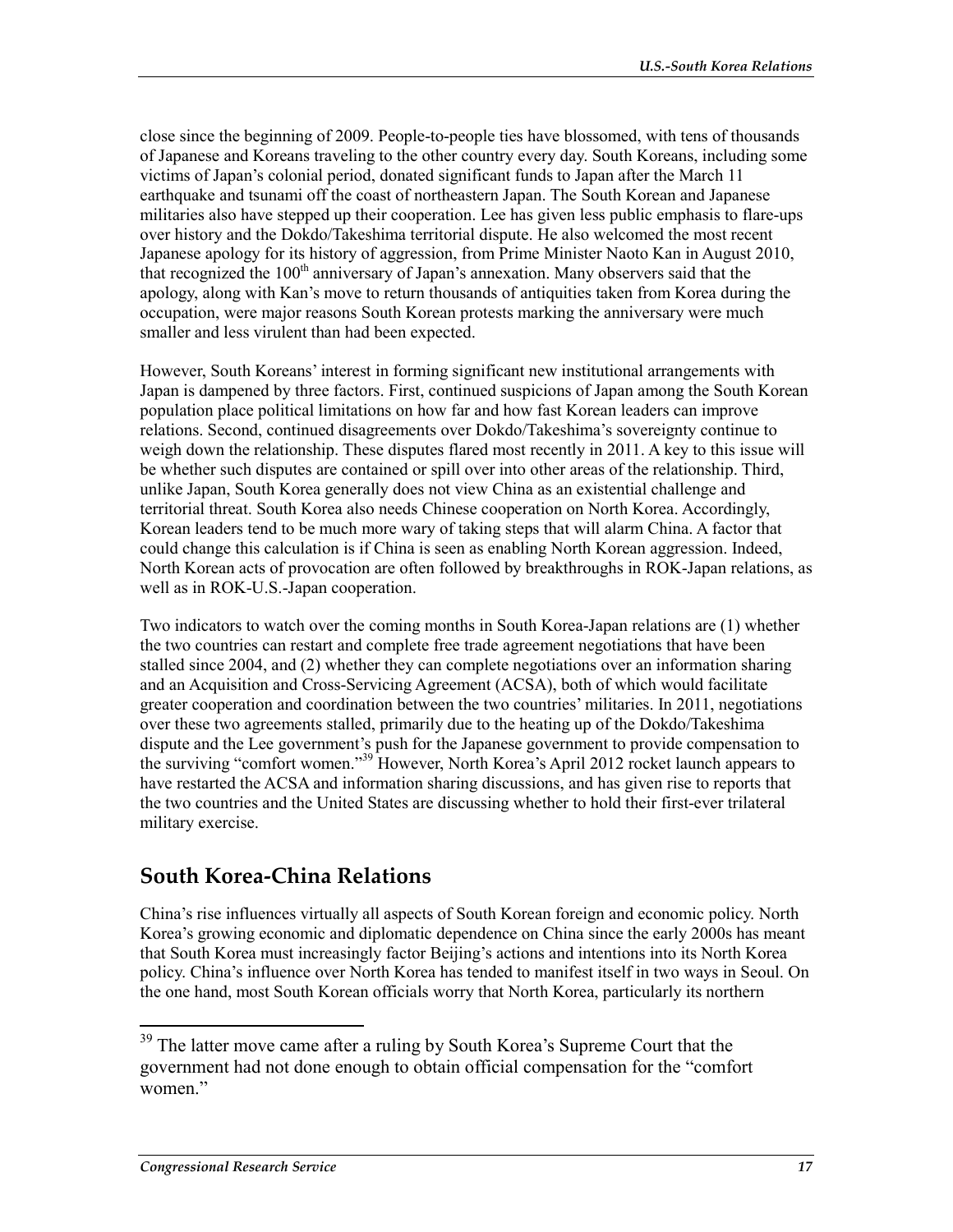provinces, is drifting into China's orbit. Kim Jong-il made an unprecedented three trips to China in the 2010-2011 time period, China gave significant diplomatic and perhaps economic backing to Kim Jong-un following his father's death in December 2011, and the two countries have greatly expanded economic cooperation between provinces straddling their border. For those on the political left in South Korea, this has been an argument against Lee's harder line stance toward inter-Korean relations, which they say has eroded much of South Korea's influence over North Korea. On the other hand, China's continued support for North Korea, particularly its month-long delay in expressing public regret over the *Cheonan's* sinking and its perceived backing of Pyongyang after the Yeonpyeong Island shelling, has angered many South Koreans, particularly conservatives. Many South Korean conservatives also express concern that their Chinese counterparts have been unwilling to discuss plans for dealing with various contingencies involving instability in North Korea. China's treatment of North Korean border-crossers, many of whom are forcibly repatriated to North Korea, has also become a bilateral irritant.

Furthermore, South Koreans' concerns about China's rise have been heightened by China's increased assertiveness around East Asia in recent years, particularly its vocal opposition in 2010 to U.S.-South Korean naval exercises in the Yellow Sea. In 2011 and 2012, a bilateral dispute over usage rights in overlapping waters surrounding the Ieodo Island (which the Chinese call Suyan Rock) has been reignited by clashes between Chinese fishermen and the South Korean Coast Guard.40 In one case in 2011, a Chinese fisherman stabbed a South Korean Coast Guard official to death. Thus far, the two governments have prevented these incidents from escalating; however, they appear to have fostered significant ill feelings among many South Koreans toward China.

Since China's 2001 entry into the World Trade Organization, it has emerged as South Korea's most important economic partner. Over 20% of South Korea's total trade is with China, and for years China has been the number one location for South Korean firms' foreign direct investment.<sup>41</sup> In 2012, the two countries agreed to start bilateral FTA negotiations. Yet, even as China is an important source of South Korean economic growth, it also looms large as an economic competitor. Indeed, fears of increased competition with Chinese enterprises has been an important motivator for South Korea's push to negotiate a series of free trade agreements with other major trading partners around the globe.

## **Security Relations and the U.S.-ROK Alliance**

The United States and South Korea are allies under the 1953 Mutual Defense Treaty. Under the agreement, U.S. military personnel have maintained a continuous presence on the peninsula since the conclusion of the Korean War and are committed to help South Korea defend itself, particularly against any aggression from the North. The United States maintains about 28,500 troops in the ROK. South Korea is included under the U.S. "nuclear umbrella," also known as "extended deterrence" that applies to other non-nuclear U.S. allies as well. In October 2011, Secretary of Defense Leon Panetta visited South Korea, in a visit at least partially designed to reassure South Korea and Japan of the strength of the U.S. security commitment amidst

<sup>&</sup>lt;sup>40</sup> South Korea and China both claim that the submerged land feature is part of its own exclusive economic zone (EEZ). South Korea has built a research observation station on Ieodo.

<sup>&</sup>lt;sup>41</sup> Much of South Korea's exports to China are intermediate goods that ultimately are used in products exported to the United States and Europe.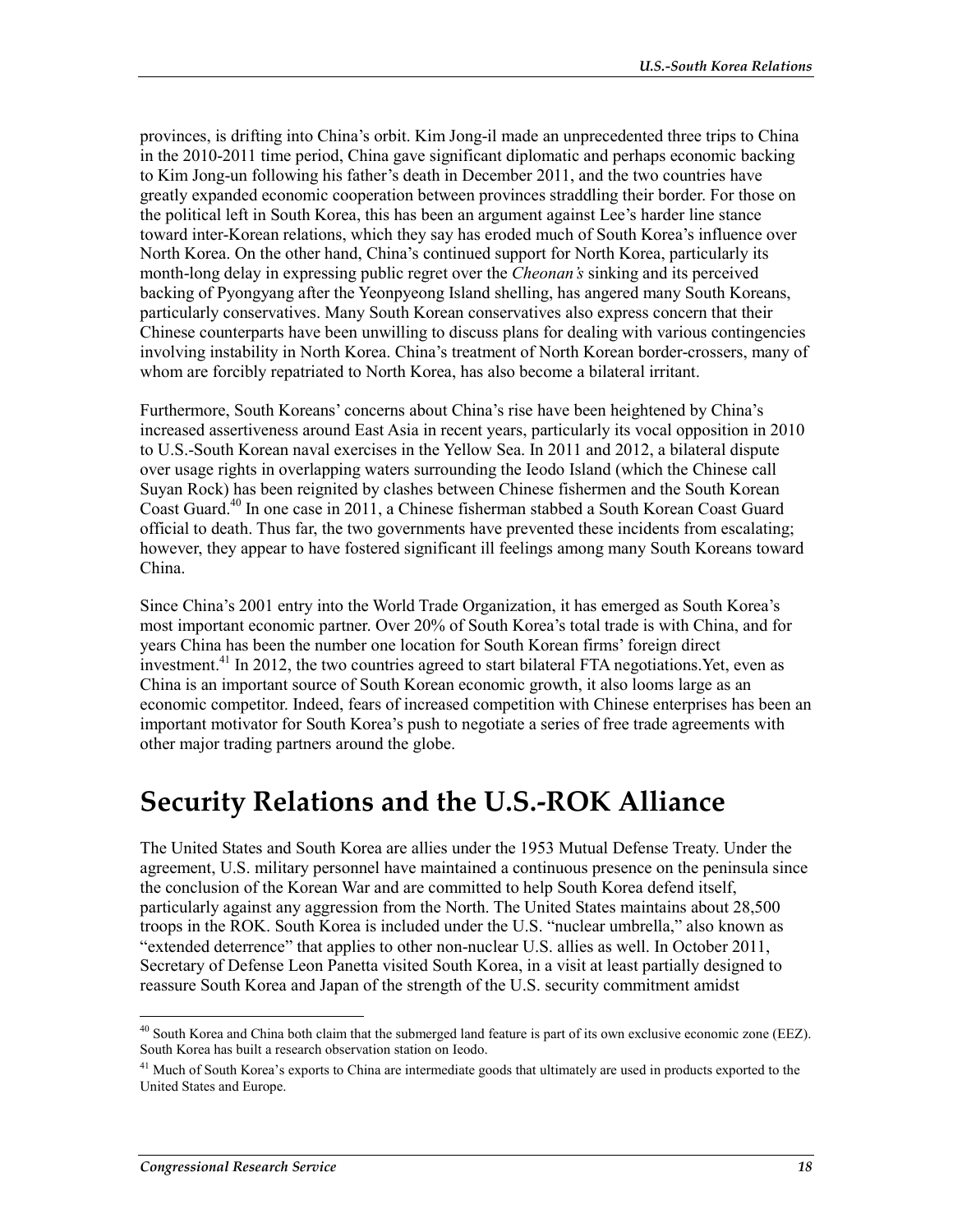uncertainty over the size of possible cuts to the U.S. military budget. Among other items, Panetta reiterated the Obama Administration's commitment to maintain the current U.S. troop level in Korea<sup>42</sup>

Since 2009, the two sides have accelerated steps to transform the U.S.-ROK alliance, broadening it from its primary purpose of defending against a North Korean attack to a regional and even global partnership. At the same time, provocations from North Korea have propelled more integrated bilateral planning for responding to possible contingencies. Increasingly advanced joint military exercises have reinforced the enhanced defense coordination. According to U.S. officials, defense coordination at the working level as well as at the ministerial level has been consistent and productive. In June 2012, the two sides plan to hold their second so-called " $2+2$ " meeting between the U.S. Secretary of State and Secretary of Defense and their South Korean counterparts. The first ever " $2+2$ " meeting in July 2010, which featured a visit to the Demilitarized Zone (DMZ) by Secretary of State Hillary Clinton and Secretary of Defense Robert Gates, commemorated the  $60<sup>th</sup>$  anniversary of the Korean War. The massive joint military exercises held immediately after the meeting, featuring a U.S. aircraft carrier and F-22 aircraft, signaled to North Korea and others that the American commitment to Korea remains strong.

In the past, issues surrounding U.S. troop deployments have been a flashpoint for public disapproval of the military alliance. Recently, however, analysts point out that even potential irritants to the relationship have been dealt with skillfully by the military officials in charge: in 2011, United States Forces Korea (USFK) and South Korean environmental officials worked expeditiously to quell public concern about buried chemicals on U.S. military bases from the post-Korean War era, and, also in 2011, the USFK handed over a U.S. soldier accused of raping a South Korean woman to the Korean authorities, in addition to issuing high-level apologies and pledging full cooperation. Although both of these examples have drawn criticism and sparked renewed interest in revising the U.S.-ROK status of forces agreement (SOFA), it appears as though officials on both sides have worked together expeditiously to quell distrust of the U.S. military among the Korean public. $43$ 

## **South Korean Missile Range Negotiations**

The issue of extending South Korea's missile range has taken on added importance in the wake of North Korea's failed missile launch. A 2001 agreement with the United States limits South Korean ballistic missile range to 300 kilometers and their payload to 500 kilograms. The Lee government has reportedly been trying to persuade the United States to extend the range and warhead size of South Korean ballistic missiles. In April 2012, South Korea announced that it had developed an indigenous long-range cruise missile that can strike targets anywhere in North Korea. The cruise missile does not violate the terms of the ballistic missile agreement.

Proponents of extending the South's ballistic missile range argue that the South lags far behind North Korea's missile capabilities, while critics say that allowing the extension could spark a regional arms race, as well as go against international standards that discourage the proliferation

<sup>1</sup> 42 "Full Text of Joint Communique of ROK-U.S. Security Consultative Meeting," *Yonhap*, October 28, 2011.

<sup>&</sup>lt;sup>43</sup> SOFAs establish the framework under which U.S. military personnel operate in a foreign country, addressing how the domestic laws of the foreign jurisdiction shall be applied toward U.S. personnel while in that country. For more, see CRS Report RL34531, *Status of Forces Agreement (SOFA): What Is It, and How Has It Been Utilized?*, by R. Chuck Mason.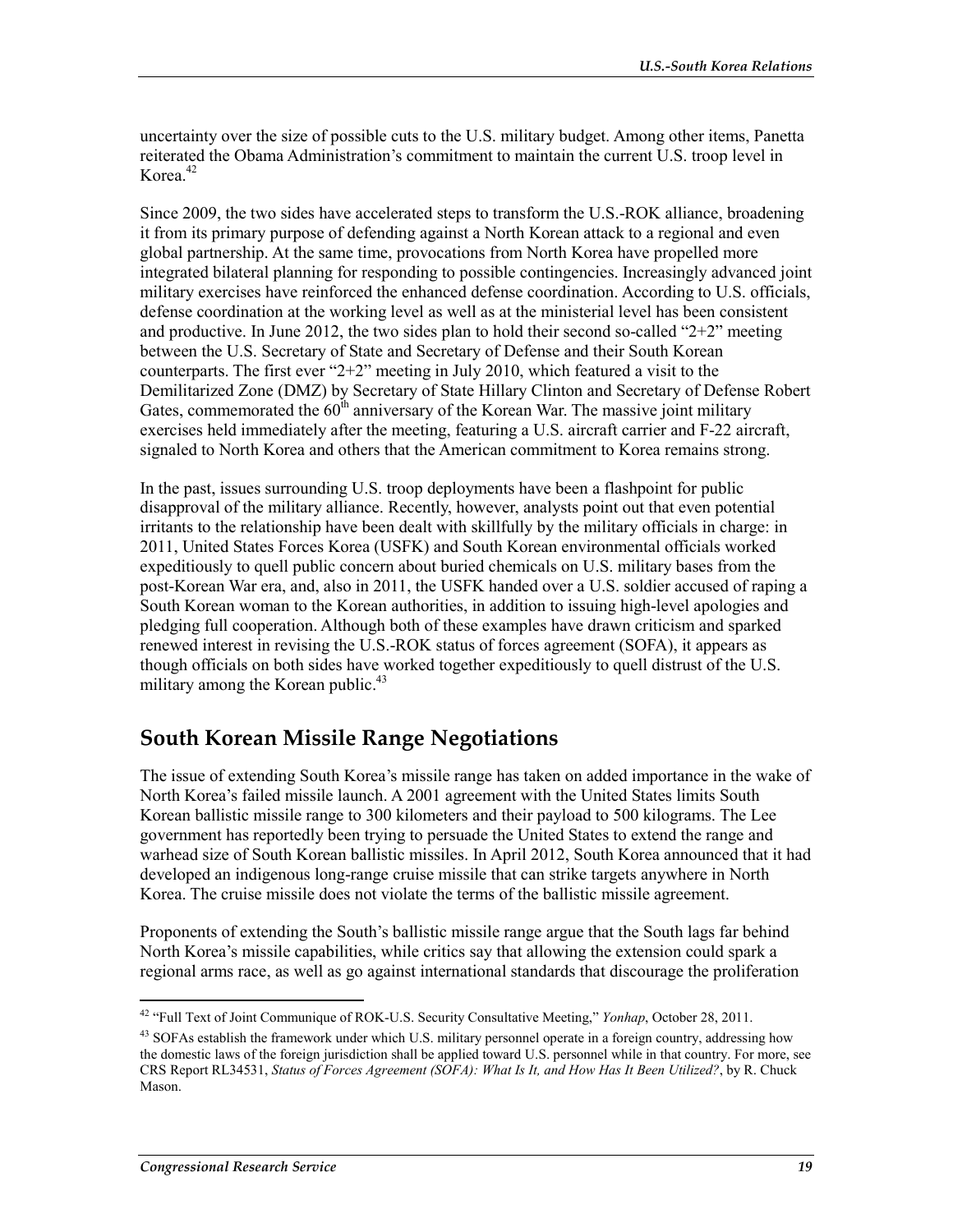of ballistic missiles. Some observers suggest that a compromise might be struck in terms of South Korea's maximum range, as well as agreements to develop joint efforts on missile defense.

## **Budgetary and Operational Challenges**

Despite these indicators of strength, the alliance faces a host of significant challenges in the months and years ahead. Delays and increasing price tags have slowed the implementation of agreements to reduce and relocate the U.S. troop presence in South Korea. (See "U.S. Alliance and ROK Defense Reform Plans" below.) Differences over burden sharing remain, but analysts note that these issues tend to be prevalent in all alliance relationships. Although the political atmospherics of the alliance have been outstanding, defense analysts note that the Lee Administration has slowed significantly the defense budget increases planned under the earlier Roh Administration.

### **Congressional Concern about U.S. Troop Deployments**

In 2011, some Members of Congress raised strong concerns with existing plans to relocate U.S. bases in South Korea and "normalize" the tours of U.S. troops there, including longer stays with family members accompanying them. In May 2011, Senators Carl Levin, John McCain, and James Webb issued a statement that urged a reconsideration of the existing plans for U.S. military presence in the Asia Pacific, including the current agreements in South Korea. A Government Accountability Office (GAO) report requested by members of the Senate Appropriations Committee released in May 2011 concluded that the Department of Defense had not demonstrated a "business case" to justify the tour normalization initiative, nor considered alternatives.<sup>44</sup> In June 2011, the Senate Armed Services Committee passed amendments to the 2012 Defense Authorization bill (S. 1253) that prevents the obligation of any funds for tour normalization until further reviews of the plan are considered and a complete plan is provided to Congress. In May 2012, the House Armed Services Committee reported H.R. 4310, the National Defense Authorization Act for Fiscal Year 2013, which included a provision (Section 2107) that would continue to prohibit funds for tour normalization. Critics of the Senators' call to overhaul existing plans say that such changes could restrict U.S. military capabilities and readiness as well as jeopardize hard-fought agreements designed to make U.S. presence more politically sustainable in South Korea.<sup>45</sup>

Testimony by Administration and military officials in 2012 appeared to reflect congressional concern on the cost of tour normalization. During his confirmation hearing, Assistant Secretary of Defense for Asian & Pacific Security Affairs Mark Lippert emphasized that tour normalization, while desirable, should be carefully considered with the costs of implementation in mind. In late March 2012, in testimony before the House Armed Services Committee, General James D. Thurman, commander of U.S. Forces Korea, said that tour normalization is not affordable at this time and that he was content to keep accompanied tours at their current level.

<sup>44</sup> Report found at http://www.gao.gov/products/GAO-11-316.

<sup>45</sup> Bruce Klingner, "Proposed Re-Realignment for Northeast Asia Ignores Strategic Realities," *Heritage Foundation WebMemo #3262*, May 18, 2011.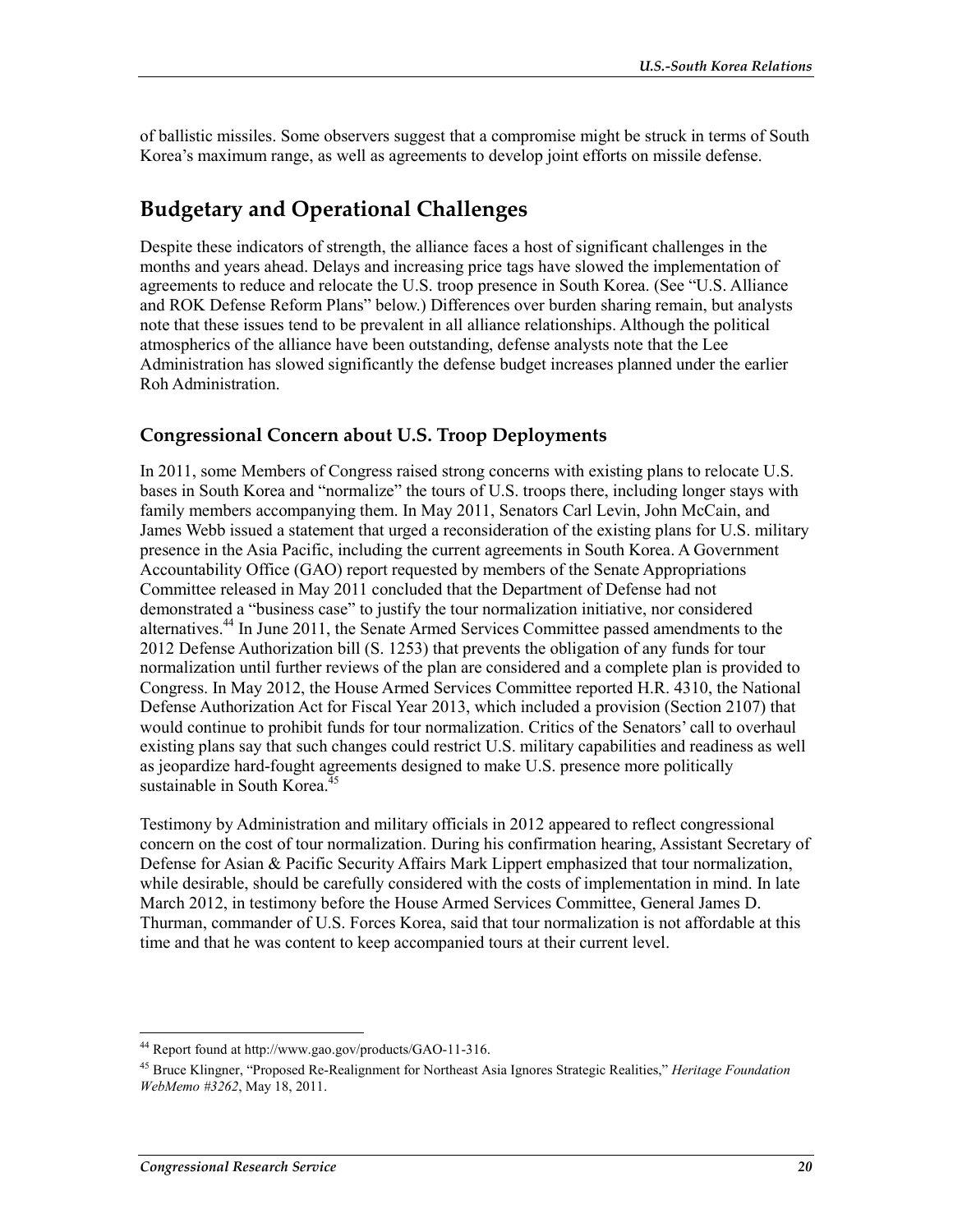## **U.S. Alliance and ROK Defense Reform Plans**

Current security developments are taking place in the context of several concurrent defense schemes. The June 2009 Obama-Lee summit produced the broadly conceived "**Joint Vision for the Alliance**," which promised to enhance and globalize future defense cooperation. After the decision to delay the Opcon transfer, the operational "**Strategic Alliance 2015**" roadmap (announced in September 2010) outlines the new transition, including ROK capabilities and U.S. troop relocation and tour normalization. The U.S. military is also undergoing a broad transformation of its forces in the region; the  $8<sup>th</sup>$  Army is moving toward becoming a warfighting headquarters that can deploy to other areas of the world while still serving as a deterrent to any possible aggression from North Korea.<sup>46</sup>

Meanwhile, South Korea's **Defense Reform 2020** bill passed by the National Assembly in 2006 lays out a 15-year, 621 trillion *won* (about \$550 million) investment that aims to reduce the number of ROK troops while developing a high-tech force and strengthening the Joint Chief of Staff system. In addition, a plan known as "**Defense Reformation Plan 307**," intends to enhance collaboration among the ROK military branches. Driven by the North Korean provocations in 2010, the approach calls for a more flexible posture to respond to future attacks, as opposed to the "total war" scenario that has driven much of Seoul's defense planning in the past. However, political wrangling in the National Assembly blocked the passage of a set of defense reform bills in April 2012, leaving the future of reform unclear. The bills, which focused on overhauling the military command system, had been pending in the parliamentary body for over 11 months.

### **The Relocation of U.S. Forces Korea (USFK)**

In 2004, Secretary of Defense Donald Rumsfeld authorized a realignment program to reduce and relocate U.S. forces in South Korea. Under the Rumsfeld program, the Pentagon withdrew a 3,600-person combat brigade from the Second Division and sent it to Iraq. The Rumsfeld plan called for the U.S. troop level in South Korea to fall from 37,000 to 25,000 by September 2008. However, in 2008, Secretary of Defense Gates halted the withdrawals at the level of 28,500.

The U.S. Forces Korea (USFK) relocation plan has two elements. The first envisages the transfer of a large percentage of the 9,000 U.S. military personnel at the U.S. Yongsan base in Seoul to U.S. Army Garrison (USAG) Humphreys, which is located near the city of Pyeongtaek some 40 miles south of Seoul. The second element involves the withdrawal of about 10,000 troops of the Second Infantry Division from the demilitarized zone and their relocation to areas south of the Han River (which runs through Seoul). The end result will be that USFK's sites will decline from the 104 it maintained in 2002, to 48. The bulk of U.S. forces will be clustered in the two primary "hubs" of Osan Air Base/USAG Humphreys and USAG Daegu that contain five "enduring sites" (Osan Air Base, USAG Humphreys, US AG Daegu, Chinhae Naval Base, and Kunsan Air Base). A new joint warrior training center, north of Seoul, will be opened.<sup>47</sup>

The relocations to Pyeongtaek originally were scheduled for completion in 2008, but have been postponed several times because of the slow construction of new facilities at Pyongtaek and South Korean protests of financial difficulties in paying the ROK share of the relocation costs.

<sup>1</sup> 46 "U.S. Army in South Korea Begins Transformation of Forces," *Stars and Stripes*. August 25, 2010.

<sup>47 &</sup>quot;US-South Korea: a New Security Relationship," *Jane's Intelligence Weekly*, January 18, 2010.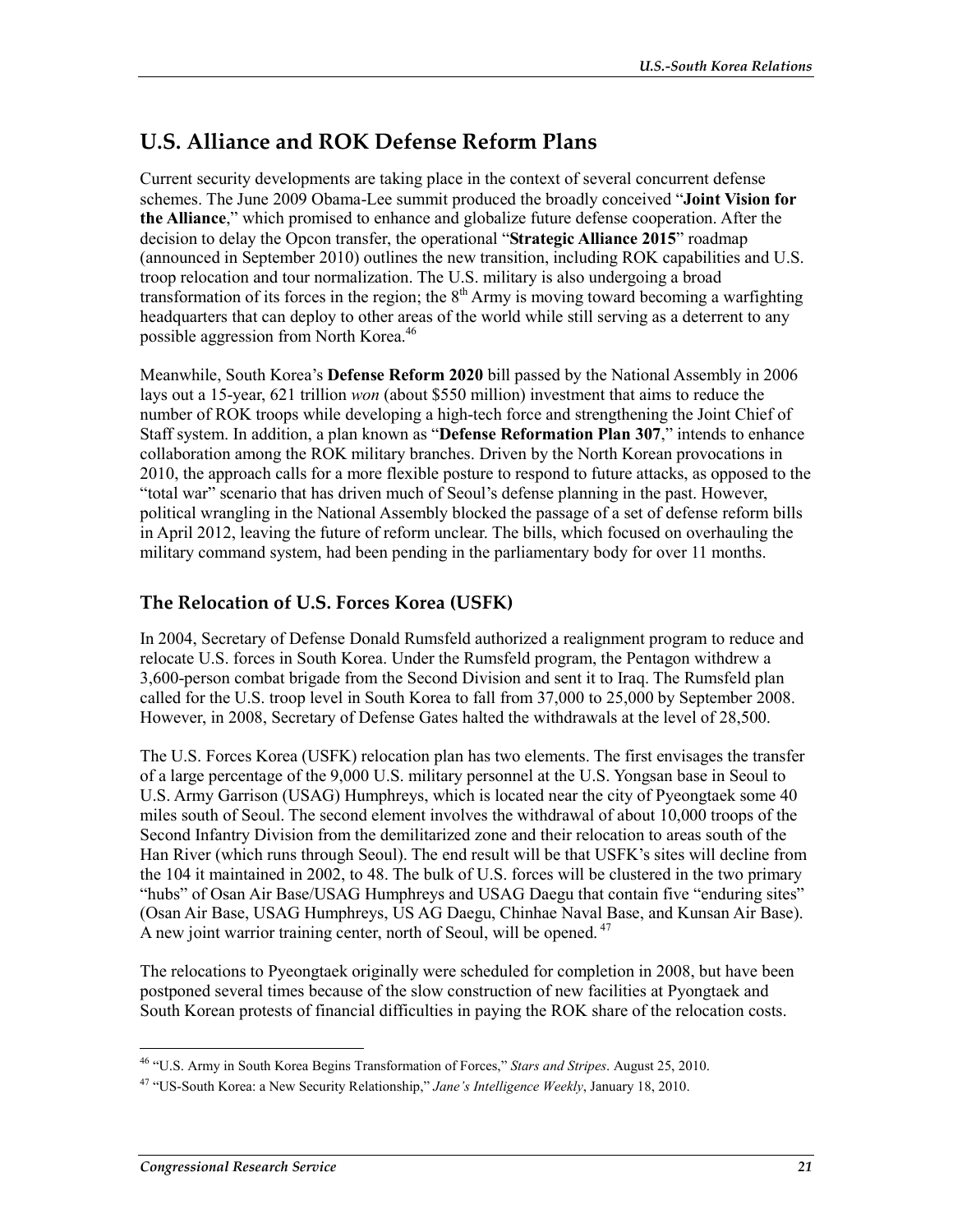The original cost estimate was over \$10 billion; South Korea was to contribute \$4 billion of this. Estimates in 2010 placed the costs over \$13 billion. In congressional testimony in September 2010, U.S. officials demurred from providing a final figure on the cost of the move, but confirmed that the South Koreans were paying more than the original \$4 billion.<sup>48</sup> U.S.-ROK discussions in 2009 reportedly indicated that the relocations to Pyeongtaek will not take place until 2015 or 2016. Some individuals involved and familiar with the move speculate that it will not be completed until 2020.



**Figure 3. USFK Bases After Realignment Plan Is Implemented** 

**Source:** *Jane's Sentinel Security Assessment - China And Northeast Asia*, date posted April 15, 2010.

### **Tour Normalization**

Another complicating factor in the development of the Yongsan Relocation Plan is the announcement by the Pentagon in 2008 that U.S. military families, for the first time, would be allowed to join U.S. military personnel in South Korea. Prior to this change, most U.S. troops in South Korea served one-year unaccompanied assignments. The goal is to phase out one-year unaccompanied tours in South Korea, replacing them with 36-month accompanied or 24-month unaccompanied tours. Eventually, the "normalization" of tours is estimated to increase the size of the U.S. military community at Osan/Humphries near Pyongtaek to over 50,000. Members of Congress have raised concerns about the cost of the normalization initiative and requested a review of the plan.

### **Cost Sharing**

Under a Special Measures Agreement reached in 2009, South Korea's direct financial contribution for U.S. troops in South Korea in 2011 will be 812.5 billion *won* (about \$743 million). This is about 42% of the total cost of maintaining U.S. forces in South Korea. In recent U.S.-R.O.K. military negotiations, Pentagon officials called for South Korea to increase its share

<sup>1</sup> 48 "Senate Armed Services Committee Holds Hearing on Security Situation on the Korean Peninsula," *CQ Congressional Transcripts*. September 16, 2010.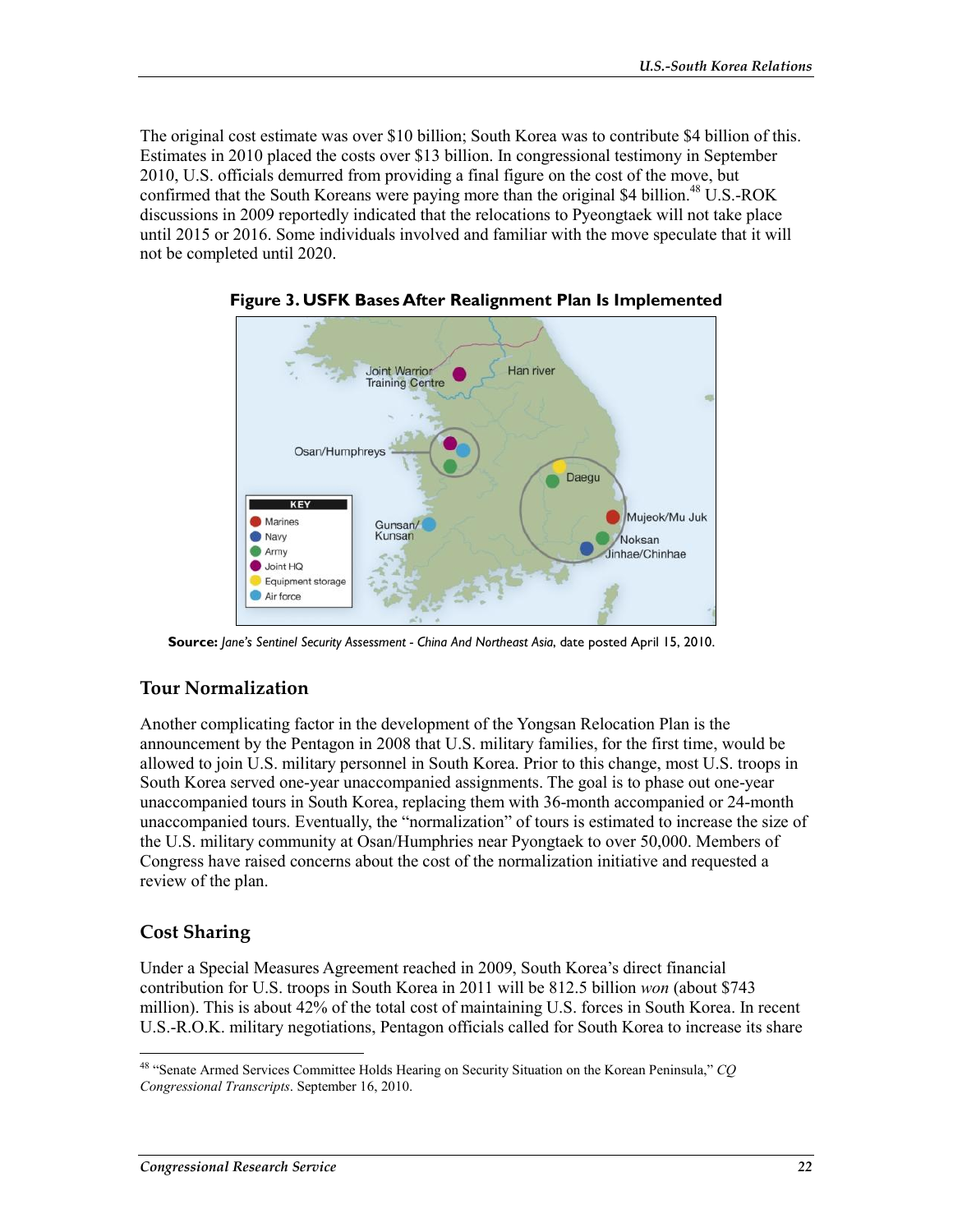to at least 50%. Under the 2009 agreement, South Korea's share of the cost is to increase until 2013 in accord with the rate of inflation but no more than 4% annually.

### **Opcon Transfer**

The United States has agreed with Seoul to turn over the wartime command of Korean troops later this decade. Under the current arrangement, which is a legacy of U.S. involvement in the 1950-1953 Korean War, South Korea's soldiers would be under the command of U.S. forces if there were a war on the peninsula. In 2007, Secretary Rumsfeld accepted a proposal by then-South Korean President Roh Moo-hyun to set up separate South Korean and U.S. military commands by April 2012. A U.S.-R.O.K. operational control (Opcon) agreement will dismantle the U.S.-R.O.K. Combined Forces Command (CFC), which has been headed by the U.S. commander in Korea. Separate U.S. and R.O.K. military commands will be established. In accord with the plan a new U.S. Korea Command (KORCOM) will be established. Under the Opcon agreement, a Military Cooperation Center will be responsible for planning military operations, joint military exercises, logistics support, and intelligence exchanges, and assisting in the operation of the communication, command, control, and computer systems.

At their June 2010 summit, Presidents Obama and Lee announced their decision to delay the transfer of Opcon by three years, until 2015. Although the decision was couched as sending a strong signal to North Korea following the sinking of the *Cheonan*, the agreement followed months of debate in Seoul and Washington about the timing of the transfer. Many South Korean and U.S. experts questioned whether the South Korean military possesses the capabilities—such as a joint command and control system, sufficient transport planes, and amphibious sea lift vessels—to operate effectively as its own command by the original transfer date of 2012. U.S. officials stress, however, that the transfer was militarily on track before the political decision to postpone. Opposition to the transfer in some quarters in Seoul may reflect a traditional fear of abandonment by the U.S. military.

With the decision made, U.S. commanders are arguing that the three-year delay will allow the alliance to synchronize more thoroughly all the moving parts of the arrangement, including the relocation of U.S. troops.<sup>49</sup> The Strategic Alliance 2015 plan envisages measures such as upgrading South Korean defense capabilities (such as ground operations command), improving and recalibrating USFK and South Korean command and control systems, and better aligning military exercises to meet the new asymmetrical challenges posed by North Korea.

### **The "Strategic Flexibility" of USFK**

In 2007 and 2008, U.S. commanders in South Korea stated that the future U.S. role in the defense of South Korea would be mainly an air force and naval role. The ROK armed forces today total 681,000 troops, with nearly 550,000 of them in the Army and around 65,000 each in the Air Force and Navy. Since 2004, the U.S. Air Force has increased its strength in South Korea through the regular rotation into South Korea of advanced strike aircraft. These rotations are not a permanent presence, but the aircraft often remain in South Korea for weeks and sometimes months for training.

<sup>49 &</sup>quot;Sharp: Korea Plan Synchronizes Capabilities," PACOM Headlines, *American Forces Press Service*. September 21, 2010.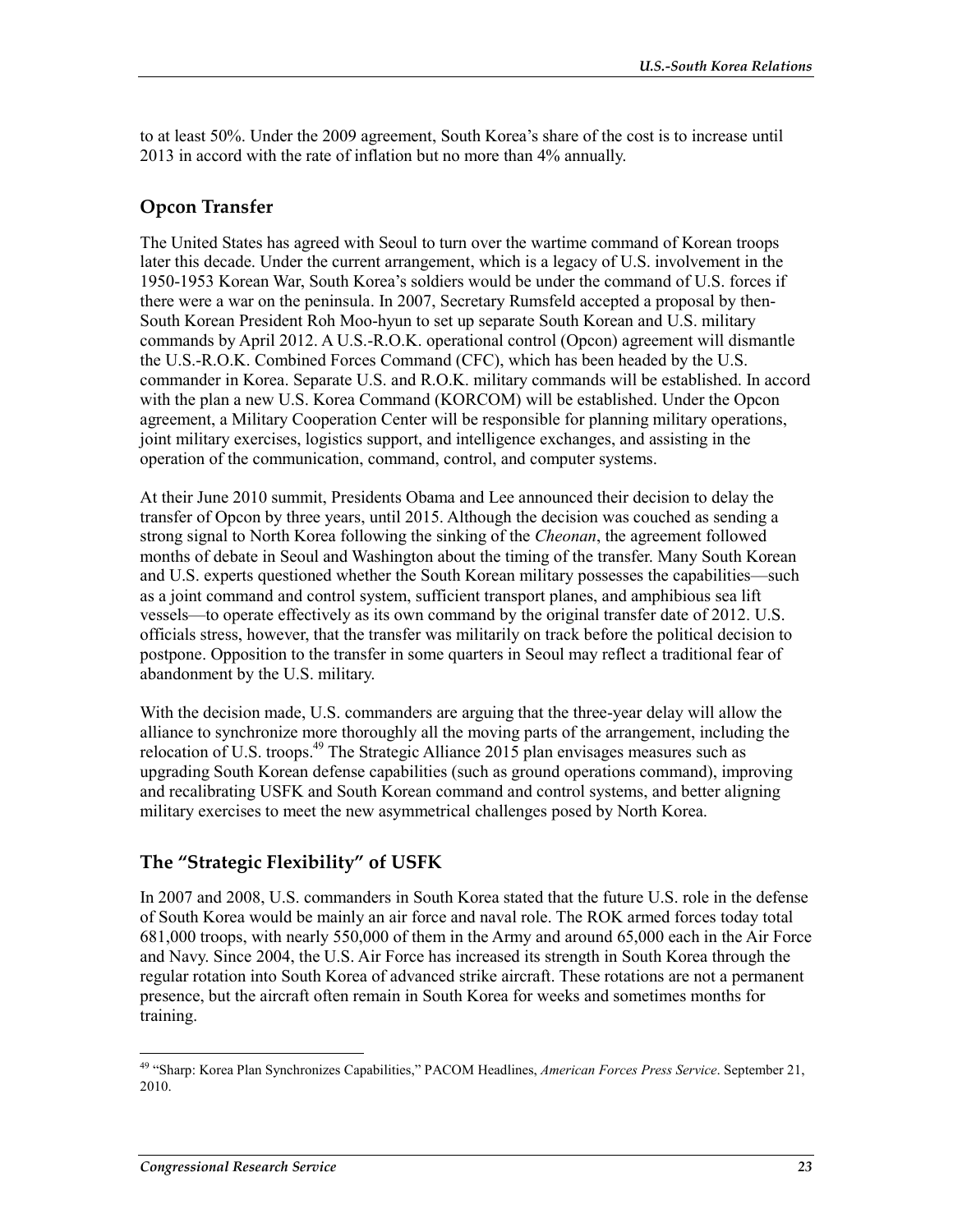Since the early 2000s, U.S. military officials have expressed a desire to deploy some U.S. forces in South Korea to areas of international conflicts under a doctrine of "strategic flexibility." The South Korean government of Roh Moo-hyun resisted this idea, largely for fear it might entangle South Korea in a possible conflict between the United States and China. In the mid-2000s, the two governments reached an agreement in which South Korea recognized the United States' intention to be able to deploy its forces off the Peninsula, while the United States in turn recognized that the troops' return to South Korea would be subject to discussion. Among other elements, the compromise seems to imply that in an off-Peninsula contingency, U.S. forces might deploy but not operate from South Korea.

#### **South Korean Defense Industry and Purchases of U.S. Weapons**

South Korea is a major purchaser of U.S. weapons, buying \$966.9 million worth of U.S. arms in FY2010. The country is regularly among the top customers for Foreign Military Sales (FMS).<sup>50</sup> Although South Korea generally buys the majority of its weapons from the United States, European defense companies also compete for contracts; Korea is an attractive market because of its rising defense expenditures. Recently, Boeing won the first two phases of South Korea's fighter modernization program and Seoul has also indicated interest in Lockheed Martin's F-35 Joint Strike Fighter.<sup>51</sup> South Korea's defense ministry has said that it will prioritize its defense systems against North Korea's missile and nuclear threats, including Aegis combat destroyers, missile interceptors, and early warning radars.<sup>52</sup> In response to recent attacks, Seoul has deployed precision-guided missiles near the  $DMZ^{53}$  and is currently developing a next generation multiple launch rocket system to be placed near the Northern Limit Line.<sup>54</sup>

Korea's Defense Reform 2020 legislation emphasizes the development of indigenous capabilities by increasing the percentage of funds allocated to defense research and development ( $R&D$ ).<sup>55</sup> South Korea competes internationally in the armored vehicle, shipbuilding, and aerospace industries. Of particular note is the T-50 Golden Eagle, a trainer and light fighter aircraft developed in conjunction with Lockheed Martin.<sup>56</sup>

The  $110<sup>th</sup>$  Congress passed legislation that upgraded South Korea's status as an arms purchaser from a Major Non-NATO Ally to the NATO Plus Three category (P.L. 110-429), which changed the classification to NATO Plus Four. This upgrade establishes a higher dollar threshold for the requirement that the U.S. executive branch notify Congress of pending arms sales to South Korea, from \$14 million to \$25 million. Congress has 15 days to consider the sale, and may take legislative steps to block the sale compared to 50 days for Major Non-NATO Allies.

<sup>1</sup> 50 Joint United States Military Affairs Group—Korea Mission Brief. August 18, 2010.

<sup>51 &</sup>quot;South Korea to Buy More U.S. Weapons to Counter North," *Reuters*. September 21, 2010.

<sup>52 &</sup>quot;South Korea Pulls Back from Original Defense Spending Plan Amid Economic Woes," *Yonhap News*. September 27, 2009.

<sup>53 &</sup>quot;Seoul Deploys Precision-guided Missiles Targeting Pyongyang," *Korea Herald*. June 28, 2011.

<sup>54 &</sup>quot;Next-Generation MLRS Named 'Cheonmu," *KBS*. June 28, 2011.

<sup>55 &</sup>quot;South Korea Defense Budget," *Jane's Defence Budgets*. December 14, 2009.

<sup>56 &</sup>quot;Korea's T-50 Spreads Its Wings," *Defense Industry Insider*. September 13, 2010.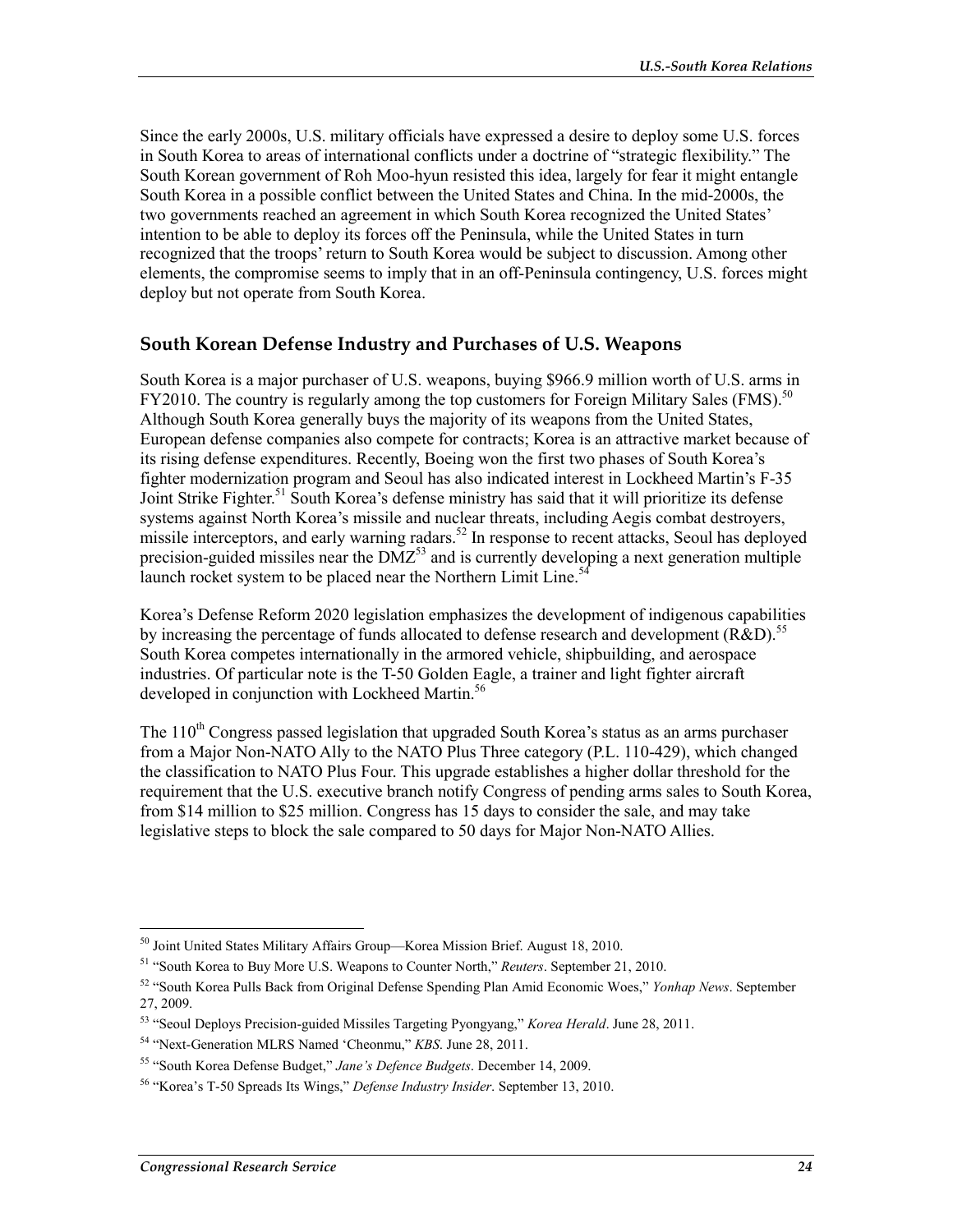### **South Korea's Deployment to Afghanistan**

After withdrawing its initial deployment of military personnel to Afghanistan in 2007, South Korea sent a second deployment, consisting of troops and civilian workers who are staffing a Provincial Reconstruction Team (PRT) in Parwan Province, located north of Kabul.<sup>57</sup> In February 2010, the National Assembly approved and funded the deployment of over 300 Army personnel to protect 100 Korean civilian reconstruction workers for a two-year mission. Forty police officers were also dispatched. The first soldiers arrived in June 2010 and are scheduled to stay until the end of 2012. Increasing numbers of attacks on Korean facilities, coupled with the Obama Administration decision to begin troop withdrawal in summer 2011, have raised questions about an early return of some ROK personnel. According to some South Korean press reports, the ROK government is considering an earlier withdrawal.

# **Economic Relations**

South Korea and the United States are major economic partners. In 2011, two-way trade between the two countries totaled over \$95 billion (see **Table 1**), making South Korea the United States' seventh-largest trading partner. For some western states and U.S. sectors, the South Korean market is even more important. South Korea is far more dependent economically on the United States than the United States is on South Korea. In 2011, the United States was South Korea's third-largest trading partner, second-largest export market, and the third-largest source of imports. It was among South Korea's largest suppliers of foreign direct investment (FDI).

As both economies have become more integrated with the world economy, economic interdependence has become more complex and attenuated, particularly as the United States' economic importance to South Korea has declined relative to other major powers. In 2003, China for the first time displaced the United States from its perennial place as South Korea's number one trading partner. In the mid-2000s, Japan overtook the United States, and since that time South Korean annual trade with the 27-member European Union has caught up with ROK-U.S. trade.

| Year | <b>U.S. Exports</b> | <b>U.S. Imports</b> | <b>Trade Balance</b> | <b>Total Trade</b> |
|------|---------------------|---------------------|----------------------|--------------------|
| 1990 | 14.4                | 18.5                | $-4.1$               | 32.9               |
| 1995 | 25.4                | 24.2                | 1.2                  | 49.6               |
| 2000 | 26.3                | 39.8                | $-13.5$              | 66.1               |
| 2005 | 26.2                | 43.2                | $-17.0$              | 69.4               |
| 2008 | 33.1                | 46.7                | $-13.6$              | 79.8               |
| 2009 | 27                  | 38.7                | $-11.7$              | 65.7               |
| 2010 | 36.8                | 47.9                | $-11.1$              | 84.7               |
|      |                     |                     |                      |                    |

| Table 1.Annual U.S.-South Korea MerchandiseTrade, Selected Years |  |
|------------------------------------------------------------------|--|
| (Billions of Nominal U.S. Dollars)                               |  |

1 57 In 2007, South Korean President Roh Moo-hyun withdrew South Korea's initial deployment of 200 non-combat military personnel from Afghanistan after the Taliban kidnapped South Korean missionaries. The South Korean government reportedly paid a sizeable ransom to the Taliban to secure the release of kidnapped South Korean Christian missionaries, reported by one Taliban official to be \$20 million.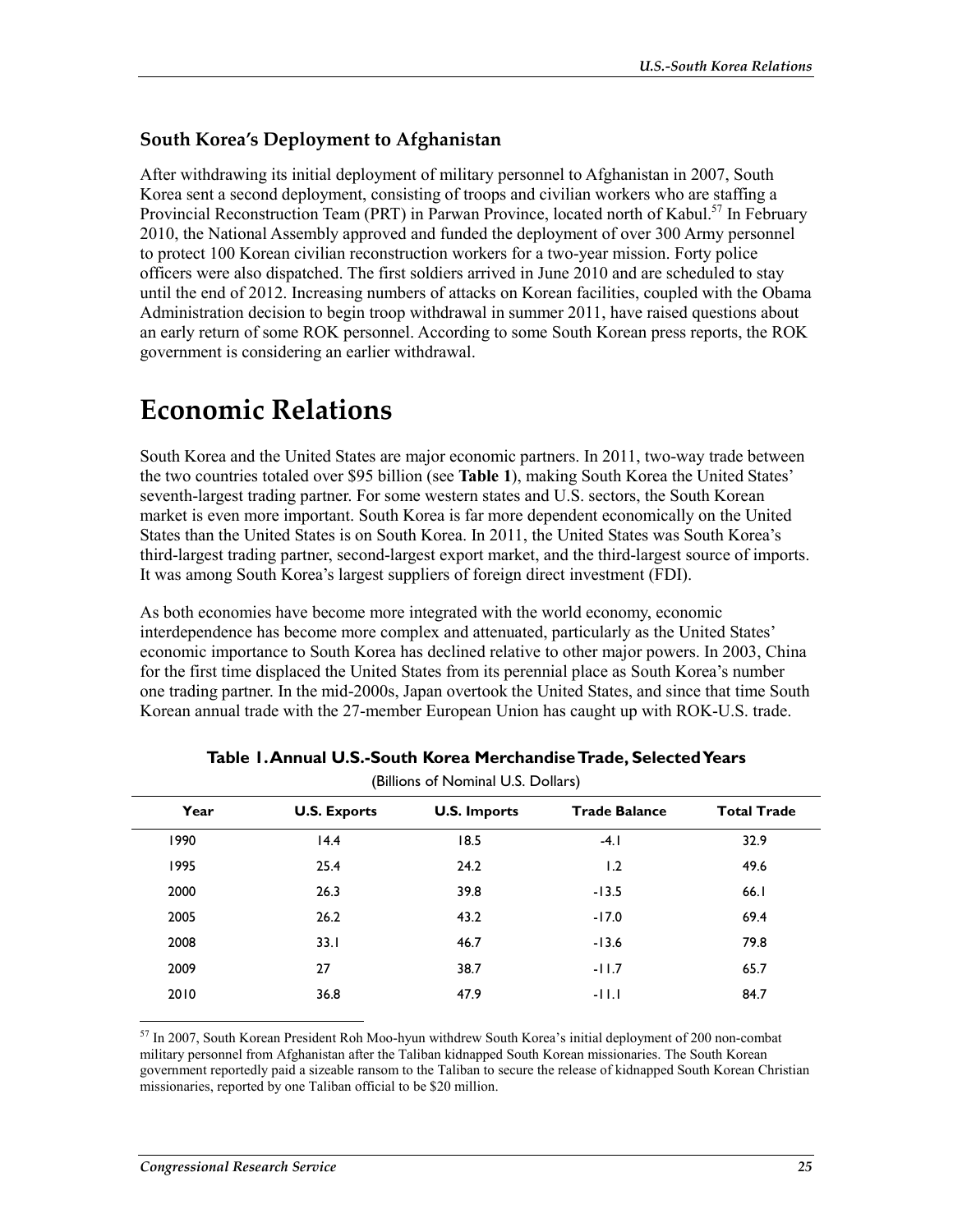| Year              | <b>U.S. Exports</b>                                                                         | <b>U.S. Imports</b> | <b>Trade Balance</b> | <b>Total Trade</b> |
|-------------------|---------------------------------------------------------------------------------------------|---------------------|----------------------|--------------------|
| 2011              | 41.3                                                                                        | 56.0                | $-14.7$              | 97.3               |
| Major U.S. Export | Industrial machinery; semiconductor circuits; specialized instruments; civilian aircraft;   |                     |                      |                    |
| Items, 2011       | transistors; corn & wheat; chemicals.                                                       |                     |                      |                    |
| Major U.S. Import | Motor vehicles & parts; Cell phones; semiconductor circuits & printed circuit boards; motor |                     |                      |                    |
| Items, 2011       | oil & jet fuel; iron & steel.                                                               |                     |                      |                    |

**Source:** 1990 and 1995 data from Global Trade Information Services. 2000-2011 data from U.S. International Trade Commission. The 2000-2011 U.S. export data are for U.S. domestic exports and the data for U.S. imports are for imports on a consumption basis.

## **The KORUS FTA58**

The Bush and Roh Administrations initiated the KORUS FTA negotiations in 2006 and signed an agreement in June 2007. The text of the free trade agreement covers a wide range of trade and investment issues and, therefore, is expected to have wide economic implications for both the United States and South Korea. A congressionally mandated study by the United States International Trade Commission (USITC) concluded that investment and trade between the United States and South Korea would increase modestly as a result of the KORUS FTA. This result is in line with other similar studies. In general and in the short-to-medium term, the KORUS FTA's largest commercial effects are expected to be microeconomic in nature. The U.S. services and agriculture industries, for instance, are expected to reap significant benefits if the agreement is implemented. In contrast, U.S. textile, wearing apparel, and electronic equipment manufacturers would be expected to experience declines in employment from increased South Korean imports, though some U.S. electronics companies may see competitive benefits, as it could be less expensive for them to source components from South Korea.

While a broad swath of the U.S. business community supported the agreement, the original KORUS FTA was opposed by some groups, including some auto and steel manufacturers and labor unions. Following December 3, 2010, modifications to the FTA by the Obama and Lee administrations, several automotive interests—including Ford and the United Auto Workers announced that the new auto provisions had convinced them to support the agreement. In South Korea, while public opinion polls generally showed broad support for the KORUS FTA, the largest opposition party as well as many farmers and trade unionists vocally and actively opposed the agreement.

Many observers have argued that, in addition to its economic implications, the KORUS FTA will have diplomatic and security implications. Indeed, in many respects, the KORUS FTA's fate may go beyond strengthening U.S.-Korea ties and have profound implications for U.S. trade policy and East Asia policy. For instance, some have suggested that a KORUS FTA will help to solidify the U.S. presence in East Asia to counterbalance the increasing influence of China. Additionally, many East Asian leaders have seen the move as a sign that the United States is intensifying its involvement in East Asia, where most countries are pursuing a variety of free trade agreements. South Korea has perhaps been the most aggressive in this FTA push. Since 2002, it has completed seven other agreements (including one with the European Union, which went into effect in July

<sup>58</sup> For more information, please see CRS Report RL34330, *The U.S.-South Korea Free Trade Agreement (KORUS FTA): Provisions and Implications*, coordinated by William H. Cooper.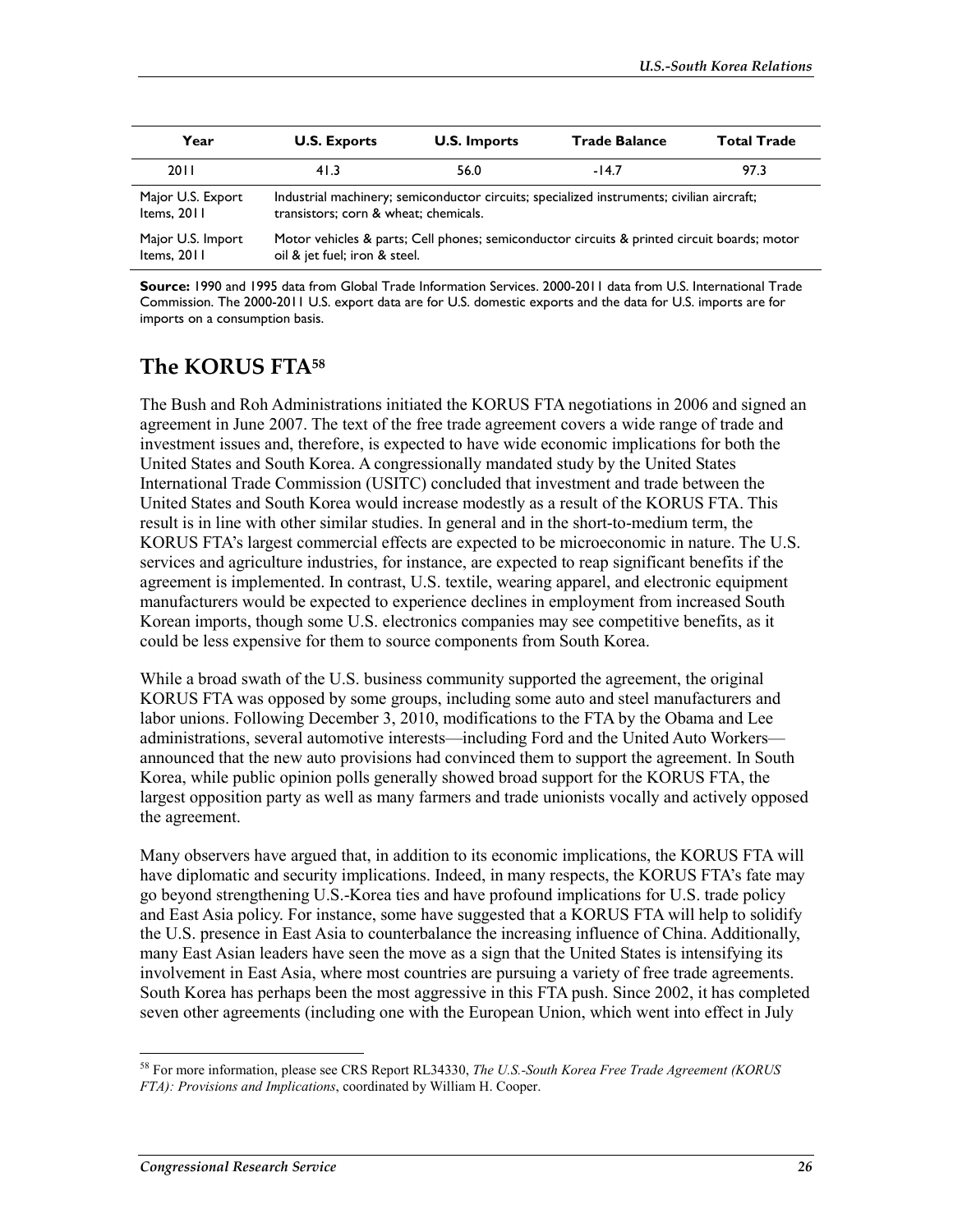2011) and has begun negotiating several others. The KORUS FTA's entry into force likely has given added momentum to the Obama Administration's push to negotiate a Trans-Pacific Partnership (TPP) FTA with eight other countries in the Asia-Pacific region.<sup>59</sup>

### **South Korea's Economic Performance**

South Korea has recorded relatively strong economic growth since the global financial crisis began in late 2008. After GDP real growth declined to 0.2% in 2009, the South Korean economy roared back and grew by 6.2% in 2010. Initially, the crisis hit the South Korean economy hard because of its heavy reliance on international trade and its banks' heavy borrowing from abroad. The Lee government took strong countermeasures to blunt the crisis' impact, engaging in a series of fiscal stimulus actions worth about 6% of the country's 2008 GDP, by some measures the largest such package in the Organization for Economic Cooperation and Development (OECD) group of industrialized countries. The Bank of Korea (BOK) also acted aggressively, lowering interest rates from over 5% to a record low 2% and engaging in a range of other operations, estimated by the OECD to be worth over 2.5% of GDP, designed to infuse liquidity in the Korean economy. The BOK negotiated currency swap agreements with the United States, Japan, and China.60 The South Korean *won,* after depreciating to around 1,500 *won*/dollar—a fall of nearly one-third from early 2008 to early 2009—has gradually strengthened against the dollar, to the 1,000-1,100 *won*/dollar range. The *won*'s depreciation helped to stimulate South Korea's economic recovery by making its exports cheaper relative to many other currencies, particularly the Japanese *yen*.

Since the second half of 2010, South Korean real GDP growth has slowed, in part due to the *won's* appreciation. South Korea's economy is highly dependent upon capital inflows and exports, the latter of which are equal to around half of the country's annual GDP. Thus, South Korean officials have expressed concern that their country could be hit hard by a recurrence of a major European debt crisis, the possibility of a "double-dip" recession in the United States, and a slowing of growth in China. GDP growth in 2011 was 3.6%.

Although South Korea's economic performance may look favorable to many around the world, Lee's handling of economic issues has come under criticism from many inside South Korea. Complaints have risen in recent years that only Korea's rich individuals and large conglomerates (called *chaebol*) have benefitted from the country's growth since the 2008-2009 slowdown. The 2012 presidential election is likely to be fought over the issues of governance (in the wake of a number of corruption scandals), social welfare, and rising income inequality. Leading figures in both parties, as well as President Lee, have proposed ways to expand South Korea's social safety net. Inflation, particularly due to rising oil prices, has also emerged as a concern, though it has slowed in 2012. Growth is expected to be in the 3% for 2012.

<sup>59</sup> For more, see CRS Report R40502, *The Trans-Pacific Partnership Agreement*, by Ian F. Fergusson and Bruce Vaughn.

<sup>&</sup>lt;sup>60</sup> The October 2008 swap agreement with the U.S. Federal Reserve gave Bank of Korea access to up to USD 30 billion in US dollar funds in exchange for *won*.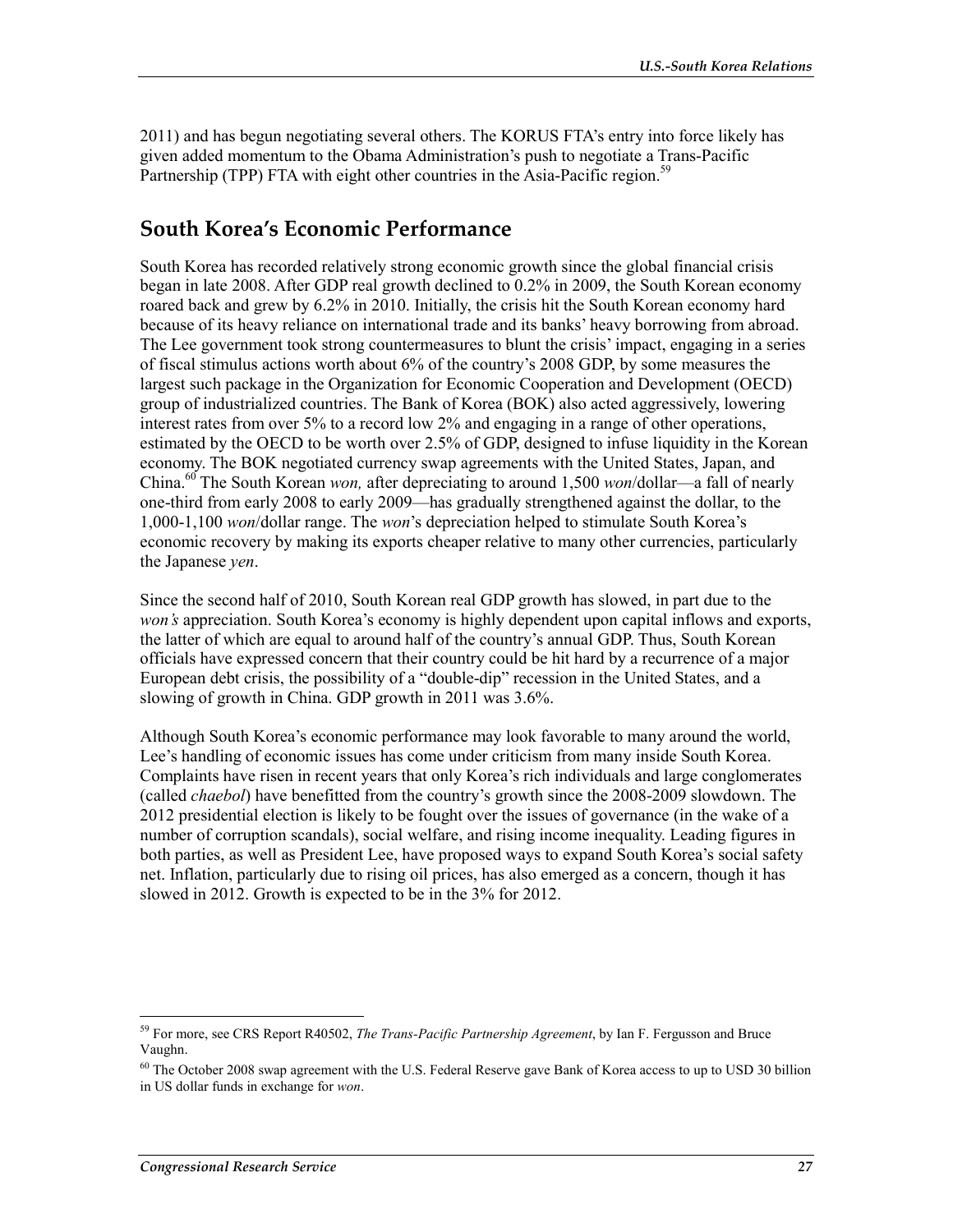# **Nuclear Energy and Non-Proliferation Cooperation**

## **Bilateral Nuclear Energy Cooperation**<sup>61</sup>

The United States and South Korea have cooperated in the peaceful use of nuclear energy for over 50 years.<sup>62</sup> This cooperation includes commercial projects as well as R&D work on safety, safeguards, advanced nuclear reactors and fuel cycle technologies. As with other countries, the legal framework that underpins this cooperation is a bilateral civilian nuclear cooperation agreement (or "123" agreement).<sup>63</sup> The U.S.-South Korean 123 agreement expires in 2014. The two countries began official talks in Washington on renewing the agreement in October 2010.<sup>64</sup> These talks continue, and a draft agreement was proposed by South Korea in the second round of talks in March 2011. Additional talks were held in December 2011 and February 2012.

Details of the current 123 agreement negotiations have not been made public. One point of potential disagreement in the renewal process is whether South Korea will press the United States to include a provision that would give permission for U.S.-obligated spent nuclear fuel (the majority of nuclear fuel in Korea) to be reprocessed to make new fuel. The South Korean government is reportedly also seeking confirmation in the renewal agreement of its right to pursue enrichment technology. The United States has pursued a policy of limiting the spread of enrichment and reprocessing technology for nonproliferation reasons. The current debate centers on whether to treat this issue as a global standard or on a case-by-case basis, with a decision made based on the particular country's capabilities, nonproliferation record, and relationship with the United States.<sup>65</sup>

The current U.S.-Korea nuclear cooperation agreement, as with other standard agreements,  $66$ requires U.S. permission before South Korea can reprocess U.S.-origin spent fuel, including spent fuel from South Korea's U.S.-designed reactors.<sup>67</sup> This is because reprocessing can create new fuel or plutonium for weapons use. The issue has become a sensitive one for many South Korean officials and politicians, who see it as a matter of national sovereignty. The United States has been reluctant to grant such permission due to concerns over the proliferation potential of this

<sup>&</sup>lt;sup>61</sup> Written by Mary Beth Nikitin, Specialist in Nonproliferation.

 $62$  The original agreement was concluded in 1956, and amendments were made in 1958, 1965, 1972 and 1974. See also CRS Report R41032, *U.S. and South Korean Cooperation in the World Nuclear Energy Market: Major Policy Considerations*, by Mark Holt.

<sup>63</sup> See also CRS Report RS22937, *Nuclear Cooperation with Other Countries: A Primer*, by Paul K. Kerr and Mary Beth Nikitin. Full text of the agreement is available at http://nnsa.energy.gov/sites/default/files/nnsa/inlinefiles/ Korea\_South\_123.pdf.

<sup>64 &</sup>quot;Discussions on the New U.S.-R.O.K. Civil Nuclear Cooperation Agreement," State Department Press Release, October 26, 2010, http://www.state.gov/r/pa/prs/ps/2010/10/150026.htm.

<sup>65</sup> For more information see, CRS Report R41910, *Nuclear Energy Cooperation with Foreign Countries: Issues for Congress*, by Paul K. Kerr, Mark Holt, and Mary Beth Nikitin.

<sup>66</sup> CRS Report RS22937, *Nuclear Cooperation with Other Countries: A Primer*, by Paul K. Kerr and Mary Beth Nikitin.

 $67$  Under the 1978 Nuclear Nonproliferation Act, consent rights apply to material originating in the U.S. or material that has been fabricated into fuel or irradiated in a reactor with U.S. technology. The majority of South Korea's spent fuel would need U.S. consent before it could be reprocessed.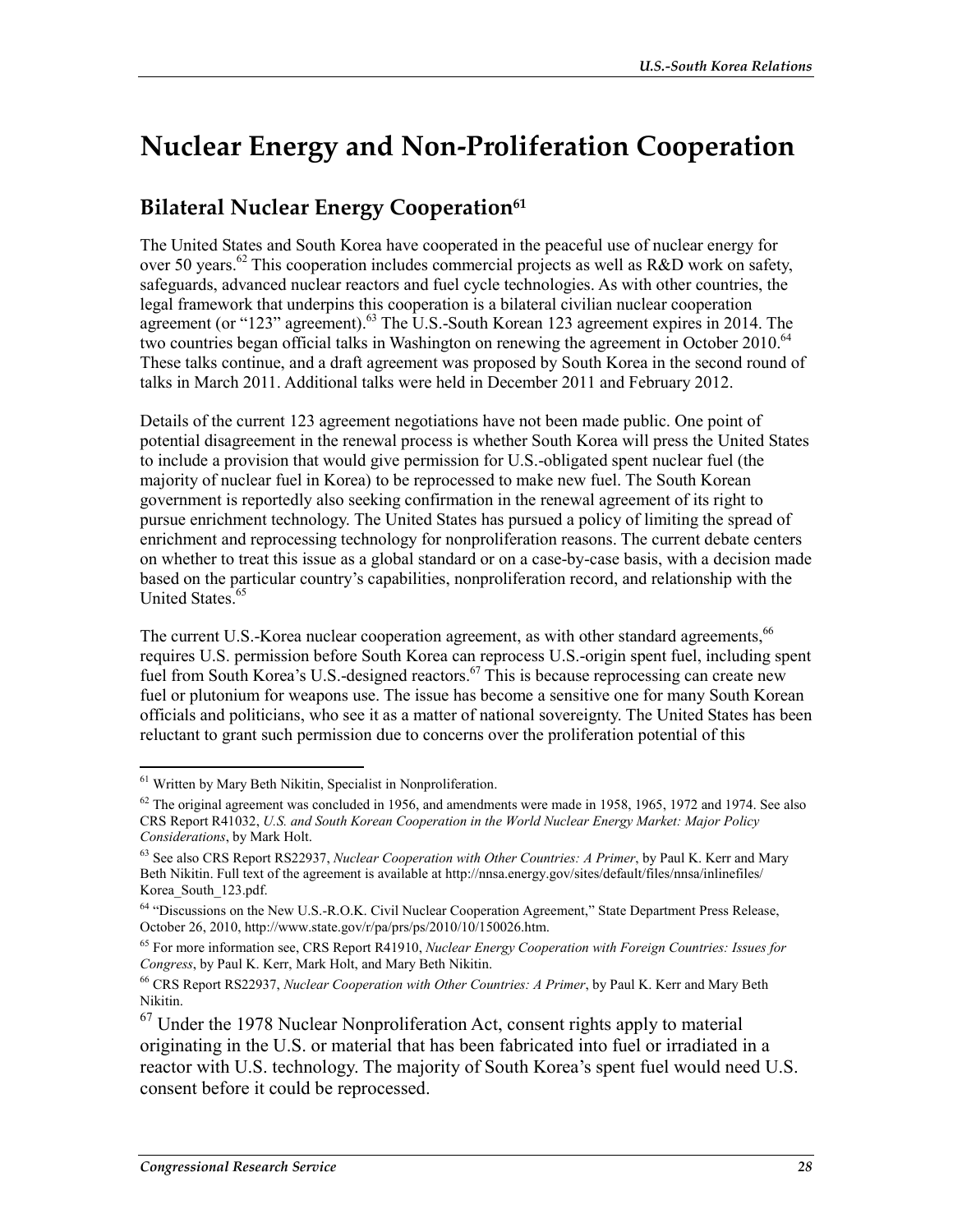technology, the potential impact on negotiations with North Korea, and the possible contradiction with global nonproliferation policy to prevent enrichment and reprocessing plants in new states.

For decades, the United States and South Korea have worked on joint research and development projects to address spent fuel disposition. In the 1990s, the two countries worked intensely on research and development on a different fuel recycling technology (the "DUPIC" process), but this technology ultimately was not commercialized. In the past ten years, joint research has centered on pyro-processing, a type of spent fuel reprocessing. The Korean Atomic Energy Research Institute (KAERI) is conducting a laboratory-scale research program on reprocessing spent fuel with an advanced pyro-processing technique.<sup>68</sup> U.S.-South Korean bilateral research on pyro-processing began in 2002 under the Department of Energy's International Nuclear Energy Research Initiative (I-NERI). New R&D work on pyro-processing was halted by the United States in 2008, due to the proliferation sensitivity of the technology.

In an attempt to find a way forward, in March 2010 the United States and South Korea began a six-month joint study on the economics, technical feasibility, and nonproliferation implications of pyro-processing.<sup>69</sup> This initial study resulted in the announcement in October 2010 of a 10-year, three-part joint research project that is separate from the 123 renewal negotiations.<sup>70</sup> It will include bilateral work on pyro-processing at the Idaho National Laboratory, development of international safeguards for this technology, economic viability studies, and other advanced nuclear research, including alternatives to pyro-processing for spent fuel disposal.<sup>71</sup> The South Korean government has also included the International Atomic Energy Agency safeguards in the research and development of pyro-processing to provide transparency and assurance of peaceful purposes.

## **South Korean Nonproliferation Policy**

South Korea has been a consistent and vocal supporter of strengthening the global nonproliferation regime, which is a set of treaties, voluntary export control arrangements, and other policy coordination mechanisms that work to prevent the spread of nuclear, biological, and chemical weapons and their delivery systems. South Korea is a member of the Nuclear Suppliers' Group (NSG), which controls sensitive nuclear technology trade, and adheres to all international nonproliferation treaties and export control regimes. South Korea also participates in the G-8 Global Partnership, and other U.S.-led initiatives—the Proliferation Security Initiative, the

 $68$  Reprocessing of spent nuclear fuel can be used to make new reactor fuel or to separate out plutonium in the spent fuel for weapons use. Pyroprocessing, or electro-refining, is a non-aqueous method of recycling spent fuel into new fuel for fast reactors, that only partially separates plutonium and uranium from spent fuel. There is debate over the proliferation implications of this technology.

 $69$  http://www.koreaherald.co.kr/NEWKHSITE/data/html\_dir/2010/03/17/ 201003170029.asp.

<sup>&</sup>lt;sup>70</sup> "Discussions on Korea-U.S. Joint Research on Fuel Cycle," Press Release, Ministry of Education, Science and Technology, Republic of Korea, April 18, 2011.

<sup>71 &</sup>quot;S. Korea, U.S. Agree to Start Joint Study on Nuclear Fuel Reprocessing," *Yonhap*, April 17, 2011.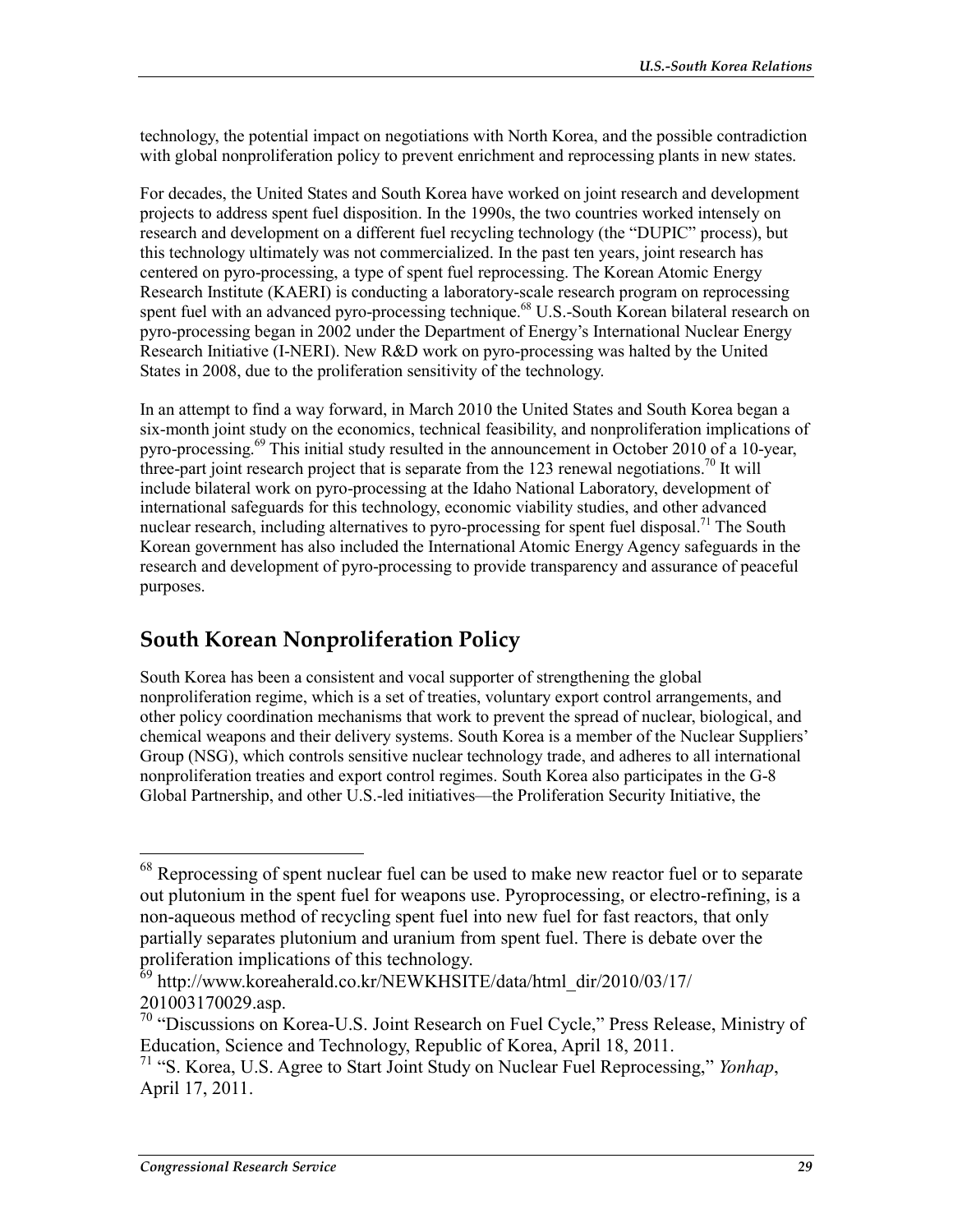International Framework for Nuclear Energy Cooperation (formerly GNEP), and the Global Initiative to Combat Nuclear Terrorism.

An Additional Protocol (AP) to South Korea's safeguards agreement with the International Atomic Energy Agency (IAEA) entered into force as of February 2004. This gives the IAEA increased monitoring authority over the peaceful use of nuclear technology. In the process of preparing a more complete declaration of nuclear activities in the country, the Korean Atomic Energy Research Institute (KAERI) disclosed previously undeclared experiments in its research laboratories on uranium enrichment in 2000, and on plutonium extraction in 1982. The IAEA Director General reported on these undeclared activities to the Board of Governors in September 2004, but the Board did not report them to the U.N. Security Council. In response, the Korean government reconfirmed its cooperation with the IAEA and commitment to the peaceful use of nuclear energy, and reorganized the oversight of activities at KAERI. The experiments reminded the international community of South Korea's plans for a plutonium-based nuclear weapons program under President Park Chung Hee in the early 1970s. Deals to acquire reprocessing and other facilities were canceled under intense U.S. pressure, and President Park eventually abandoned weapons plans in exchange for U.S. security assurances. The original motivations for obtaining fuel cycle facilities as well as the undeclared experiments continue to cast a shadow over South Korea's long-held pursuit of the full fuel cycle. As a result, since 2004, South Korea has aimed to improve transparency of its nuclear programs and participate fully in the global nonproliferation regime. In addition, the 1992 Joint Declaration between North and South Korea says that the countries "shall not possess nuclear reprocessing and uranium enrichment facilities." Since North Korea has openly pursued both of these technologies, an intense debate is underway over whether South Korea should still be bound by those commitments. Some analysts believe that an agreement with North Korea on denuclearization could be jeopardized if South Korea does not uphold the 1992 agreement.

Of recent significance, South Korea hosted the 2012 Nuclear Security Summit, a forum initiated by President Obama shortly after his inauguration. This was the second such summit after the 2010 Washington, DC, event. The South Korean government agreed to host the summit because: it fit into the "Global Korea" concept of international leadership and summitry; it was a chance for the South Korean nuclear industry to showcase its accomplishments; and the South Korean government was able to emphasize South Korea's role as a responsible actor in the nuclear field, in stark contrast with North Korea. It was also an important symbol of trust between the U.S. and South Korean Presidents. The Obama administration preferred that the host of the second summit would maintain the focus and objectives of the original U.S. summit, and Obama administration officials have praised South Korea's leadership. Observers have pointed out that South Korea was more than merely a logistical host for the summit, and displayed intense engagement and leadership in setting the agenda, accommodating diverse opinions on the scope of the meeting, convincing heads of state to attend, and producing summit outcome documents. While there reportedly were initial disagreements between the United States and South Korea over some of the summit agenda items (such as to what extent to include radiological security issues), overall, the summit appears to have strengthened the bilateral relationship and coordination on nonproliferation policy. In parallel with the summit, a nuclear industry summit and nongovernmental expert symposium were also held.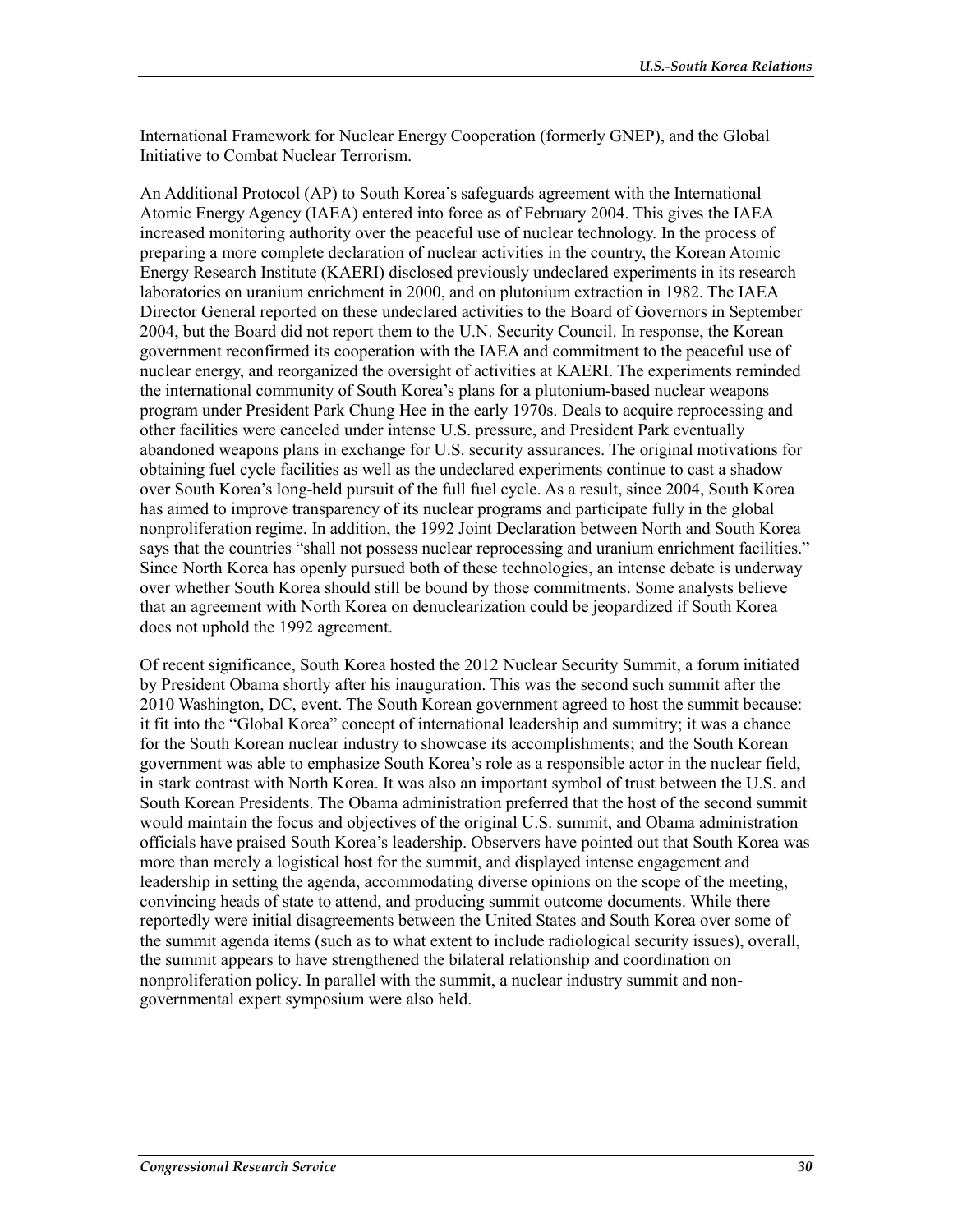# **South Korean Politics72**

For most of the first four decades after the country was founded in 1948, South Korea was ruled by authoritarian governments. Ever since the mid-1980s, when widespread anti-government protests forced the country's military rulers to enact sweeping democratic reforms, democratic institutions and traditions have deepened in South Korea. In 1997, long-time dissident and opposition politician Kim Dae-jung (commonly referred to as "DJ") was elected to the presidency, the first time an opposition party had prevailed in a South Korean presidential election. In December 2002, Kim was succeeded by a member of his left-of-center party: Roh Moo-hyun, a self-educated former human rights lawyer who emerged from relative obscurity to defeat establishment candidates in both the primary and general elections. Roh campaigned on a platform of reform—reform of Korean politics, economic policymaking, and U.S.-ROK relations.

Lee's victory in the December 2007 election restored conservatives to the presidency. A striking feature of the election was how poorly the left-of-center candidates performed, after a decade in power, receiving only around 30% of the vote. Shortly after Lee's inauguration, his Grand National Party retained control of the National Assembly in national parliamentary elections.

Lee had a rocky first two years of his presidency. Until late 2009, his public approval ratings generally were in the 20%-30% range. It took over a year for him to recover from the massive anti-government protests that followed an April 2008 deal with the United States to lift South Korea's partial ban on imports of U.S. beef. The ban had been in place since 2003, when a cow in the United States was found to be infected with mad cow disease, or BSE (bovine spongiform encephalopathy). Toward the middle of his term, in 2010, Lee's ratings had risen to the 40%-50% range, a development many attributed to South Korea's strong recovery from the 2008-2009 global financial crisis. However, by late 2011 and early 2012, the president's approval ratings had once again fallen, driven down by—among other factors—a series of scandals surrounding some of his associates and family members, and by an increasing concern among more Koreans about widening income disparities between the wealthy and the rest of society.

South Korea's next presidential election will be in December 2012. By law, Lee cannot run again; South Korean presidents serve one five-year term. The country's next parliamentary elections are scheduled for April 2016.

## **A Powerful Executive Branch**

Nominally, power in South Korea is shared by the president and the 300-member unicameral National Assembly. Of these, 246 members represent single-member constituencies. The remaining 54 are selected on the basis of proportional voting. National Assembly members are elected to four-year terms. The president and the state bureaucracy continue to be the dominant forces in South Korean policymaking, as formal and informal limitations prevent the National Assembly from initiating major pieces of legislation.

<sup>1</sup> 72 For more, see CRS Report R40851, *South Korea: Its Domestic Politics and Foreign Policy Outlook*, by Mark E. Manyin and Weston Konishi.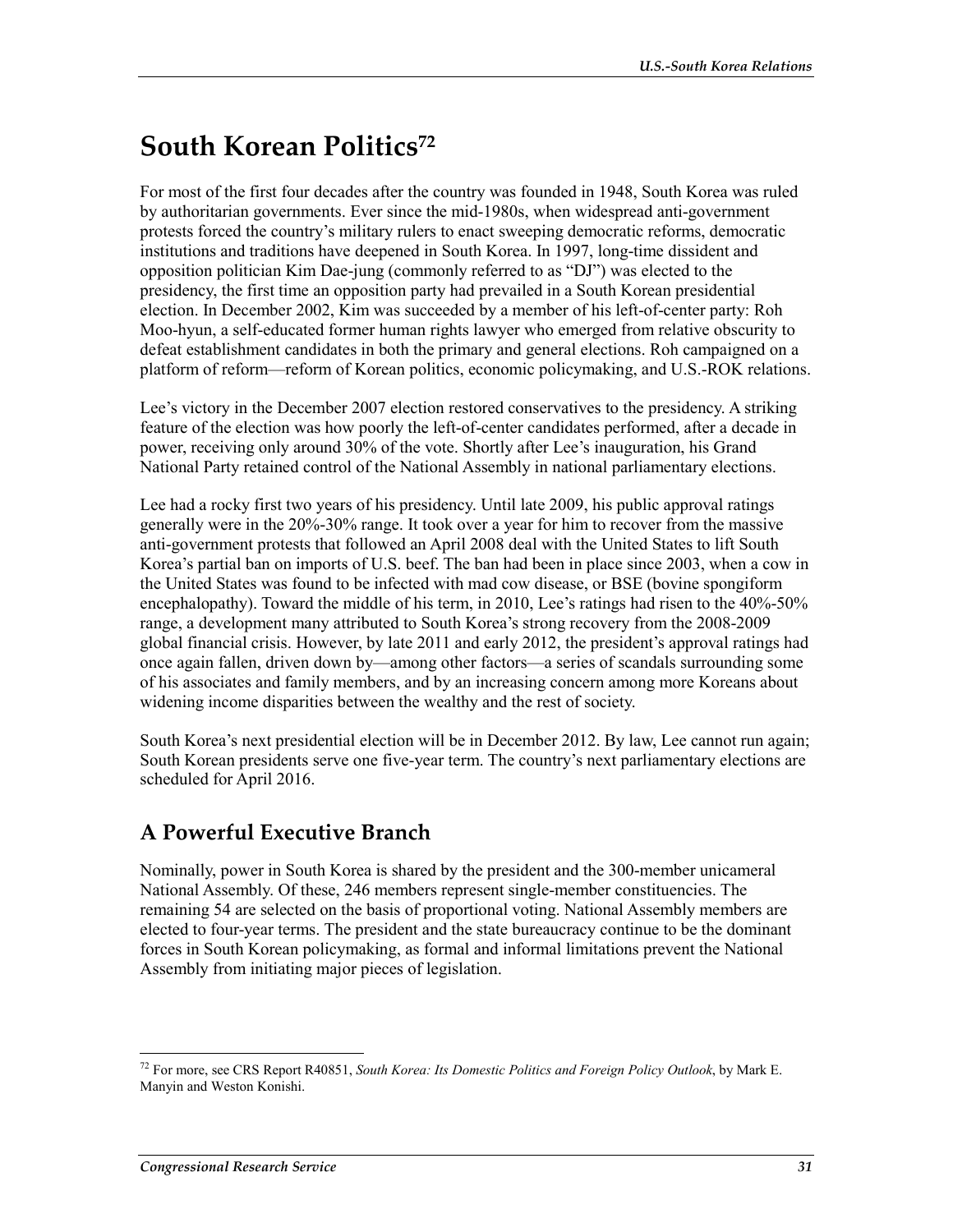## **Political Parties**

Presently, there are two major political parties in South Korea: President Lee's conservative Saenuri Party (which has been translated as "New Frontier Party," or NFP) and the opposition, center-left Democratic United Party (DUP).<sup>73</sup> U.S. ties have historically been much stronger with South Korea's conservative parties. Because Korean politics tend to be hyper-partisan, this phenomenon could make U.S.-South Korea relations more difficult to manage if the progressives regain power.

From 2008 to 2012, the NFP's predecessor party held 169 seats, well over half the National Assembly's total. However, the party's numerical strength masked significant intra-party divisions. Lee's most significant rival is Park Geun-hye, the architect of the NFP's April 2012 victory, and the daughter of Korea's former military ruler Park Chung-hee. Lee only narrowly defeated Ms. Park in a presidential primary in 2007. Initially, Lee had tried to marginalize Park's influence, an effort he later abandoned when the GNP absorbed some of Park's supporters who had formed a new party. This move, however, has failed to resolve the tensions between the two camps. There is little cooperation between the GNP and the Democratic United Party, so keeping the GNP unified on controversial issues has been critical to Lee's ability to govern.

For years after the 2007 election, Korea's progressive camp was even more divided than the GNP. The Democrats' lack of unity, their minority status in the National Assembly, and the absence of national elections until 2012 deprived them of most tools of power and influence within the South Korean polity. In 2011, the progressive camp scored significant victories in local and bi-elections, leading many observers to predict that they would take over the Assembly in the April 2012 vote, particularly after two of the leading parties merged to form the DUP in late 2011. The DUP's defeat in April, however, combined with a vote-rigging scandal in another left-of-center party, appears to have thrown the progressive camp back into disarray.

# **Selected CRS Reports on the Koreas**

## **South Korea**

CRS Report RL34330, *The U.S.-South Korea Free Trade Agreement (KORUS FTA): Provisions and Implications*, coordinated by William H. Cooper

CRS Report RL34093, *The Kaesong North-South Korean Industrial Complex*, by Mark E. Manyin and Dick K. Nanto

CRS Report RL34528, *U.S.-South Korea Beef Dispute: Issues and Status*, by Remy Jurenas and Mark E. Manyin

CRS Report R41032, *U.S. and South Korean Cooperation in the World Nuclear Energy Market: Major Policy Considerations*, by Mark Holt

<sup>1</sup>  $73$  The Saenuri Party formerly was known as the Grand National Party (GNP).